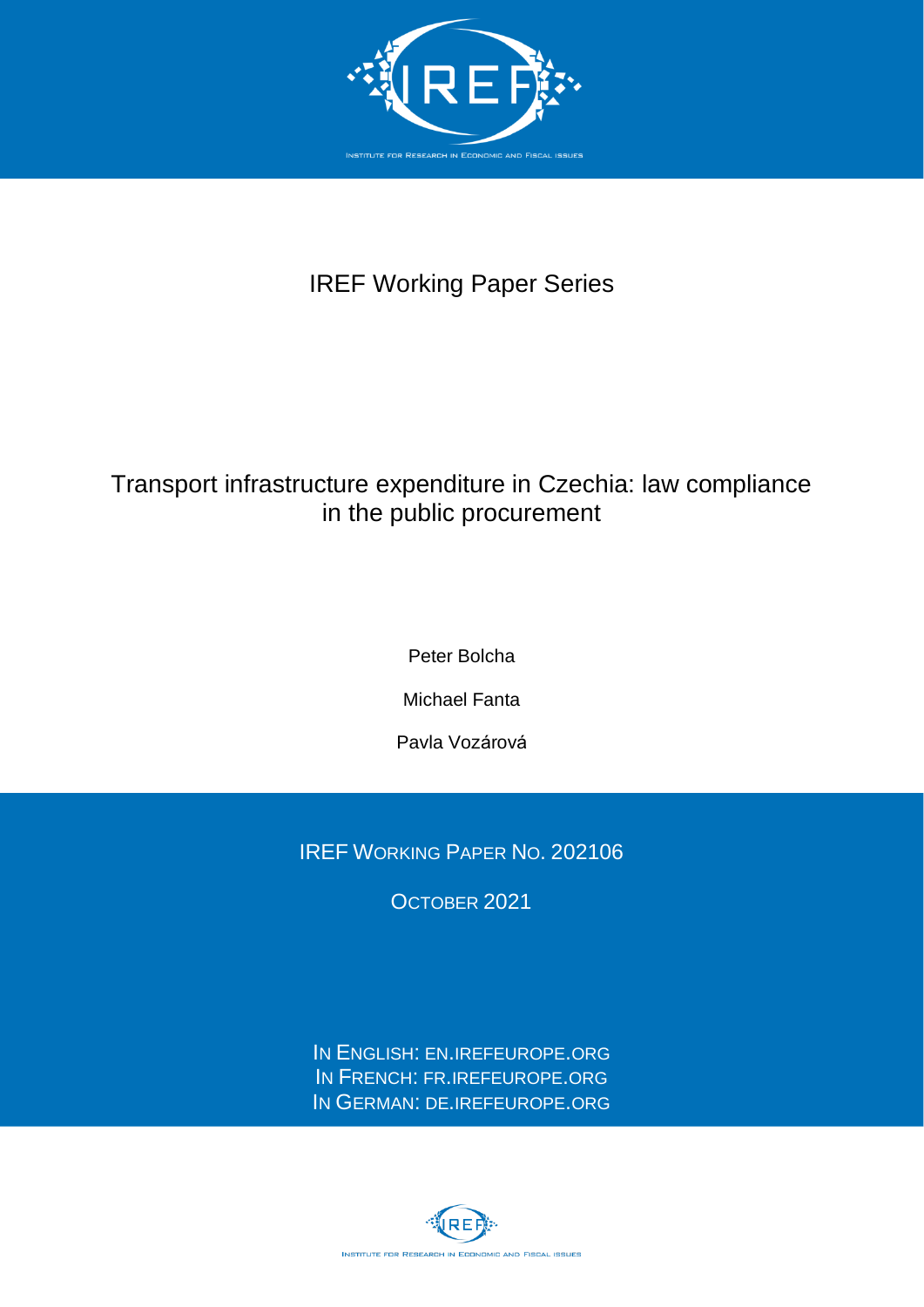# Transport infrastructure expenditure in Czechia: law compliance in the public procurement

Peter Bolcha<sup>1</sup>, Michael Fanta<sup>2</sup>, Pavla Vozárová<sup>3</sup>

#### **Abstract**

This paper intends to contribute to the discussion on public procurement by searching for patterns in information published on official portals connected to procurement projects in the Czech Republic. This article creates and uses a unique match of two datasets related to (1) procurement projects announcements and (2) the publication of public contracts, both compulsory by law in pre-defined sets of cases. To check the compliance and patterns in missing data, we focus on the spread of the estimated and final prices for individual procurement awards. In order to control for characteristics of the awards, we employ regression analysis to explain the spread more precisely.

Our preliminary results are: we observe high compliance of publishing the contracts, we observe high censorship that may turn publishing contracts into a formal exercise, we find a high volume of legal exceptions (both not to announce and not to publish a contract, interestingly the latter without a monetary limit). The regression results confirm the expectations set by prior research (the number of bidders and open regimes lead to more savings of public resources), as well as bring new insights on the relation of spread to mistakes and publishing compliance (missing contract in a case when the contracting authority is legally bound to publish it is correlated with worse economic outcome of the procurement process; missing information signals worse outcomes as well).

**Keywords:** public procurement, law compliance, transparency

## **JEL Classification: D73, H57, K23, L74**

## **Background**

 $\overline{a}$ 

*Reflecting the numerous corruption scandals in the Czech Republic, as well as extraordinarily high road construction costs, the main aim of this project is to look closer into the transportation related construction costs and see if the unit costs show unexpected patterns across the regions, contracting authorities or suppliers. After a detailed screening of publicly available contracts, the initial task proved to be unattainable due to heavy censorship in prices of individual items done by the suppliers with a reference to business confidentiality protection. The new core of our research consists of a unique cross-check of the public procurement database and the contract publishing database where we have identified missing contracts (possible lawbreaking) as well as* 

<sup>&</sup>lt;sup>1</sup> IREF Fellow and Anglo-American University, Prague.

<sup>&</sup>lt;sup>2</sup> Jan Evangelista Purkyně University, Ústí nad Labem.

<sup>&</sup>lt;sup>3</sup> IREF Fellow; Anglo-American University, Prague; School of Business, UCT Prague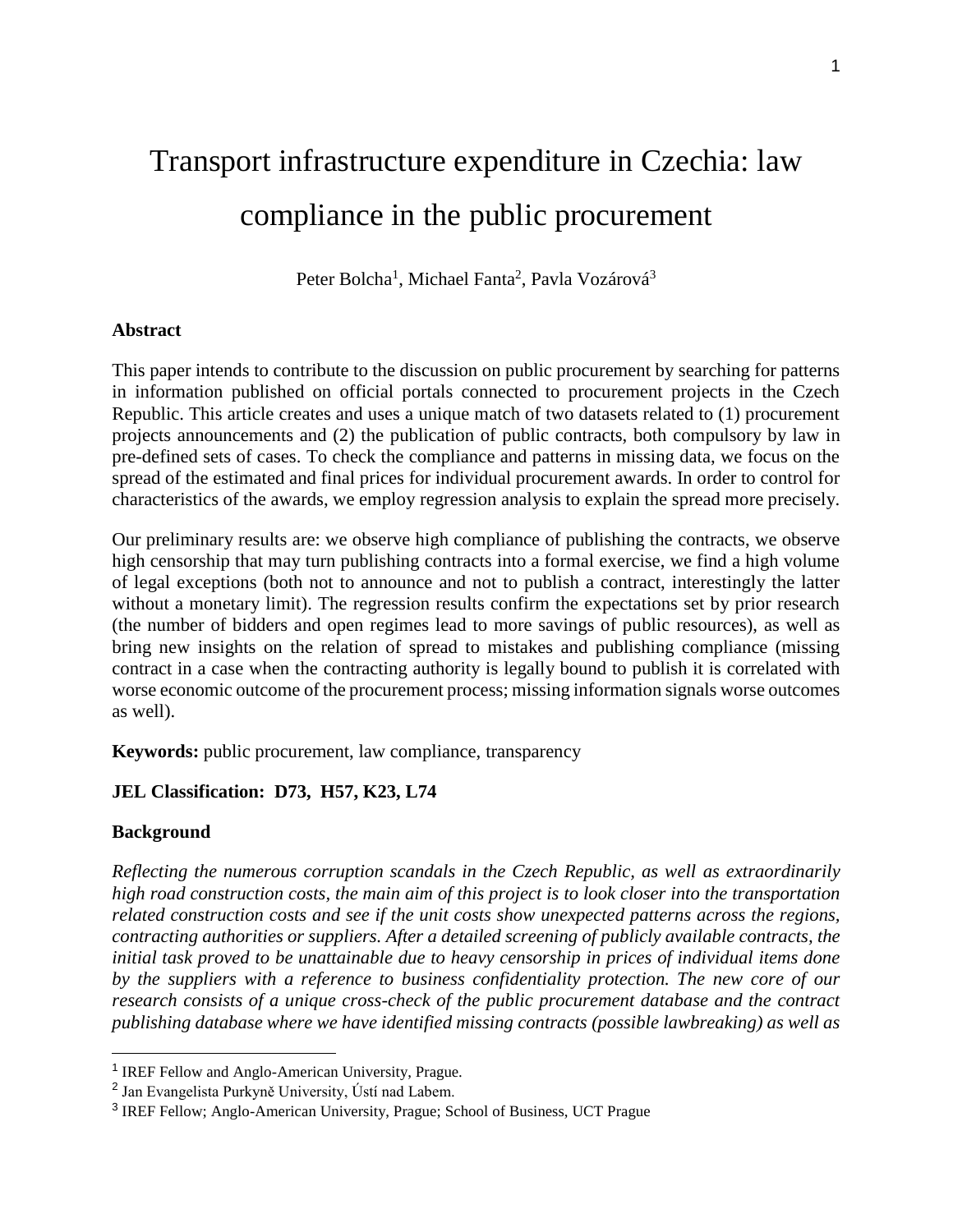*a considerable amount of missing information. On the overall mapping of published information and compliance, we have investigated the patterns in publishing with respect to observable characteristics published in public procurement.* 

#### **Acknowledgement**

The authors would like to express thanks to The Institute for Research in Economic and Fiscal Issues that supported the project financially with the IREF Fellowship. We would also like to thank Transparency International Czech Republic for their constant valuable consulting support and to the *Hlídač státu* (State Warden) institute for providing us with free access to their databases<sup>4</sup> and for their user support. We are using the data collected and processed by *State Warden* in accordance with licence CC BY 3.0 CZ and we bear full responsibility for their use and interpretation. Special thanks for improvements and corrections of this paper go to Mário Vozár, Mihaela Stratulat and Ján Daniels-Pavlovič Tompkins.

# 1. Introduction / Relevant Literature on Public Procurement

The area of public procurement accounts for approximately 14% of Gross Domestic Product of all EU countries (European Commission, 2019) and thus the importance of efficiency and transparency of the related mechanisms of allocation can be hardly overestimated. The Czech Republic with above-average government spending, 47,5%, close to the EU average (Eurostat 2021), has a rather below-average position in government spending efficiency and several gaps to be improved in the process (for assessment, see for example European Commission, 2019). Since two key laws were passed in the past six years (namely Act No. 340/2015 on publication of contracts and Act No. 134/2016 Public Procurement Act), we use this as an interesting opportunity to test multiple questions regarding possible effects of these laws.

Efficiency and transparency of public procurement markets had been the subject of discussions for decades (see for example works Kelman, 1990; Brown & Potoski, 2003; Ohashi, 2009; McCue et al., 2015; Flynn & Davis, 2014; Patrucco et al., 2017, Bauhr et al., 2019). Academics and policymakers seem to be in agreement regarding the prevalence of the positive effects of public procurement open auctions in all cases when the allocated amount is sufficiently large enough to outweigh the related administrative costs. Thus, governments in most EU countries adopted open auctions with the aim of increasing transparency and boosting the competition among suppliers: this, in turn, is expected to bring higher efficiency (getting maximum output with minimum costs and decreasing the space for possible corruption); see summary in European Commission (2019).

<sup>4</sup> Accessible online at<https://www.hlidacstatu.cz/VerejneZakazky>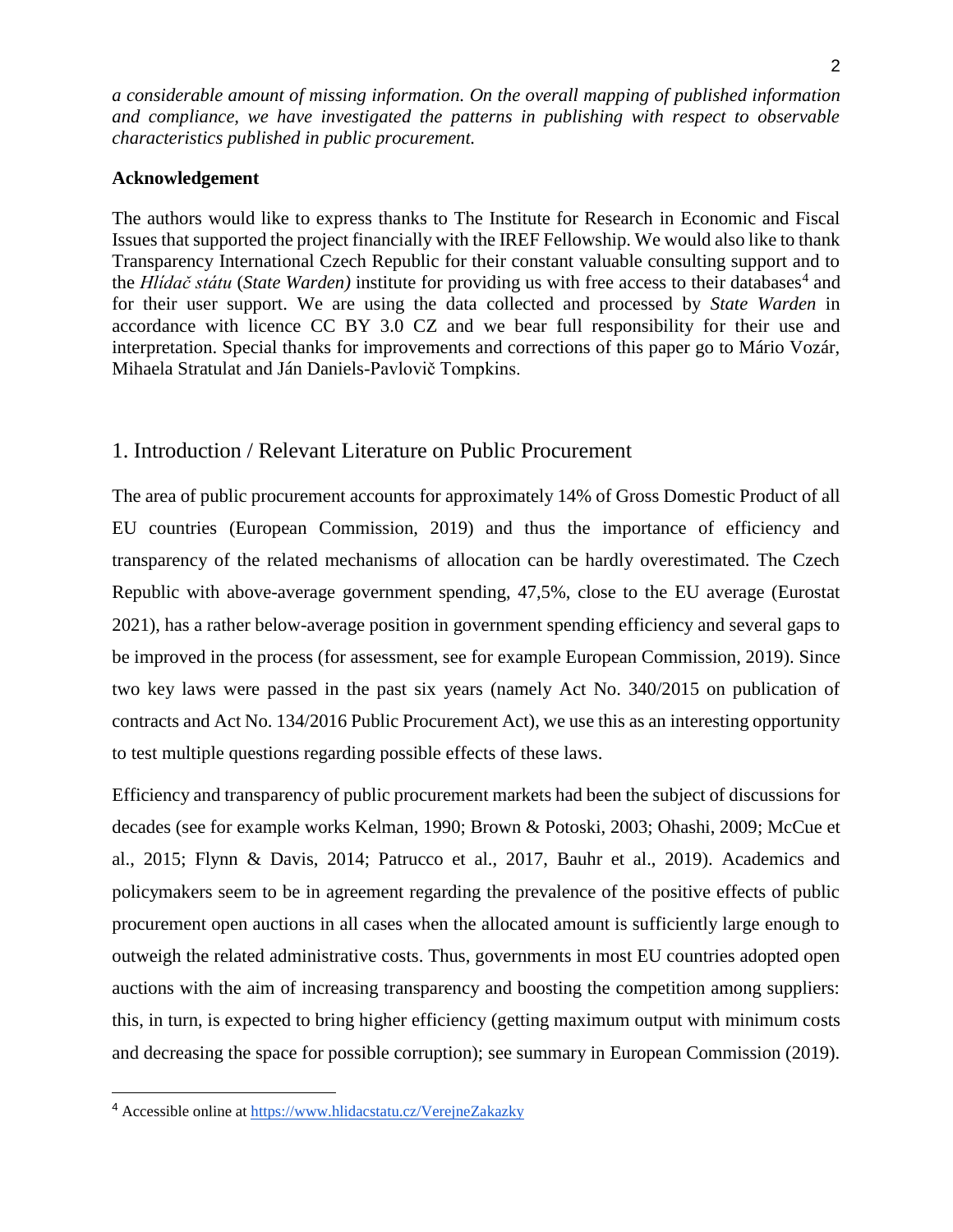A large number of studies show beneficial effects, both theoretically and empirically (Karjalainen, 2011; Grandia & Meehan, 2017; Chever et al., 2017); on the other hand, the additional administrative and transaction costs, less space for the application of specific knowledge owned by officials or specific barriers to innovation should not be ignored (Soliño & Gago de Santos, 2010; Hessami, 2014; Uyarra et al., 2014).

One of the main focuses of interest is the effects of institutional settings on resulting prices: other things being equal, the lower the price for public works and services the better. A number of academic works have shown the positive effects of auction introduction (Amaral et al., 2009; Haruvy & Katok, 2012), as well as analyse which specific factors contribute to price decreases (Plaček et al. 2019b; Plaček et al. 2019c; Palguta, 2019; Baltrunaite et al., 2018). Accompanying focus is the concern about the quality and the timeliness of contracted works. In order to keep the auctions comparable, academic works focus on specific subsets of auction objects (Golden & Picci, 2005; Kenny, 2009; Lewis-Faupel et al., 2016). Moving to the analysis of effects on the above parameters, a special branch of literature deals with behavioural responses of public officials that may be connected with threshold avoidance (Palguta & Pertold, 2017), political influence (Titl & Geys, 2019), or even corruption (see the review of Fazekas & Tóth, 2018, Locatelli et al., 2017; and Owusu et al., 2019).

Our work builds on the outcomes of the studies above. Specifically, we intend to investigate how Czech public agencies respond to mandatory publishing legislation and what can be learned from patterns in compliance and published information. We will focus on the recently introduced systems of publishing, both directly related to public procurement auctions. Two major information portals, the Public Procurement Bulletin and the Register of Contracts (both defined below) were launched recently. This allows us to check compliance with the two new laws and to test the hypotheses related to omissions, errors, and censorship of information. Both information portals have been in place for a few years, however, no thorough cross-check of compliance has been done so far since the systems are separated and allow no overall data collection (and statistics); only individual searches are possible and aggregated (unmatched) exports are possible.<sup>5</sup>

<sup>&</sup>lt;sup>5</sup> There are two indices computed regularly bringing useful performance ranking information, but no thorough statistical assessment. 1) Z-Index, using real data, measures how transparent and cost-effective a particular authority has been and whether it has been exposed to economic risks [\(https://www.zindex.cz\)](https://www.zindex.cz/). 2) K-Index is an indicator of the level of risk factors - these factors are associated with the risk of corruption or wasteful use of public funds [\(https://www.hlidacstatu.cz/kindex](https://www.hlidacstatu.cz/kindex) ). These indicators are valuable for transparency and provide individual ratings for selected entities, but do not offer overall comprehensive statistics or cross-check analyses.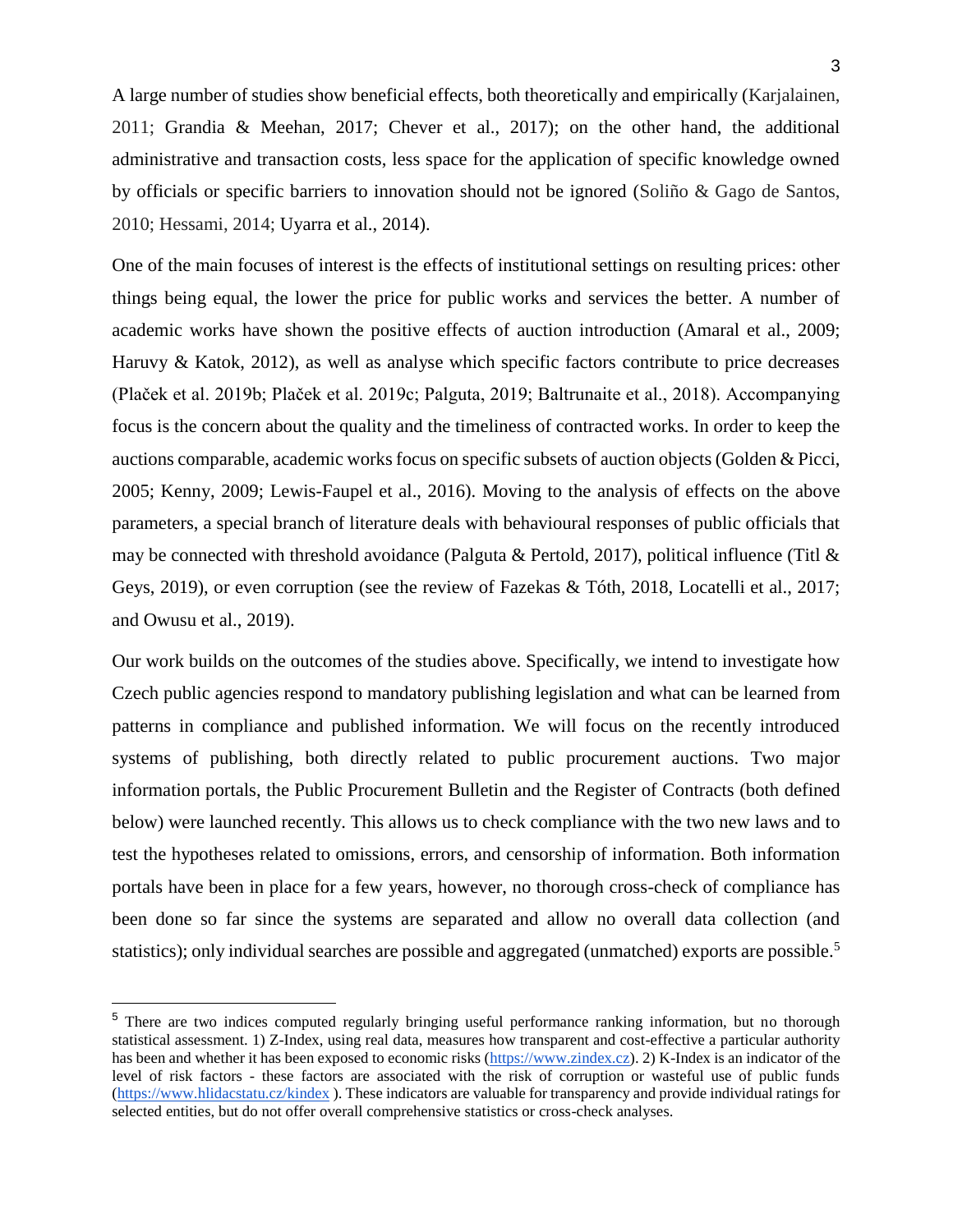We used the most up-to-date data processing techniques to overcome this issue and to merge the information from the two databases. Our unique fusion of existing datasets allowed us to test hypotheses (explained below) and to perform additional checks. We intend to add to the discussion on law design, compliance and next, to the new insights we will bring to policy recommendations. Since all procurement projects in the assessed period are extremely diverse (falling under thousands of different common procurement vocabulary codes - CPVs), in line with the research referred to above we have decided to focus on a specific subfield of procurement connected to infrastructure. Firstly, we expect homogeneity and thus comparability to a certain extent in this subset. Secondly, special rules and exceptions apply to this subset of projects (higher thresholds for publishing duty - explained below in detail). Thirdly, the large size of the projects, low competition, and high complexity of the projects make them prone towards inefficiency or even corruption (Fazekas & Tóth 2018, Charron et al. 2017). With the increasing number of projects as well as volume in the past decade, this area is the subject of a substantial body of literature with growing interest (see extensive reviews Le et al., 2014; Owusu et al., 2019; Zhai et al., 2021). Lastly, the Czech Republic may serve as a specific example of extraordinarily high construction costs (academic works Schneiderova Heralova et al., 2014 or Schneiderova Heralova, 2015; analyses from NGO´s, i.e. Oživení, 2010; and a number of daily media releases, i.e. Hospodářské noviny, 2013 or iRozhlas, 2019).

Moving on to academic relevance, we believe that a deeper understanding of the effects of these two laws (similar laws are in place in most of the EU countries) on public officials' behaviour is important, since the public procurement market accounts for approximately 14% of the Gross Domestic Product (European Commission, 2019) and the overall size of the public procurement market in the Czech Republic reached a value of EUR 25.94 billion in 2019, which is 11.78 % of Czech GDP (Ministry of Regional Development, 2020; Plaček et al., 2019a). At the same time, our data shows that approximately 30 % of auctions end with one bidder only (!) and thus the strength of competition is questionable. With a large size of projects, even a small percentage of increase in efficiency via better understanding or/and policy design would bring significant savings to society.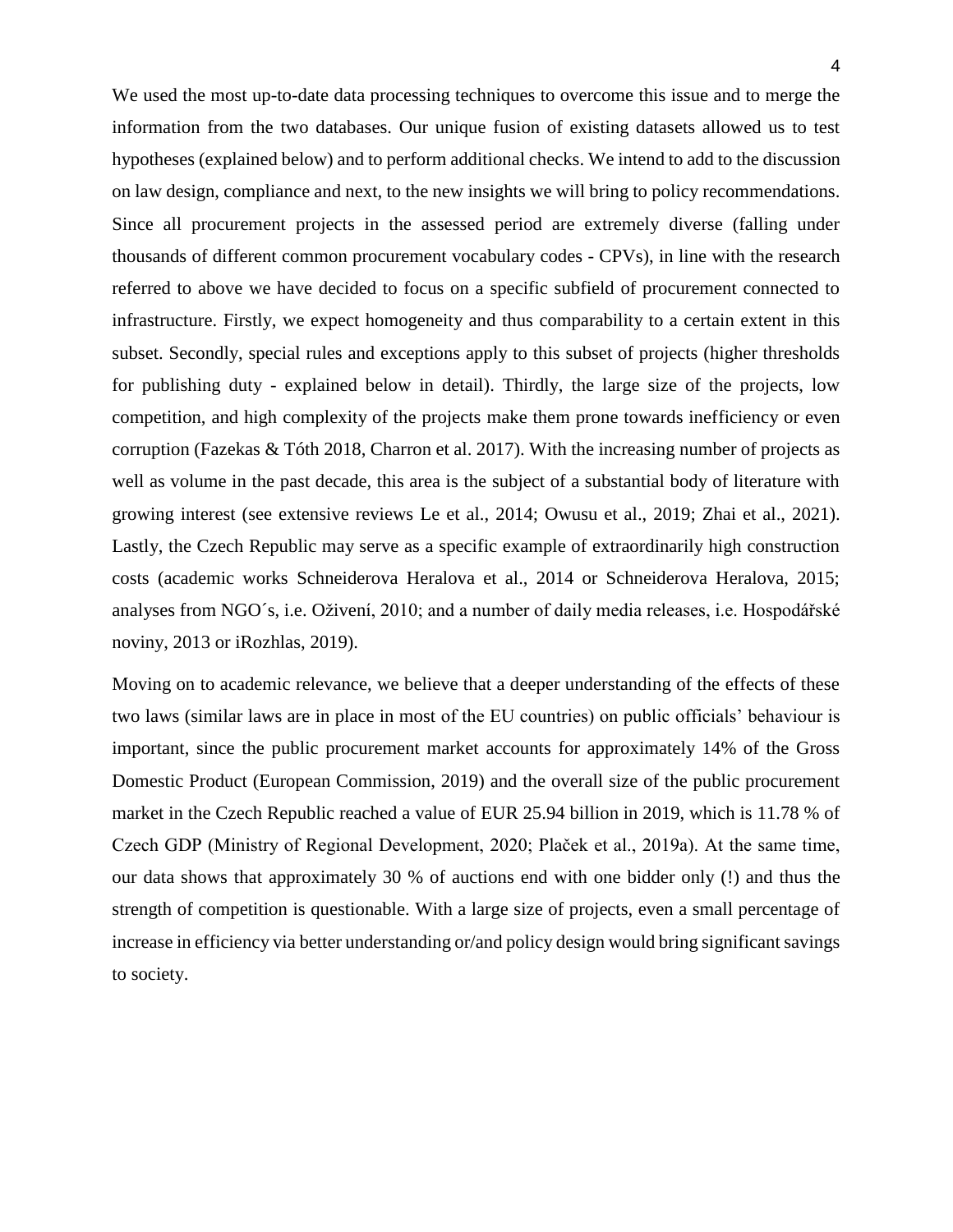## 2. Czech Legal Environment and Related Context

In terms of governmental administrative structure, the Czech Republic may be considered as one of the most territorially decentralized countries in the European Union with the highest level of municipality fragmentation: it is divided into 14 district regions and a total of 6,258 municipalities (Matějová et al., 2017; Czech Statistical Office, 2020). Individual self-governing regions and municipalities, independently in their territorial district, are obliged to take care of creating conditions for the development of social care and for satisfying the needs of its citizens in accordance with local preconditions and local customs (Act No. 129/2000 Coll., on Regions; Act No. 128/2000 Coll., Municipal Law). In this context, it is primarily meant to satisfy the need for elementary schools, kindergartens, children's homes, nursing homes, social housing, theatres, libraries, museums, free-time activities facilities, water quality and delivery, gas and electricity delivery, public space cleaning, cemeteries, public roads, public lighting, public transport, municipal police, and firefighters (Nemec et al., 2016; Plaček, 2017). Property of the region and municipality must be used efficiently and economically in accordance with its interests and tasks arising from the scope defined by law. The municipality is also obliged to take care of the preservation and development of its property (Act No. 129/2000 Coll., on Regions; Act No. 128/2000 Coll., Municipal Law).

In relation to this, the state institutions and local governments must also care for sound and sustainable public finances, while providing appropriate support for economic and social development, employment, and intergenerational cohesion (Act No. 23/2017 Coll., On the rules of budgetary responsibility). Therefore, it is essential to ensure a maximum level of economic efficiency and most importantly the principles of transparency during reallocation of public funds, as these financial means are intended for the benefit of society as a whole and not just particular entities (Ochrana & Pavel, 2013; Man et al., 2014; Nemec et al., 2021). However, the very high territorial decentralization might have a significantly negative impact on the efficiency of the public procurement, as described for example by Plaček (2017) and high transaction costs (Dufek, 2013; Nemec & Soukopová, 2016).

To meet the above-mentioned legal obligations, various ways and forms of providing public goods and services, such as privatization, public-private partnership (PPP), and semi-PPP projects are commonly used within the Czech environment (Soukopová et al., 2017). However, one of the most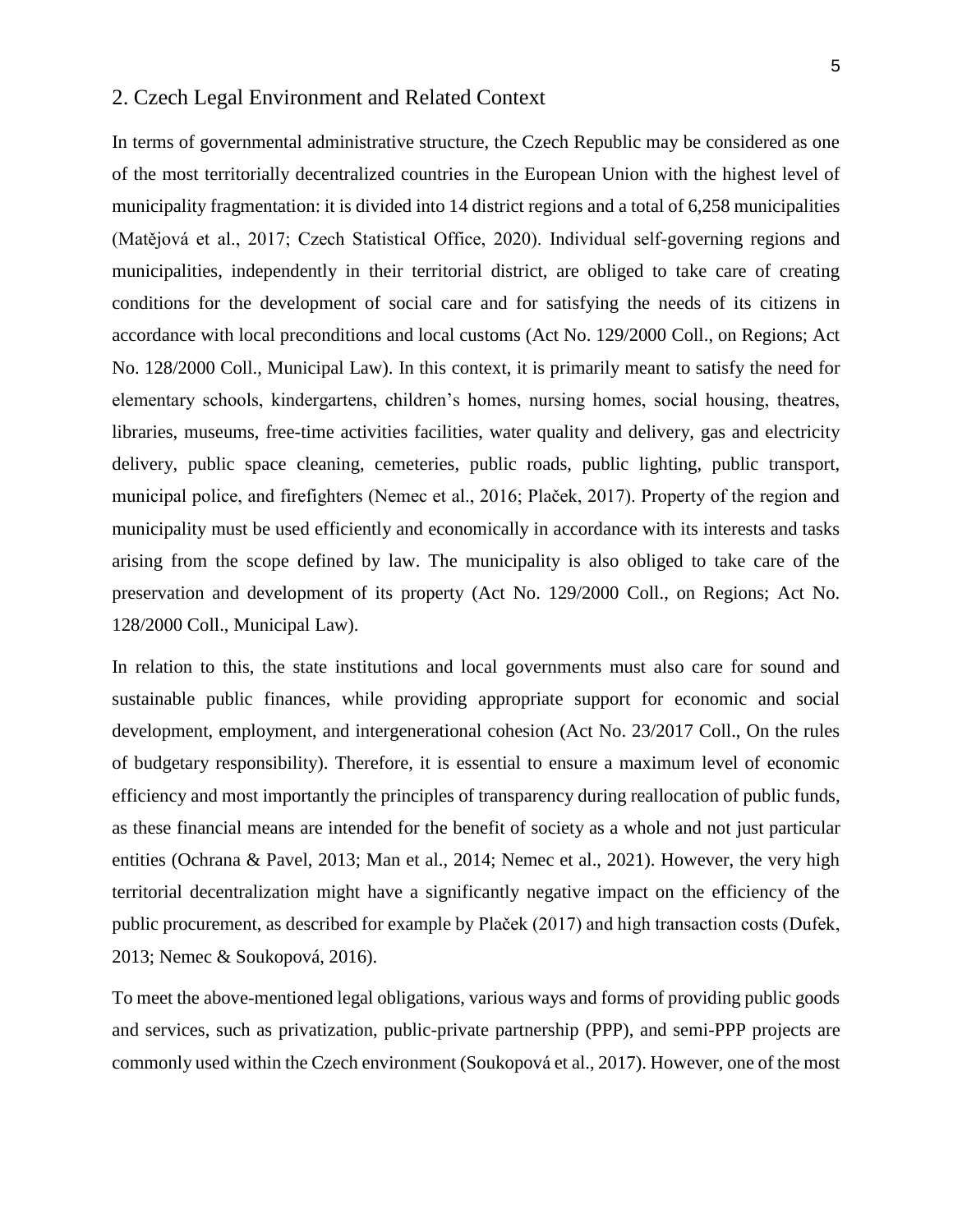significant methods of delivering public services in the Czech Republic is contracting out through public procurement procedures (Plaček et al., 2019a).

Before we turn to a deeper introduction of the Czech system, we need to define the key terms related to the area of public procurement in our context. The main element of public procurement processes under question is the *procurement projects*, which are simple or complex tasks (for example the reconstruction of a specific road intersection) set by a contracting authority in search of suppliers. These searches may be done under different procurement regimes and through various procurement procedures. Particular differences between procurement regimes and procurement procedures are explained in the text below. Procurement projects may be further divided into separate *awards* that mean specific subtasks of the whole contract that are set to separate subcontractors (for example construction of signal lights as a part of intersection reconstruction). These individual awards lead to public contracts, that represent a conclusion of a legal agreement for pecuniary interest between a contracting authority and an economic operator. Most of our analysis goes to the level of awards (and corresponding contracts) unless stated otherwise.

Generally, the area of public procurement can be defined as the total amount of financial funds spent by contracting authorities on purchases or investments in services, supplies, or construction works. The overall size of the public procurement market in the Czech Republic reached a value of EUR 25.94 billion (CZK 666 billion) in 2019 which represented 11.78 % of Czech GDP. *Public contracting authorities* accounted for EUR 21.81 billion (CZK 560 billion, equal to 9.91 % GDP) and *sectoral contracting authorities* accounted for the remaining EUR 3.97 billion (CZK 106 billion, equal to 1.88 % GDP). Despite the fact that public procurement market size decreased slightly in 2019 by 0.1 pp. to 11.78% GDP, which is lower than the ten-year average (2009-2018) of 12.62% GDP, such a value represents an important and wide part of the Czech economy (Ministry of Regional Development, 2020; Plaček et al., 2019a). In the European context, the public procurement market accounts for over 14% of the EU's GDP (European Commission, 2019).

Act No. 134/2016 Coll. (Public Procurement Act) also serves as a control mechanism related to the management of the public funds, primarily by regulating the rules for the public procurement process, selection of suppliers, and for the conclusion of a contract between contracting authority and selected supplier. The Czech legal system distinguishes between three basic types of public procurement regimes: a) small-scale procurement projects, b) below-threshold procurement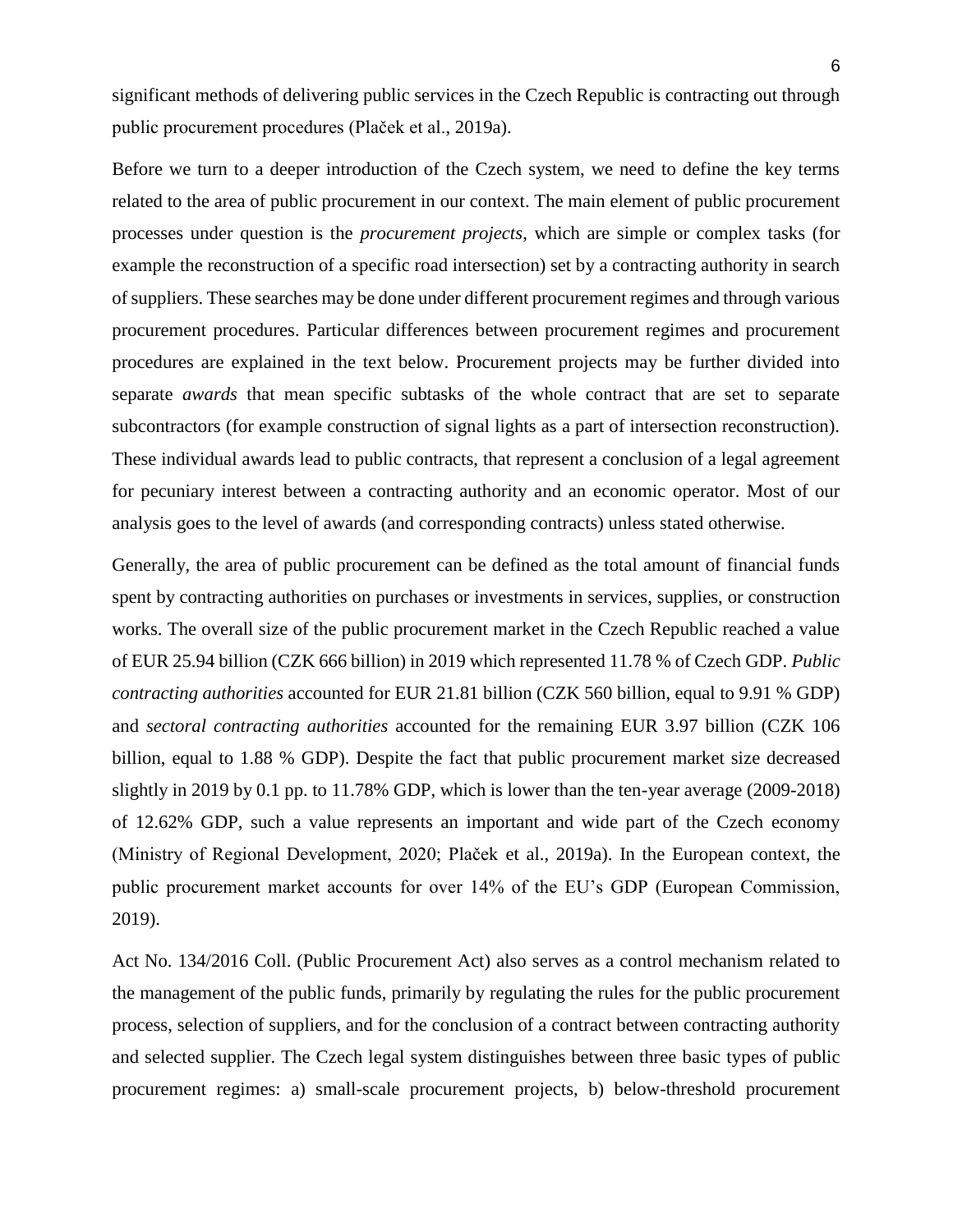projects, and c) above-threshold procurement projects, divided according to the estimated overall value of the contract (see [Table 1\)](#page-32-0).

Moreover, the above-mentioned individual types of regimes differ mainly in some specific conditions, conducting, and deadlines within the public procurement procedure. According to Czech legislation (Act No. 134/2016 Coll), there are various types of public procurement procedures, each of which may be applied if the conditions laid down by the legal framework are met. Contracting authorities, therefore, have a possibility to choose the so-called simplified belowthreshold procedure for a below-threshold procurement project and open procedure, restricted procedure, negotiated procedure with prior publication, negotiated procedure without prior publication, competitive dialogue, or innovation partnership procedure for both - below-threshold procurement projects and above-threshold procurement projects (see [Table 2\)](#page-33-0). The information about the distribution of projects across the categories (procedures and regimes) is regularly published by the Ministry of Regional Development (for example 2020) and we will use the year 2019 for brief reference (a year sufficiently distant from the introduction of the system, as well a year not touched by COVID-19 pandemics.

In 2019, 13,472 public projects were awarded summing up in total value CZK 342 bn. (EUR 13.2 bn.). In terms of the number of contracts and also in terms of the share of the overall contract value, the open procedure was the most frequently used (45% of all projects, 57% of value). The other most commonly used procurement procedure is a simplified below-threshold procedure (37% of all projects, 11% of value). Lastly, projects set by the negotiated procedure without prior publication or restricted procedure count for 7% each and together with procedures above sum up to 98% of projects with 91% value.

To meet the principle of transparency, contracting authorities are obliged to embed prepared contract proposals and their specifications in the publicly available e-information system, so-called *Public Procurement Bulletin* ("Věstník veřejných zakázek"). However, the Czech legal framework also allows many exceptions where the contracting authority is not obliged to publish the contract proposal, especially in the case of so-called small-scale procurement projects where the contract value does not exceed the upper limit of CZK 2 million (EUR 75,632) when contracting supplies and services, and the upper limit of CZK 6 million (EUR 2263,895) when contracting construction works. Among other exceptions when the contracting authority is not obliged to award the public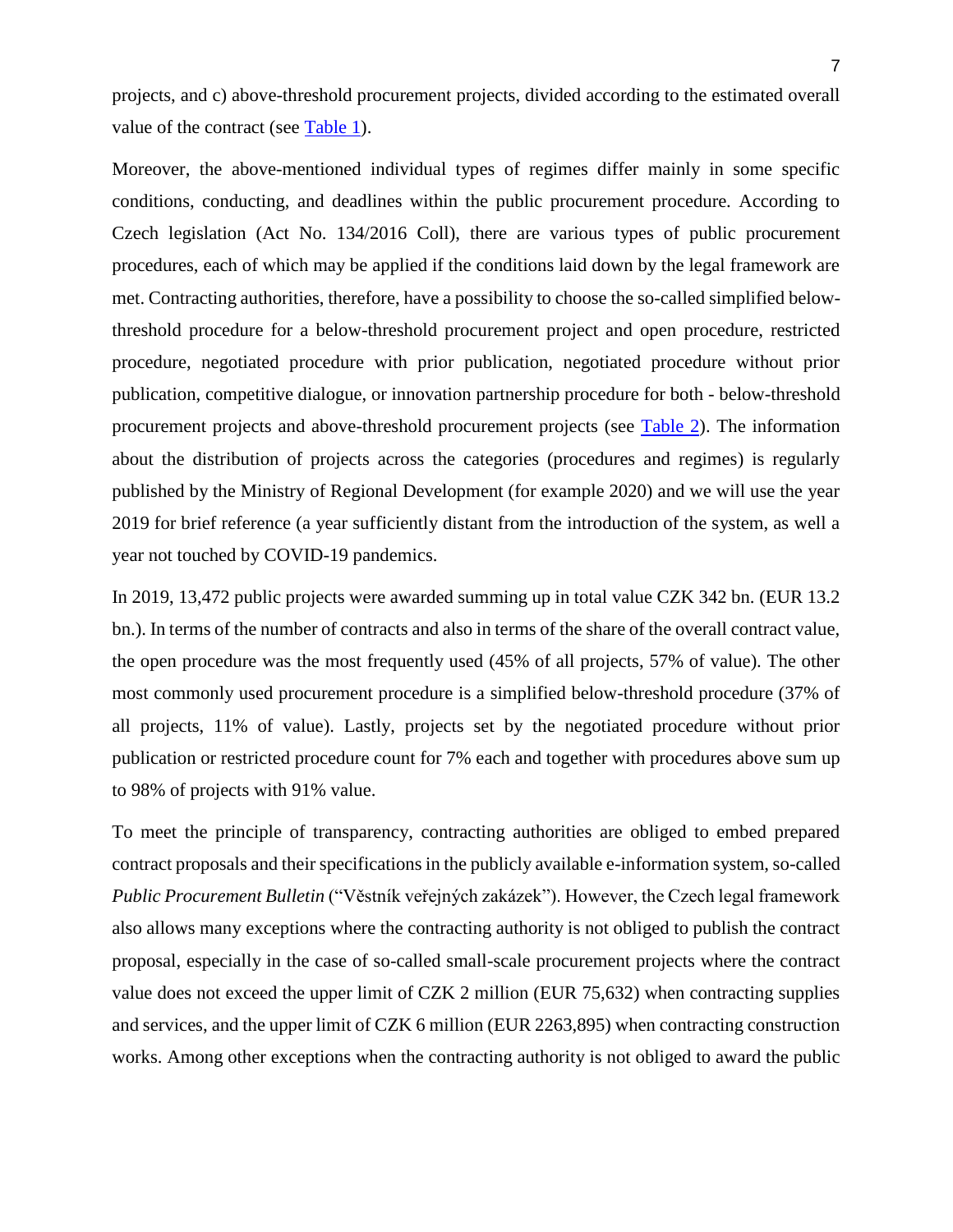contract using the procurement procedure are for example following cases stated in [Table 4](#page-35-0) (Act No. 134/2016 Coll).

Due to all legal exceptions listed above, the share of 61.26% of the total value of all procurement projects was published in the e-information system in 2019, whereas remaining contracts are not included in the *Public Procurement Bulletin (PPB)* and thus are not publicly available (Plaček et al., 2016; Ministry of Regional Development, 2020).

Mandatory information related to the procurement projects is entered into this e-information system via various standardized forms, depending on the specific type of public procurement regime defined above. Among this information are for example: name, identification number, address including NUTS code, telephone number, e-mail address and Internet website of the contracting authority, type of contracting authority and main activity exercised, CPV codes, NUTS code for the main location of works, description of the procurement procedure (nature and extent of the works, nature and quantity or value of the supplies, nature, and extent of the services), criteria for the selection of the supplier, which were used for the award of the procurement project or procurement projects, date of conclusion of the contract. Moreover, for each contract awarded - address, including NUTS code, telephone number, electronic address, internet website of the selected supplier and value of the contract (or the highest and lowest bids taken into consideration) during the award of the contract (Decree No. 168/2016 Coll.).

An essential part of the public procurement procedure is the conclusion of a legal agreement between the contracting authority and the selected supplier. To meet the principle of transparency, this document must also be accessible to the public with identification of both contacting entities, concluded timeline, the content of the concluded contract, and final price of the contract. According to the Czech legal framework, all government and public institutions, territorial selfgoverning units, state enterprises, legal entities in which the state or territorial self-governing unit has a majority ownership share, and other similar institutions are obliged to publish all concluded agreements with a value above EUR 1.948 without VAT (CZK 50.000) in the e-information system called *Register of Contracts* ("Registr smluv"). From the 1st July 2017, publication of the agreement in an open and machine-readable format, including metadata in the *Register of Contracts (RC)* is an essential condition for the legal effectiveness of these agreements. However, even in this case, the law defines several exceptions when the contracting authority is not obliged to publish the agreement. For example an agreement to which at least one of the contracting parties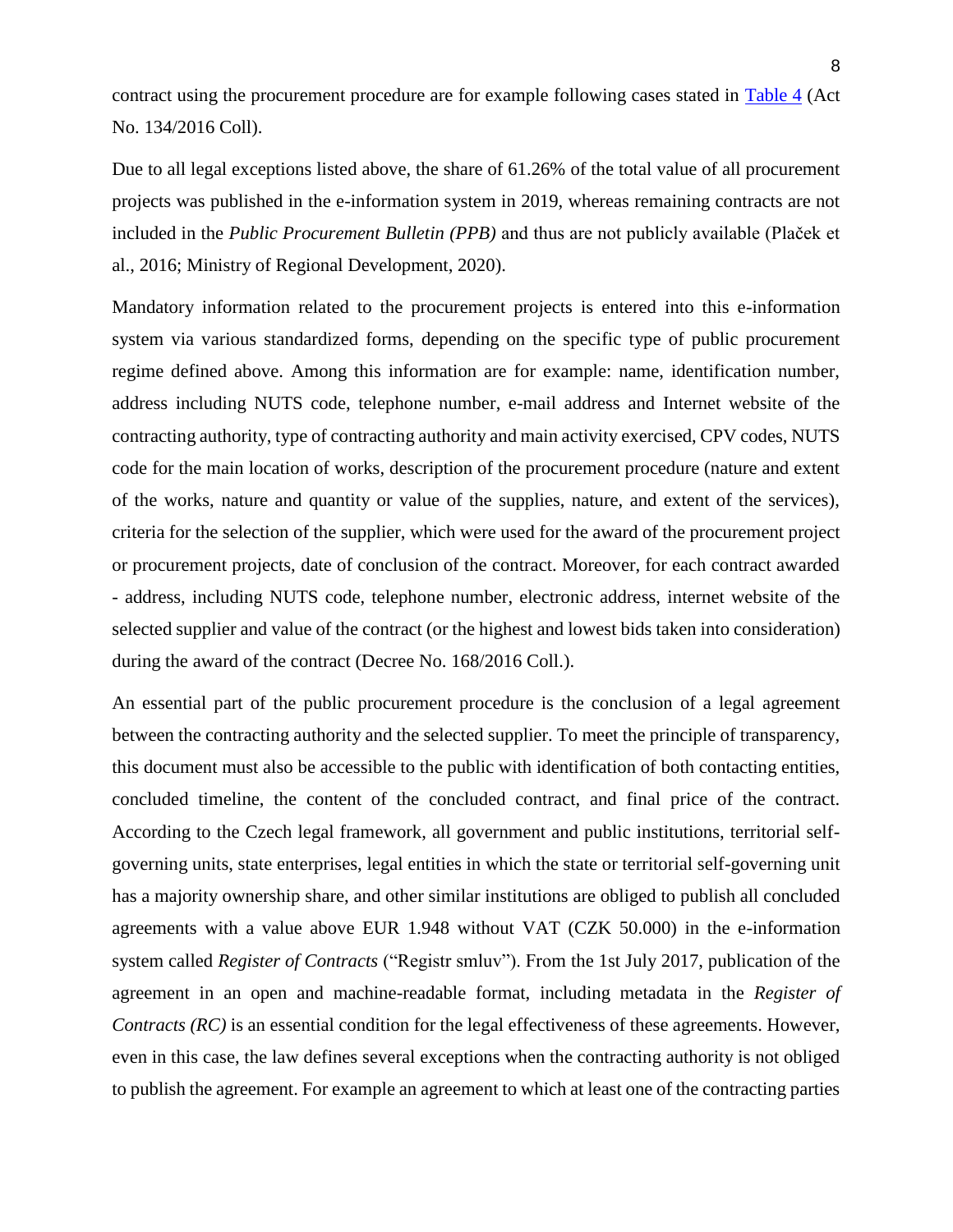is a municipality without extended competencies or an organisation established by such a municipality or a legal entity in which such municipality alone or with other such municipalities has majority ownership; a contract concluded by a public university within a complementary activity or by a public research institution; a contract arising from a legal transaction with a natural person; a contract for the provision and reimbursement of health services covered by public health insurance; or a contract protected by banking secrecy (Act no. 340/2015 Coll. on Special Conditions for the Efficacy of Some Contracts, Publication of These Contracts, and on Register of Contracts).

Even with a highly developed legal framework and information systems in place, the Czech Republic ranks among the EU's worst-performers in the context of public procurement evaluation. According to the European Commission's performance evaluation of public procurement, the Czech Republic received an "unsatisfactory" evaluation in seven indicators out of an overall twelve, measuring key influences on public procurement performance in 2019. In particular, the Czech Republic was evaluated "unsatisfactory" in the areas of single bidder (proportion of contracts awarded where there was just a single bidder), cooperative procurement (the proportion of procurement procedures with more than one public buyer), award criteria (the proportion of procedures awarded solely because the offer was the cheapest one available), procedures divided into lots (proportion of procurement projects that have been divided into lots), missing calls for bids (the proportion of contracts awarded after a call for procurement projects whose name and conditions were not clear), missing seller registration number (the proportion of procedures that did not include the registration number of a seller) and missing buyer registration number (the proportion of procedures that did not include the buyer's registration number) (European Commission, 2019).

This low rating received by the Czech Republic adds to our motivation to look deeper into the errors, omissions, and missing information in the Czech *Public Procurement Bulletin (PPB)* and *the Register of Contracts*. In the [Figure 1,](#page-43-0) we offer a simplified distinction of public projects with respect to the duty of public (and publicly owned) institutions to publish in the Public Procurement Bulletin (PPB) and with respect to the duty to publish the contracts in the Register of Contracts (RC).

Area (A) represents the realm of all public projects that use public funds for purchases of goods and services from external suppliers. Their subsets  $(B)+(C)$  shall be announced in the Public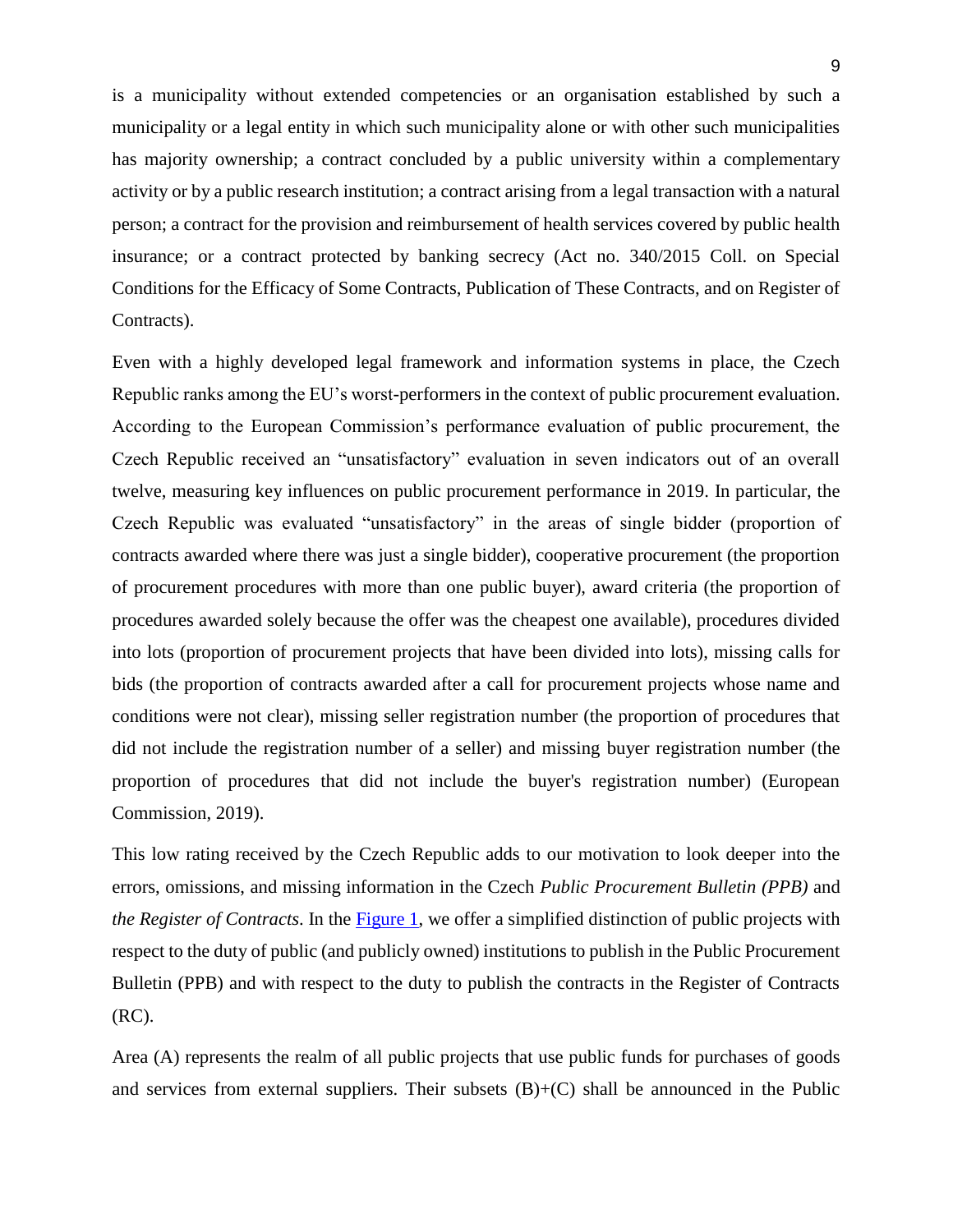*Procurement Bulletin* and part of these announcements indeed happens (C).<sup>6</sup> On the other hand, there is a subset of contracts of public institutions that needs to be published in the *Register of Contracts* - all of them in the green segment. They may be divided into those that relate to the published public procurement offers (D) and (E) and those that do not fall under compulsory public procurement, but still with an obligation to publish (subsets  $(F)+(G)$ ).

In the current system, there is no aggregate information of what contracts should be expected in the *Register of Contracts,* one may only find the contract individually based on the registration number of publisher or supplier (or other identification). Thus, the whole distribution of contracts is unknown, especially concerning public procurement. In this paper, we use the wealth of information on the overlap of Public Procurement Bulletin Register of Contracts, specifically subsets (D) and (E). We will inspect the characteristics of the instances of procurement projects with missing contracts (D), omissions and errors in (C), (D) and (E). Our aim will be to describe these subsets and check for patterns across the missing or erroneous information, as further described below.

As explained above, we have further restricted our focus to procurement projects that are closely linked to transport infrastructure. Since the vast majority of the infrastructure procurement projects contain more than one CPV code, we decided to use a broader point of view when including the categories. Next to the construction of infrastructure itself (meaning all types of transport, i.e., aviation, road, rail, and water), we have included those aspects that are closely linked to the transport infrastructure, such as the supply of materials for construction works, services related to construction, maintenance of the infrastructure, or signalling equipment, road barriers, spreading salts, control systems, security systems, traffic lights, snowplows, landscaping, etc. Out of the total number of 9,453 CPV codes, we have included in our analysis 672 of them, which we considered to be the most relevant and closely related to the transport infrastructure. 84.2% of these codes fall under three main categories: 34-Transport equipment and auxiliary products to transportation, 44- Construction structures, and materials; auxiliary products to construction and 45- Construction work, and the rest too closely related categories to transportation. In the later part of this work, we will restrict the categories with the aim of additional checks explained below.

 $\overline{a}$ 

<sup>6</sup> Please note that the proportions are given purely according to graphical needs and do not represent real shares of respective segments.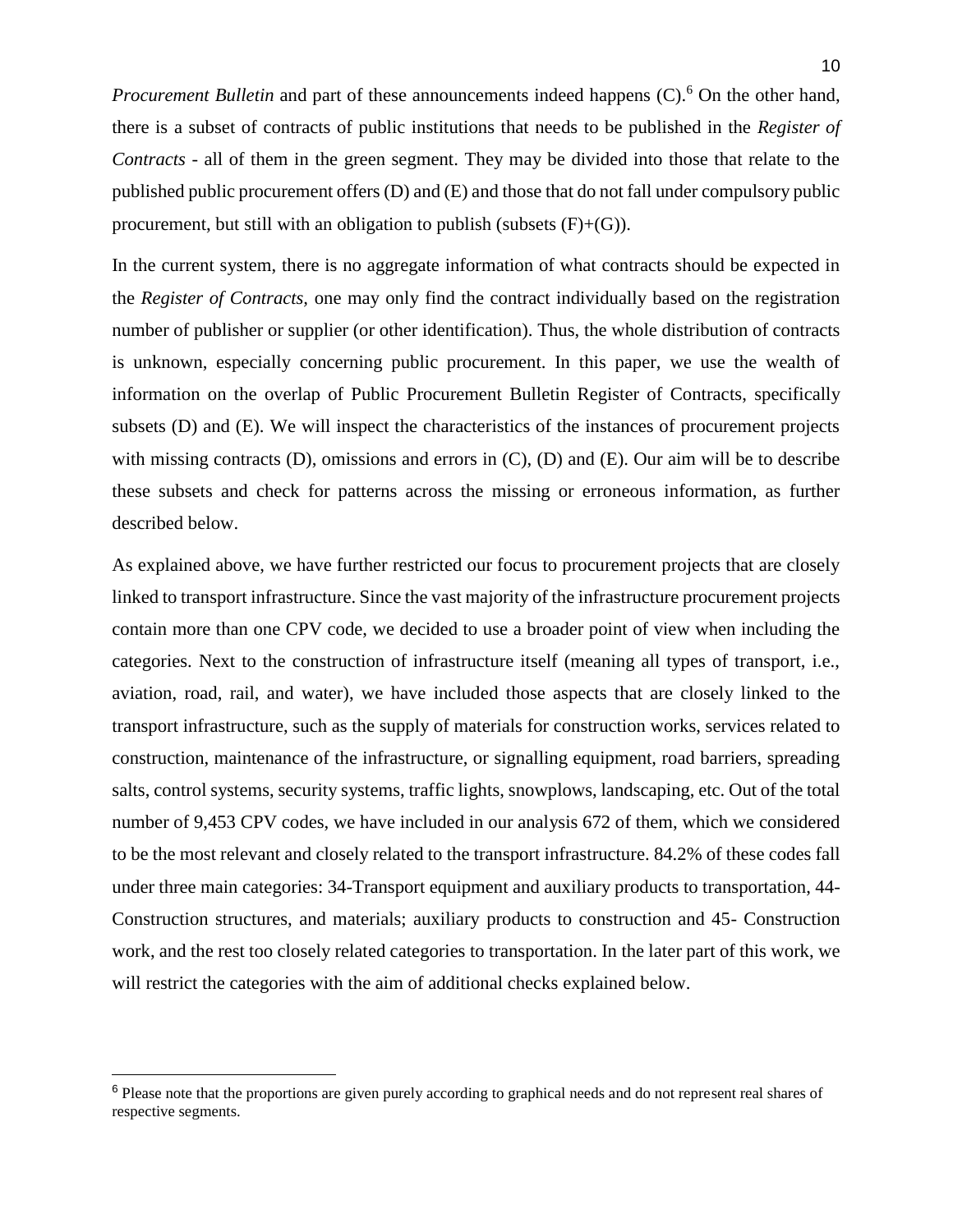## 3. Data

#### **Sources, processing and issues**

As is probably by now already clear from the text above, the data for our research is coming from two major sources. Firstly, from the above-mentioned *Public Procurement Bulletin (PPB)*, an official web portal of the Ministry of Regional Development of the Czech Republic. Here, all the information from the area of public procurement (for below-threshold and above-threshold procurement projects) is required to be published and is done so in the shape of structured "forms" displaying the above-discussed information about the contracting authorities, the suppliers, and the conditions of the procurement projects (mainly the expected price, for closed tenders, the final price, and the date of signing the corresponding agreement, etc.) together with the CPV code that helps us to recognize whether the investment is related to transport infrastructure. Thanks to the *Open Data* initiative (a portal by the Ministry of the Interior of the Czech Republic), the data can be downloaded in the form of Excel sheets, which is what we did. However, as we found later on in our research, these sheets do not reflect the original data perfectly, and so we had to complement it by web-scraping the missing information from the original *PPB* web.

The second source of data is the *Register of Contracts (RC)*, an official web portal of the Ministry of Interior of the Czech Republic. Here, we hoped to find all the information on legal agreements that public authorities in the Czech Republic have to publish. Unfortunately, this portal does not provide data for bulk download, so some forms of web-scraping would have to be used to get all the data we needed for our research. On the other hand, fortunately for us, a significant amount of work in this field has already been done by the initiative *Hlidač Státu* (*State Warden*),<sup>7</sup> whose mission is to increase the transparency of the Czech state administration. The programmers of this initiative are web-scraping publicly available information from various sources, including the *Register of Contracts*, and make them available to everybody through an efficient search engine as well as a developer's API. We used this API to search for the legal agreements resulting from the procurement projects we had downloaded from the *Public Procurement Bulletin*.

More precisely, we were iterating over all procurement projects related to transport infrastructure that we got from the *PPB*, and we searched through the *State Warden* API to see whether there was a corresponding concluded legal agreement (or agreements) to be found. Unfortunately, there

<sup>7</sup> More information about the organization at<https://www.hlidacstatu.cz/>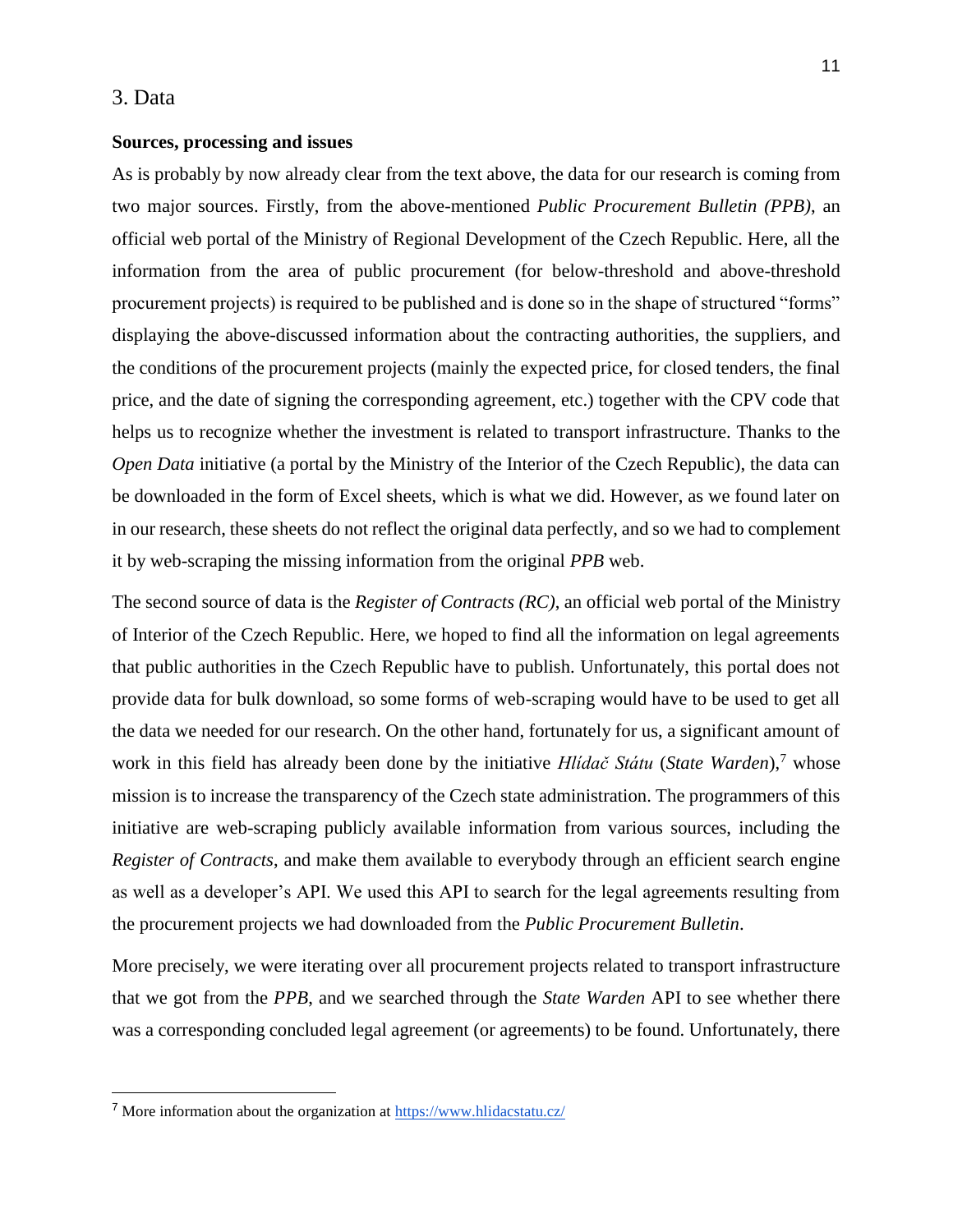is no direct identification between procurement projects and resulting agreements – even though both have to be published (with the above-mentioned exceptions), the two publishing systems are completely independent. This is probably why, to our knowledge, no other researchers from academia or from initiatives such as *State Warden* or *Transparency International* tried to investigate the joint information from the two systems on such a disaggregated level, which makes our approach and our results very unique in the context of the public procurement in the Czech Republic.

Before we continue, there is one important feature of procurement project forms that has to be explained here. Each procurement project can be (and often is) divided into several awards related to different parts of the procurement object (e.g. a new road is constructed - in the procurement project, one award can be dedicated to terrain preparation, another to laying down asphalt, and another one to traffic signs installation). While there are characteristics that are common to all the awards (the contracting authority, the legal form of the tender, etc.), there are also characteristics that define each award (the supplier, the number of offers etc.). Also, the resulting contract is typically related to each award. In our dataset, the observations correspond to these awards.

To be able to link the two data sources we use, we searched in several iterations. First, we characterized each procurement award by the tax ID of the contracting authority, the tax ID of the supplier, and by the date on which the concluded agreement was signed (according to our data). Then, we searched through the *State Warden* API for a legal agreement with the same characteristics. Second, we realized that sometimes there are mistakes in the tax IDs and we repeated the same process with the names of the contracting authority and the supplier instead of tax ID. And third, we discovered that the date of signing the agreement in the *Public Procurement Bulletin* dataset was sometimes different from the actual date of the signature of the agreement (typically by several days), so we repeated the process again while allowing the date of the signature of the agreement to vary over an interval of two weeks.

By this complicated and lengthy procedure, followed by extensive data cleaning (especially for cases when the procurement project-agreement pairing was not exactly 1:1), we obtained a dataset of over 19 000 observations spanning years 2018 to 2020, where approximately 80% of procurement projects were matched with a legal contract. It has to be said that this match is not always perfect, in the sense that the price resulting from the procurement project does not correspond perfectly to the price written in the contract. This is due to the fact that, first, there is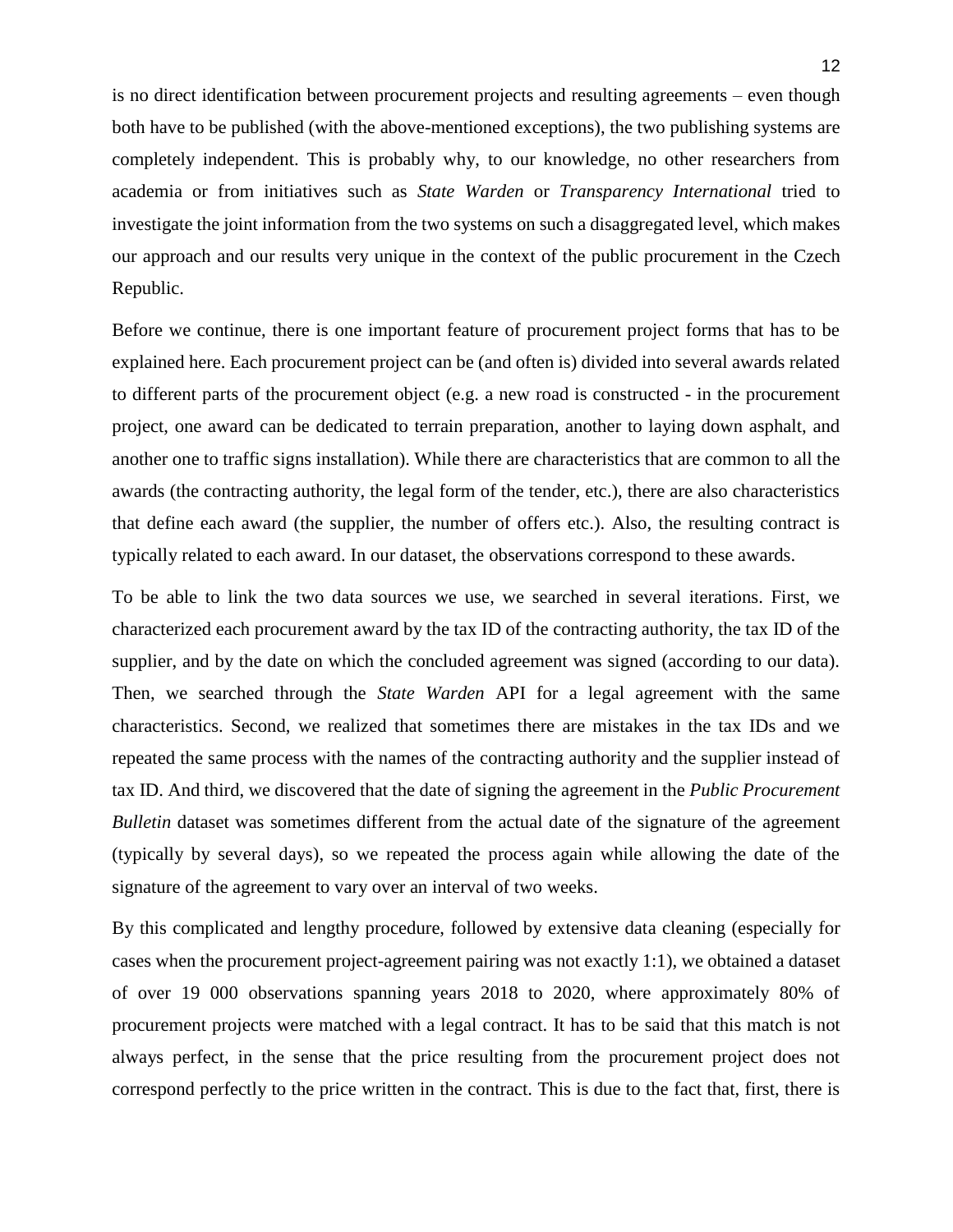no legal requirement that these prices should correspond<sup>8</sup> and second, the procurement awardcontract correspondence does not have to be 1:1 (i.e., one procurement award may result in several contracts or a contract can cover the outcome of several procurement awards). Hence, for the cases in which the correspondence was not perfect, we decided to count as a matching contract any contract that was signed between the two parties in the interval of two weeks around the indicated date. We are aware of the fact that we may have introduced some mistakes here, but we preferred to be rather conservative in finding procurement awards that have no matching contract. In other words, the non-compliance that we find is likely even underestimated in our research.

Our main focus in this research are those procurement awards that were not matched with any contract - these represent 20% of observations in our dataset. Within these, there was a significant part of contracting authorities realized by public institutions that have the obligation to publish the information on the procurement project but not on the related legal agreement (these are typically small communes and organizations owned by them), which we then inspected manually to verify their status<sup>9</sup> and we took them apart. Nonetheless, there was also a non-negligible part of procurement projects realized by institutions that have the obligation to report the resulting agreement and the agreement was still missing. For a representative subset of these, we performed a manual check and we confirmed that the problem was not in our automatic algorithm and that the agreement was really missing in the register. We will return to this issue in the final part of our paper.

#### **Data overview**

After operations and cleaning above, we were left with 19,132 awards related to transport infrastructure announced in the years 2018-2020. Their cumulative value across these years is EUR 26.3 bn. with the smallest value of 6.5 bn. in the year 2020, which may be attributed to the COVID-19 crisis and subsequent delays in most of the construction works and related services. We begin the overview of our collection of data with classification according to procurement regimes and procedures. [Table 4](#page-35-0) offers a cross tabulation of public procurements according to procurement

<sup>&</sup>lt;sup>8</sup> This was quite surprising for us but, as we were informed by the law experts from Transparency International, a large gap between the tender price and the contract price is not likely to happen, since it would raise objections by competing firms that participated in the given tender. However, it is impossible to say what gap would be considered as "too large" in general.

<sup>&</sup>lt;sup>9</sup> Note that this work is still not completely done, since for some cases, we need a more detailed consultation with lawyers – specialists on the procurement system. So far, we stayed on the safe side and kept in the dataset only those organizations who either report voluntarily or for whom we are sure that they have the obligation to report.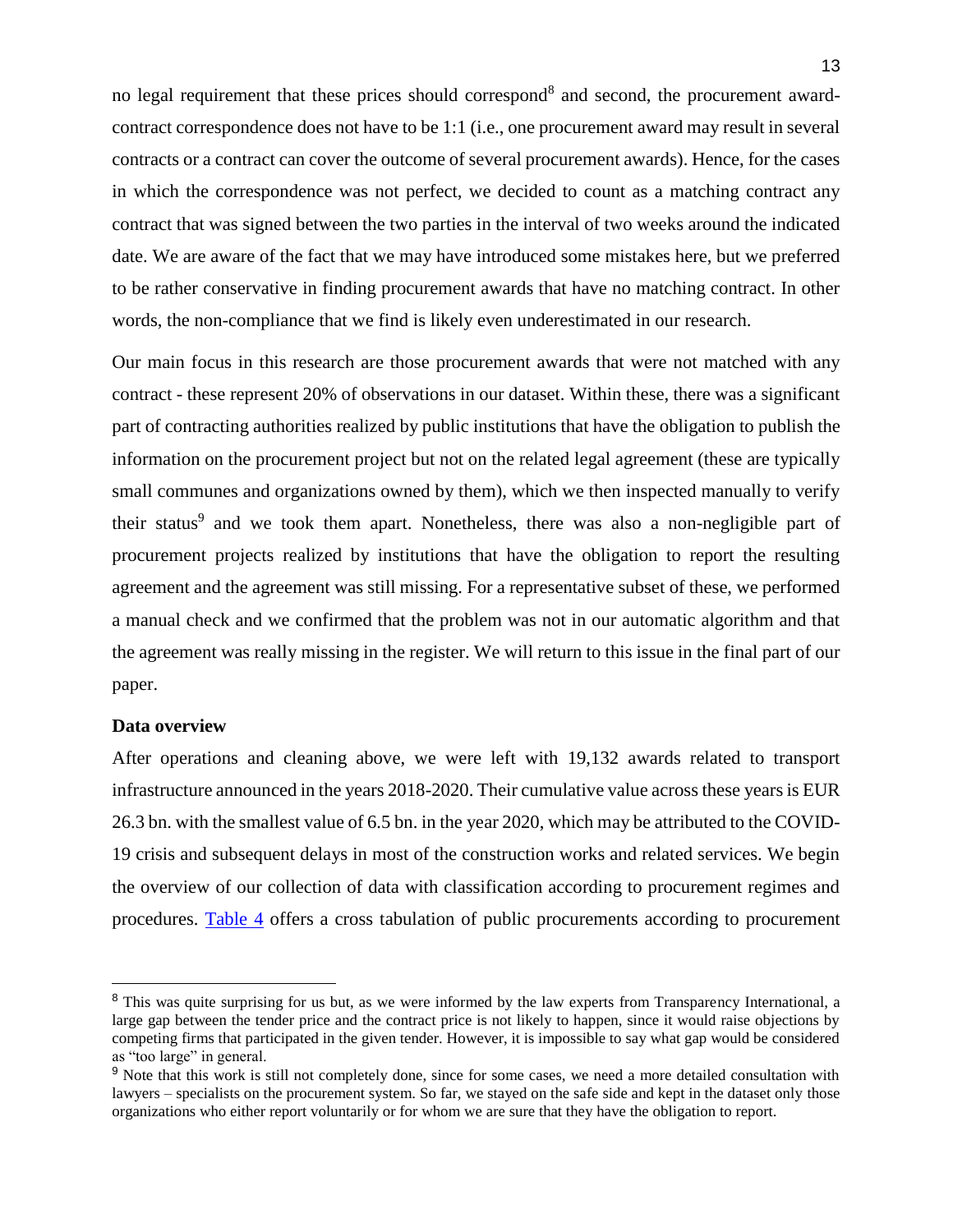regimes and procedures. The cross-tabulation does not reveal any violation of the law (in terms of selected procedures), on the contrary 491 procurements (value EUR 59,352,838) publish their announcements voluntarily. What had proved during its construction is that the Public Procurement Bulletin uses unclear terms that do not fully correspond to the definitions stated in the Public Procurement Act (Act No. 134/2016, Coll.). This finding is in line with claims of Econlab institute, co-author of the Z-Index (evaluation tool of public contractors).<sup>10</sup> Thus, we have chosen to combine some of the categories and create a correct set that fully corresponds to Act No. 134/2016, Coll.

Looking at other categorical variables, the data show that out of 19,132 awards, 14,282 (74,5%) belong to construction works, 2,982 (15,5%) to services and 1,922 (10%) to supplies. This confirms that our selection of CPV codes mostly covered the construction works as initially intended and included the services and supplies connected to them.

In the following tables, we offer an overview of quantitative variables. Before we do so, we have to clarify one thing about how the information on public procurement is presented on the *PPB* portal. There are three types of forms that are used for publishing the information on public procurement projects, denoted as CZ03, F03 and F06. Form CZ03 is typically used for procurement projects of small scale and below-threshold, whereas forms F03 and F06 are used for above-threshold procurement projects. The compliance to this rule is not perfect, as can be seen in [Table 5,](#page-36-0) since some part of small-scale and below-threshold procurement projects are in fact published in the F03 and F06 forms, but this number seems to be declining over time. In the later analysis, we will in many situations deal with CZ03 forms and F03 and F06 forms separately, for the reason that the information contained in these is organized a little bit differently. For the sake of easier orientation of the reader, we are going to refer to projects published in CZ03 forms as below-threshold procurement projects and to projects published in F03 and F06 forms as abovethreshold procurement project, even though we realize that this is just an approximation of the reality.

The first situation in which we are distinguishing between the types of forms is the presentation of quantitative variables that we are using in our analysis two separate tables Table 6. [Table 6a](#page-36-1) shows selected quantitative variables that are connected to below-threshold public procurement projects. It has to be noted that the CZ03 form designated for these procurement projects contains the

<sup>&</sup>lt;sup>10</sup> Link to the Z-Index and its explanation: http://wiki.zindex.cz/doku.php?id=en:druhy\_rizeni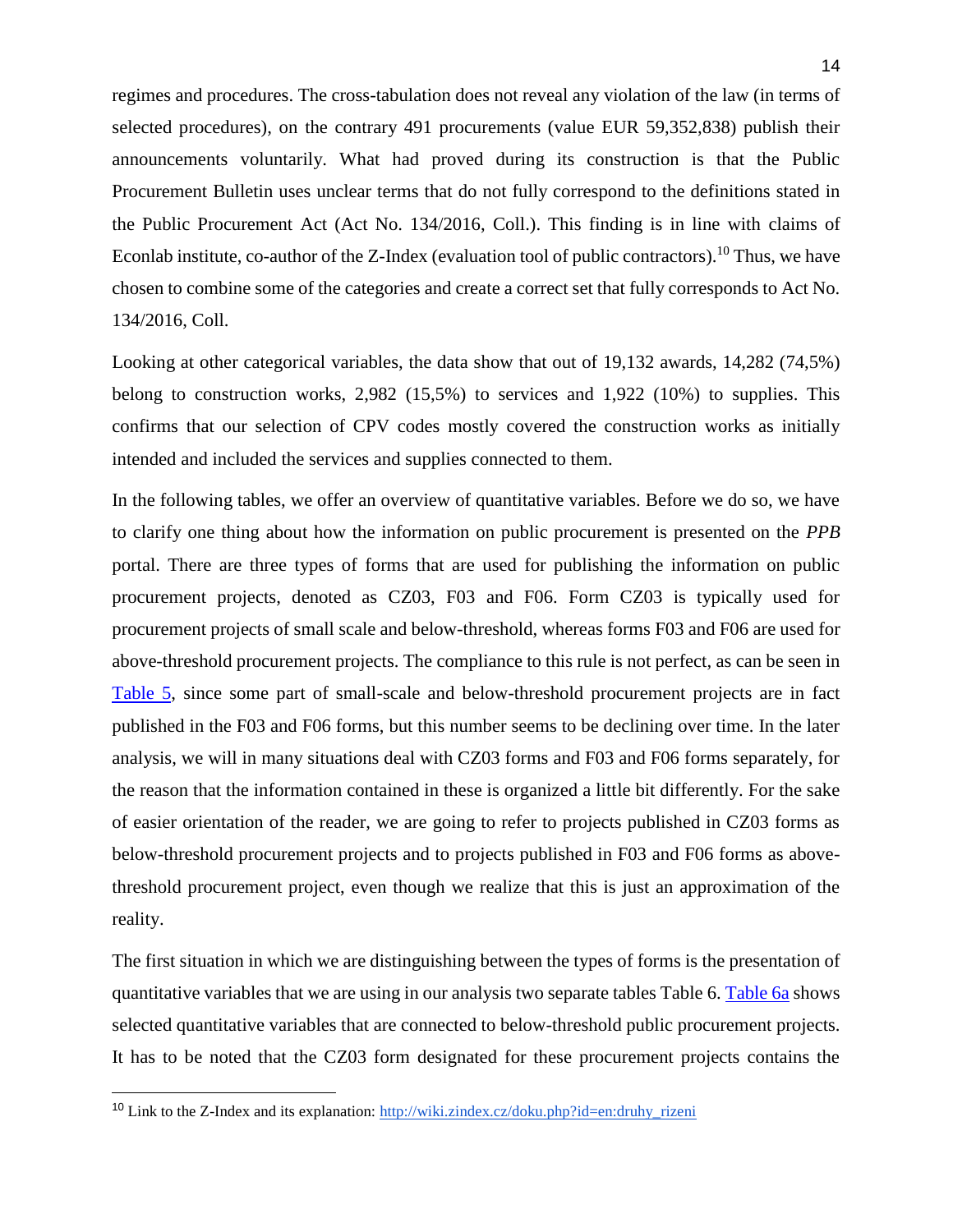estimated price of the public contract for the whole procurement project (as a sum of all its sections or awards), but it does not contain the estimated price for each award separately. The table shows that the Estimated values of the public contract are on average higher than Final values, which may signal that the procurement projects lead to cost savings. However, from information on hand, we are not able to conclude if the prices are systematically overestimated or savings are generated by the competition of suppliers. We will look into this question closer into the ratios of estimated and real prices below. We have to note that 33% of bids are connected to two or less bidders, and 17% to only one bidder. Interestingly, the award contract value is on average higher than the Final price of the public contract per award. This can be caused by some mistakes in the contract values that we observe in our data (we can see that there are mistakes here e.g. from the negative value of the minimum), but more likely by the fact that, as explained above, there is not always a 1:1 correspondence between award and contract and several awards can result in one contract (e.g. in situation where the same firm won in more than one awards of the procurement project).

[Table 6b](#page-37-0) shows selected quantitative variables that are connected to above-threshold public procurement projects. It should be noted that the F03 and F06 forms designated for these procurement projects contain the estimated values of the public contracts for the individual awards, but, unlike the CZ03, it does not contain the estimated price of the whole procurement project. Similarly, as in case of CZ03 forms, Table 6b shows that Estimated values of the public

procurement are on average higher than actual Final values, which may signal that the procurement projects lead to cost savings. Again, from the information on hand, we are not able to conclude if the prices are systematically overestimated or savings are generated by the competition of suppliers. We will also look into this issue in the sections below. We would like to note that 37% of bids are connected to one bidder only, which poses questions on the efficiency of some portion of the public procurement market.

Interestingly, the Public procurement contract value is on average lower than the Final price of the public contract per procurement, which is the contrary of the above presented CZ03 form for below-limit procurement projects. As well as before, this may be caused by mistakes in the data, but more likely, it means that for above-limit procurement projects, we did not observe awards being covered by one contract that often, but rather the opposite situation, with one award to several contracts.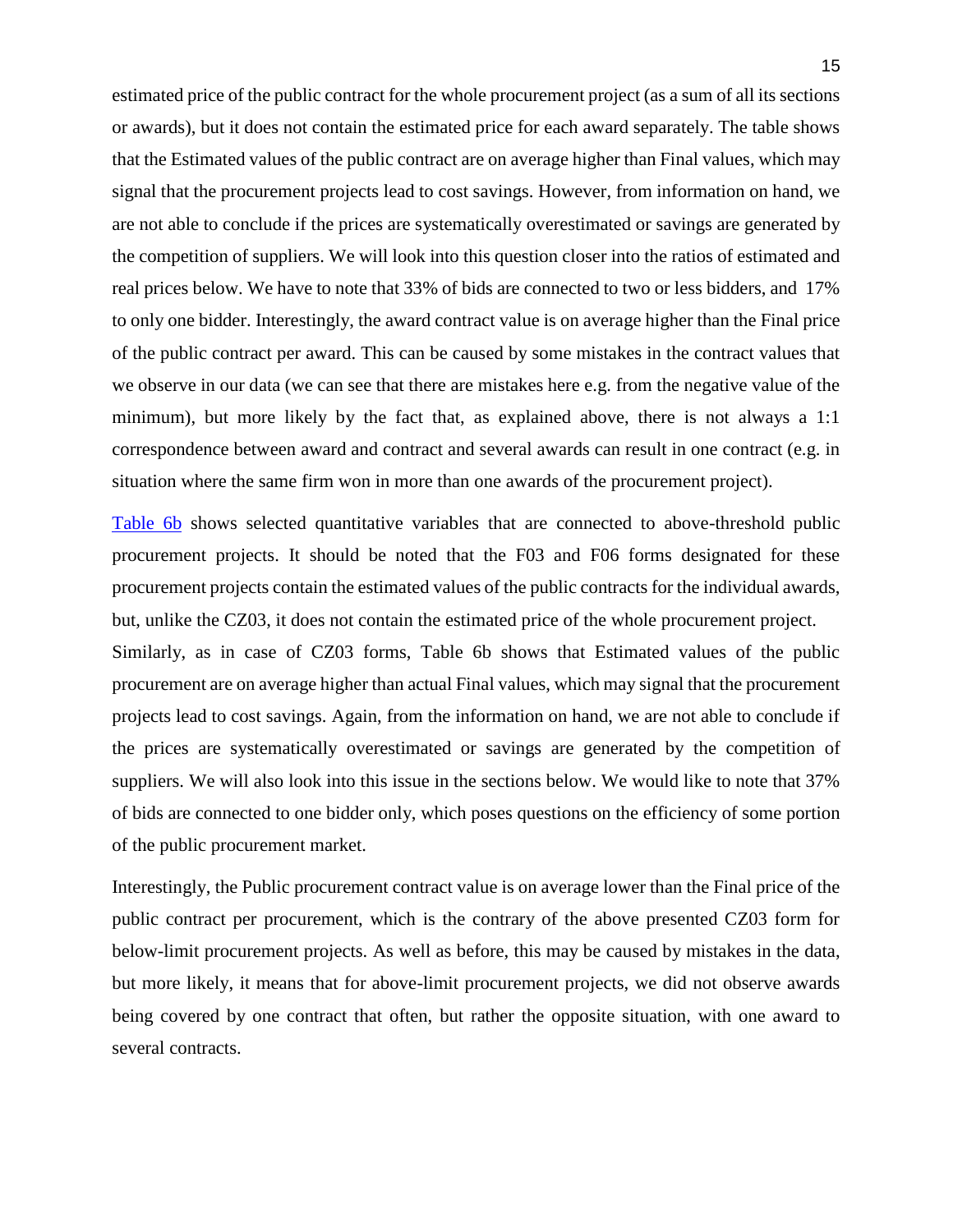# 4. Cross-checks of compliance

One of the main motivations of creating the relevant legislation and information portals described above was to increase the transparency of the public procurement market and to publish both announcements of the actions as well as the resulting contract content. In what follows, we offer a unique check of the compliance for all auctions that were announced in the prescribed form (in the Public Procurement Bulletin, PPB) and check how they correspond to published contracts in the Register of Contracts (RC).

[Table 7](#page-37-1) offers an overview of all public procurements related to transport infrastructure published in the PPB 2018-2020. The first interesting fact mirrors the legal conditions: only a fraction of the public procurements is required to appear in PPB (see the legal exceptions above), but out of them, again approximately 10% of them have no obligation to publish the contracts in the RC. As the data below show, voluntary compliance is very low. Interestingly, 592 contracts in total were not found. This set is a combined outcome of law exceptions (17 different classes of them - for example, security, strategic state interests, etc.) that cannot be filtered out from the data automatically as well as an outcome of potential non-compliance to the law (again, for various reasons ranging from errors and omissions to intention). We will look closer into these missing contracts in the sections below. The share of contracts missing ("missing rate" in Table 7) does not show any significant trend over the years - one may expect a learning curve - perhaps improvement in time. The missing rate in terms of total values seems to show a rather decreasing trend from 8.37% to 5.29%.

High compliance might indicate that the legislation serves its purpose to increase the transparency and mitigate the inefficiencies, or possible corruption. On the other hand, it may partly be the case that the legislation works only partly since the substantial part of the information is not published, combined with a number of other exceptions, especially the censorship in the information published in the contracts.

We will continue the inspection into the patterns in missing contracts through an overview of descriptive statistics of the public procurements. [Table 8](#page-38-0) compares the basic statistical categories of the value (or final price) of awards with successfully matched contracts as opposed to the remaining categories. Table 8 shows that the procurements "With publishing duty, contract not found" are on average nearly twice as large as those that are published. Even though the median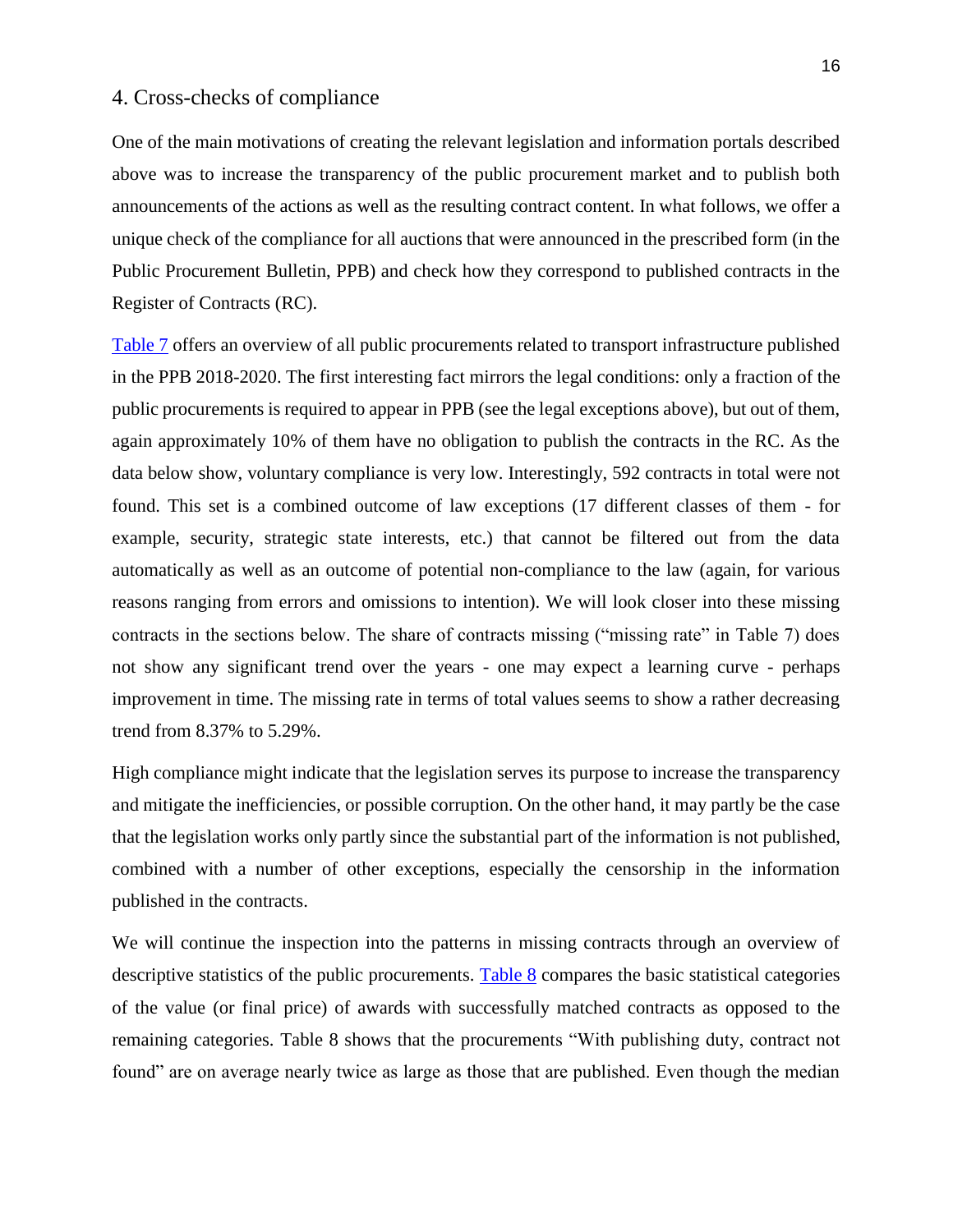is smaller, this still contradicts the intuitive expectation that these contracts may be omitted because of their minor importance (for example small value).

Throughout our research, we were struggling with the fact that the source data, especially from the Public Procurement Bulletin, are rather messy and some important characteristics were not found there. Since we want to explore the idea that the precision of the compliance with the form structure can be some indicator of the quality of the procurement, in [Table 9](#page-38-1) we present how many missing values we observe in this data, while highlighting in bold the information that is required by the directive. At the same time, we explain the exact meaning of the variables, since we use them later in our regression. The variables differ slightly for different regimes (below-threshold and abovethreshold), which is why we offer this overview in separate columns.

We can see that from Table 9 there are some variables that are never missing - we always know the name of the contracting authority and the supplier as well the supplier's address, including its country of origin. There are some missing values in terms of tax identification numbers, which is in line with the above-reported critique by the European Commission (2019), but their number is moderate. $11$ 

What is slightly more problematic are the missing values in variables denoting the contracting authorities' and the suppliers' regions and counties. For what concerns the contracting authorities, the reason here is that even though the information on the institution's address is present on the *PPB* portal, it was omitted from the bulk download data that we used and so we had to complement this information later through web scraping techniques, which did not always lead to finding the address. For the suppliers, the address was present in the data, but even then, it was not always possible to automatically assign the corresponding district and region, especially in cases (unfortunately far from rare) where the postal code was not correct. We believe that in further research, we may try to improve on the algorithm for assigning the correct region and obtain thus a more accurate image of the geography of public procurement in the Czech Republic.

Another important variable to mention here is the number of bids - it is missing in approximately 10% of cases for the CZ03 forms (for below-threshold procurement projects). Originally, this information was missing for all the observations concerning these forms and we managed to add it to the data by web scraping techniques for 90% of cases so far (again, we believe that an

 $\overline{a}$ 

 $11$  It has to be added though that in addition to missing values, we encountered a relatively large number of mistakes (typos) in these ID numbers in the original data, which did not make the data processing an easy task.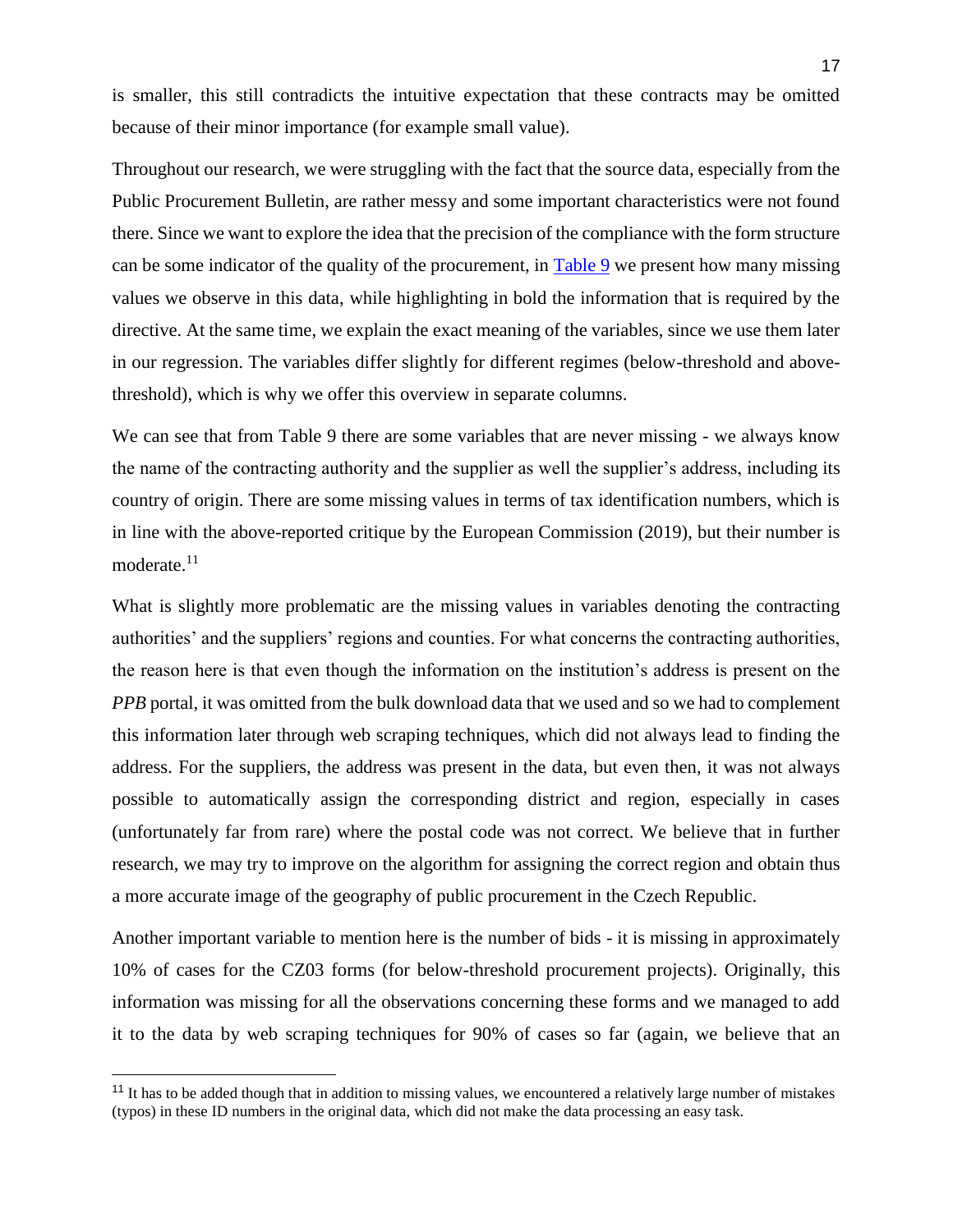improvement is possible here). At this point of time, we are reluctant to make any firm conclusions regarding this missing information (required by the Decree) - we need to exclude all errors in the data in the next steps.

For what concerns the variables on project's prices, we see that there are relatively few missing values for the Final price of individual awards, but relatively many missing values for the Final price of the whole procurement project, at least for the below-threshold CZ03 forms (for the abovethreshold forms, the information is complete). In this case, at least for a subset that we checked manually, the price is indeed missing in the original form and it is again one of the aspects that decreases the transparency of the whole system. Similarly, as above, we are reluctant to make any firm conclusions regarding this missing information (required by the Decree) - we need to make further manual checks to assess this problem more precisely.

The estimated prices (for the whole project and for the individual awards) have also a relatively high share of missing values, even though it has to be repeated here again that the estimated price of the individual awards is never present in a CZ03 form (there is actually no field for it) and the estimated price of the whole project is never present in an F03 or F06 form (same reason) - which is why we show these missing values in gray italics only. However, note that for the F03 and F06 forms, the estimated values are missing in approximately 50% of observations, which is rather disturbing both from the point of view of the procurement process transparency as well for the sake of our quantitative analysis and we definitely plan to investigate this issue further in the future.

#### 5. Difference between the estimated and the final price

The most often analysed measure of the success of the procurement process is the difference between the estimated and the final price of the procurement project. This is quite understandable since one of the main goals of the public procurement is to save funds from the public budget. In our analysis, we focus on this measure too, but we take advantage of the uniqueness of our dataset and we try to find some relation between the savings made through public procurement and the compliance with the obligation to publish the contracts, where our main hypothesis is that in cases where there are some irregularities in the procurement project, leading possibly to higher final price than necessary, the compliance in regards of contract publication is also likely to be weaker. It has to be said from the beginning that we do not claim to search here for any causality, we are simply looking for prevailing patterns in our data. We also do not want to say that potential issues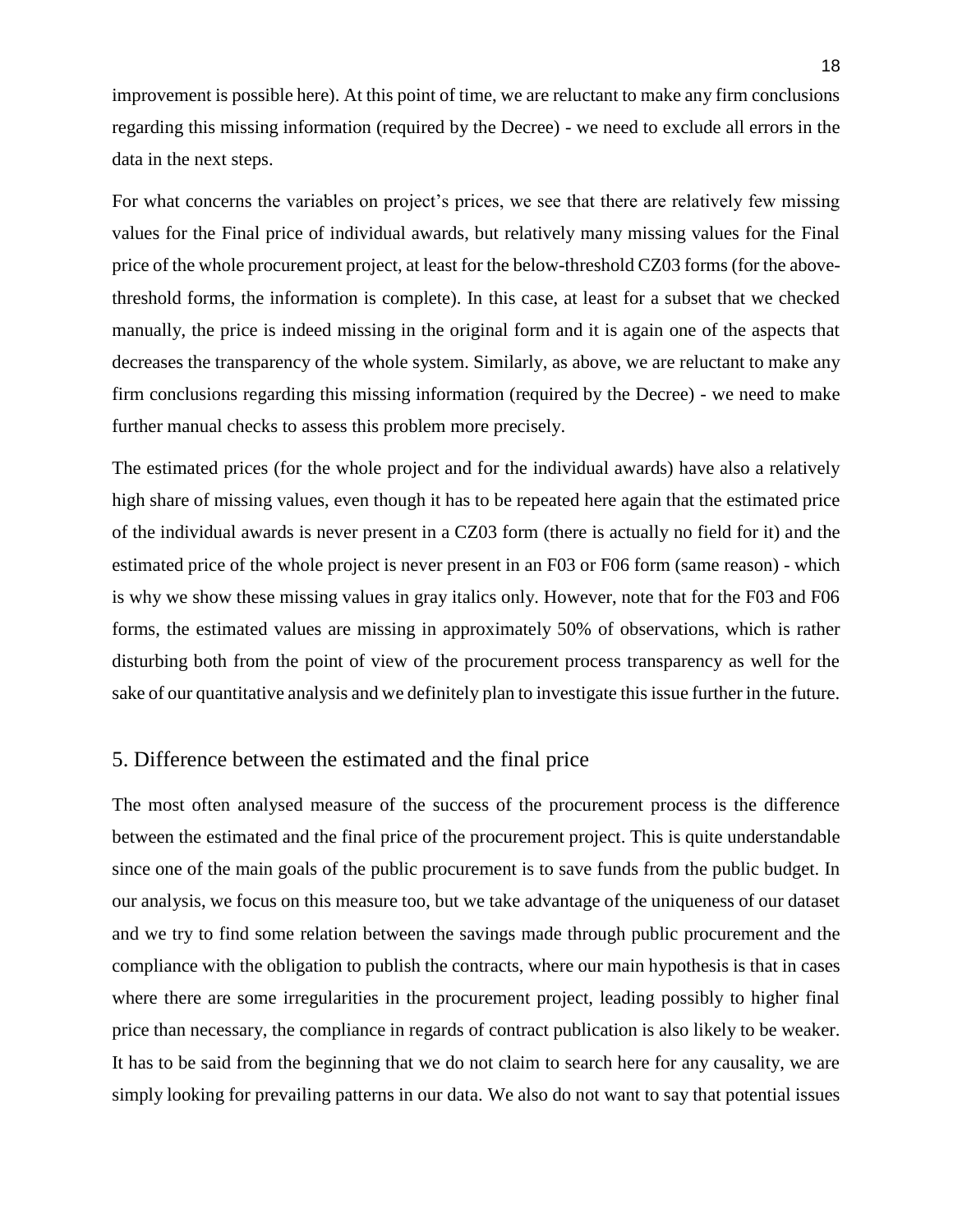both in the procurement project have to be intentional, we expect that in many cases, these are caused by inexperience or sloppiness rather than blatant corruption. Still, we believe that pointing out the problematic points in the process can lead to policy recommendations of how to improve the system so that it is more robust to both intentional and unintentional errors from the side of contracting authorities.

We base our analysis on standard linear regressions that allow us to discover the analysed patterns and to test for their statistical significance. These regressions are run separately for belowthreshold projects and above-threshold projects, first because, as mentioned previously, the structure of the data we have at our disposition slightly differs between these two (depending on the publication in CZ03 form or F03 and F06 forms respectively), and, second, because we believe that the two types of projects may display different characteristics patterns.

The outcome variable in all our regression is a standardized difference between the estimated price and the final price either of the whole procurement project (for below-threshold projects) or of the individual awards (for above-threshold projects), depending on what information we have in the data.<sup>12</sup> We call this variable *spread* and the formal definition is

spread  $_i = \frac{P_i^e - P_i^f}{P_i^e}$  $\frac{p_i - p_i}{p_i}$  where *i* denotes the *i*-th observation,  $P_i^e$  is estimated price and  $P_i^f$  is the final price for a given observation *i*. Note that the definition of the variable means that the higher the value, the lower the final price is as opposed to the expected price and so the higher the saving of the public budget is. Hence, any variable that contributes to higher *spread* is improving the procurement process in an economic sense.

[Table 10](#page-39-0) shows the descriptive statistics of the *spread* separately for below-threshold (CZ03 forms) and above-threshold (F03 and F06 forms) separately. Note that we deleted from the dataset observations for which the final price was more than twice larger than the expected price since we considered these observations (representing less than 1% of our data) to be clear outliers due to error and we did not want them to affect our results.

We can see from Table 10 that in more than 75% of observations, the expected price is larger than the final price, which is in line with the literature and our proper expectations. The table also reveals one potential problem of our analysis - there are many missing values of expected prices

 $\overline{a}$ 

<sup>&</sup>lt;sup>12</sup> Note though that the unit of observation is always the award, since many variables we work with are disaggregated at this level.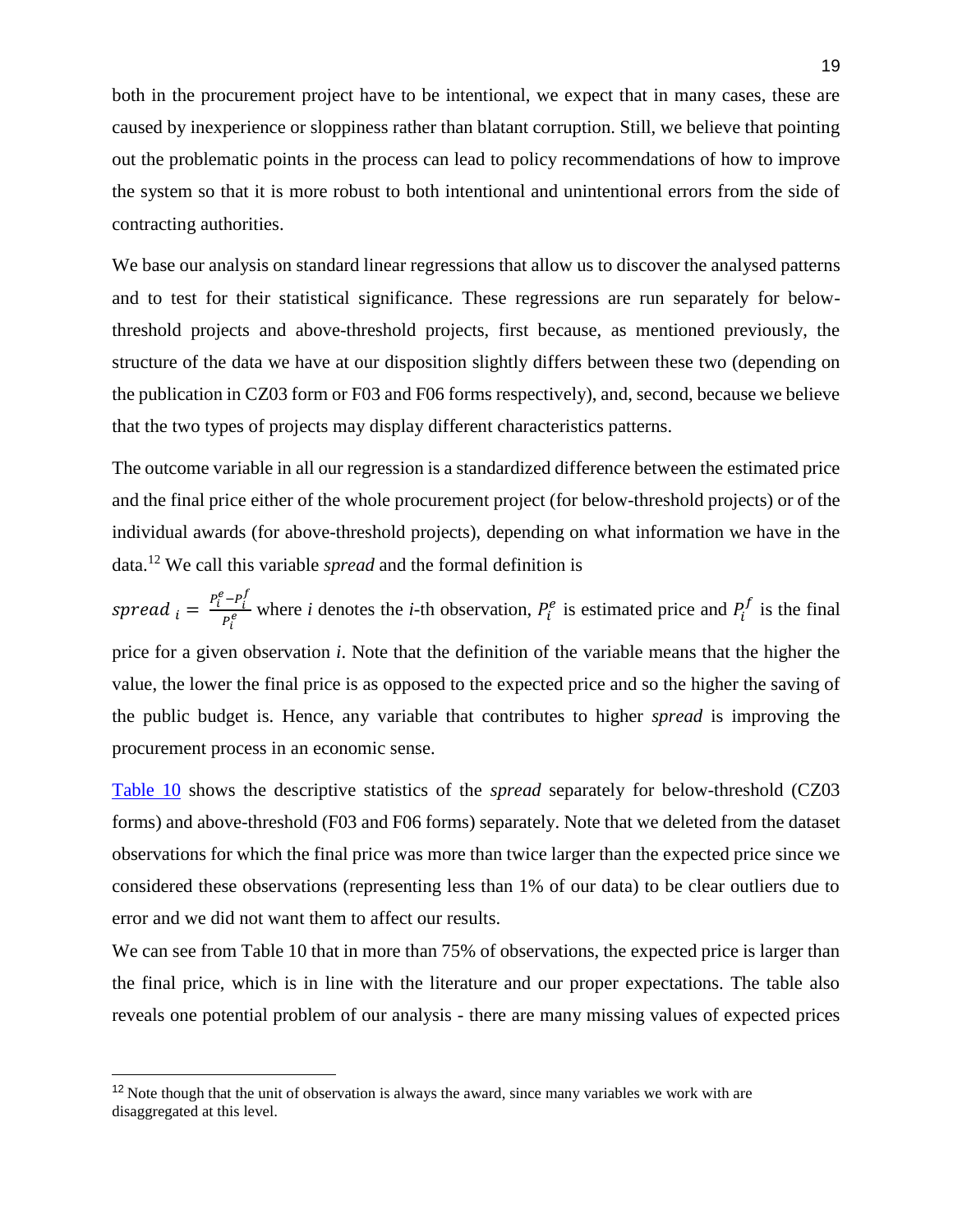for above-threshold projects, as we already know from [Table 9,](#page-38-1) and so the spread, as the outcome variable of our regression, is also missing, meaning that for the above-threshold projects, we are basing our analysis only on approximately half or theoretically available data. So far, we know that it definitely diminishes the statistical significance of some of our results, but we intend to explore this problem further to see whether the censoring of this variable does not have some nonrandom pattern that would also affect the magnitude of our coefficients.

The independent variables for our regressions are chosen in line with the previously discussed literature that clearly indicates that the difference between the expected price and the final price depends on the type of procurement regime and the number of bids obtained. We thus include dummy variables indicating the different regimes as well as the number of bids in a quadratic form that allows for non-linear dependence. To be able to observe potential regional differences, we also include dummies for the different regions, and to control for possible differences between types of public procurement, we use dummies indicating whether the project is related to construction works, supplies, or services.

In addition to the papers we reviewed in previous sections of our text, we add a variable that measures potential problems in the publication of the result of the procurement in the *Public Procurement Bulletin* called *the Number of missing values on PPB*. The construction of the variable is the following: the variable is incremented by 1 for each missing value of one of the following columns in the original data obtained from the *Public Procurement Bulletin*: the limit of the project, the tax ID of the contracting authority, the tax ID of the supplier, the estimated price of the award (for below-limit contracts) and the estimated price of the whole project (for the abovelimit contracts). The value of this variable in the data we are using for our regressions is equal to 0 in 93% of cases, and to 1 or 2 in 7% of cases.

As highlighted in the previous text, we consider the strongest point of our analysis to be the unique link between the public procurement projects and the resulting contracts (if found). This allows us to see how the success of the public procurement, measured here by the spread between the expected price and the final price, is linked with the information on whether the contract resulting from the project award could be found, and if yes, whether it was in line with the legislative obligations. Thus, we extend the previous research on factors associated with the spread (Plaček et al. 2019b; Plaček et al. 2019c; Palguta, 2019; Baltrunaite et al., 2018) with new related factors.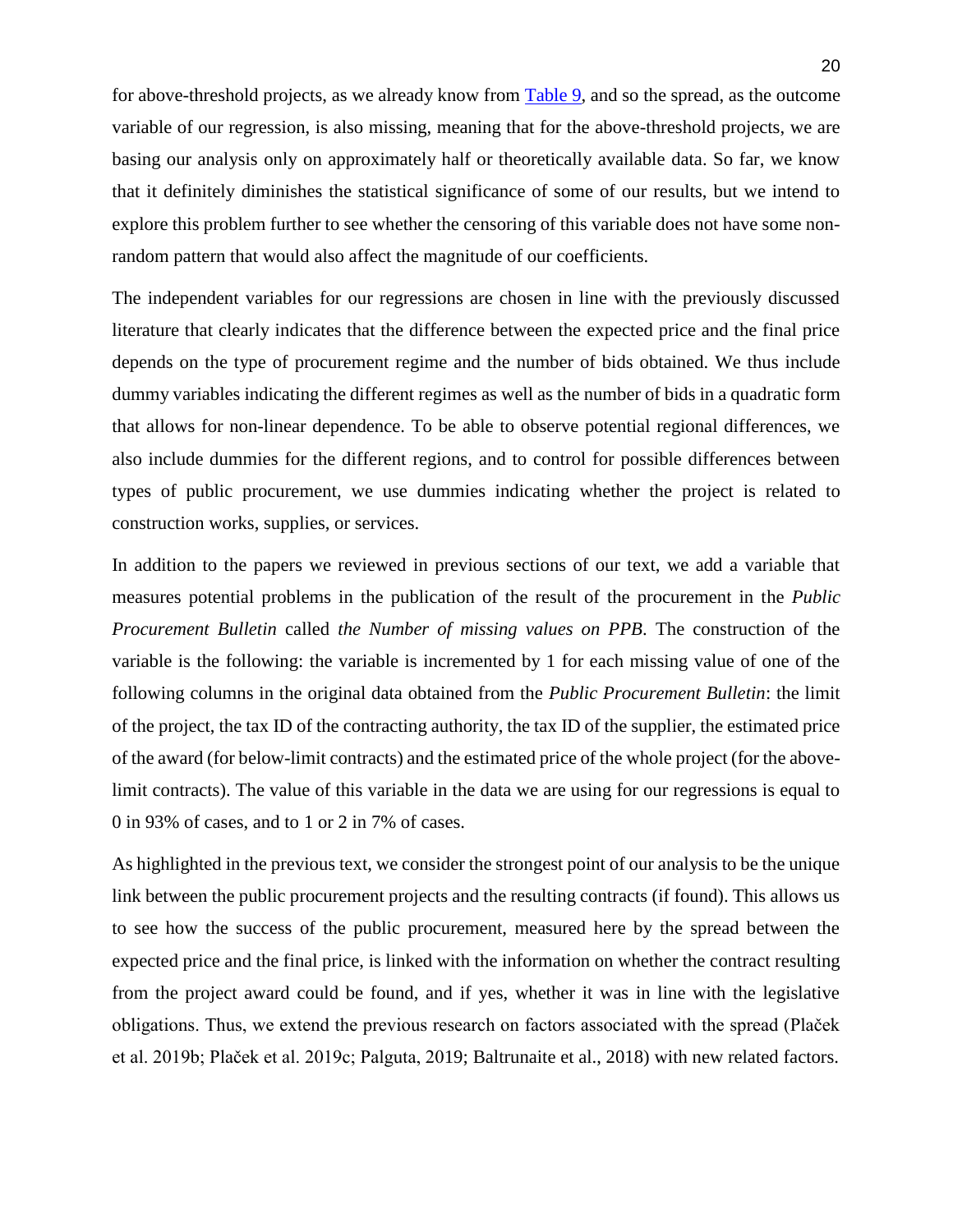To explore these relationships closer, we provide two sets of regressions. In the first set, we include in our model dummy variables indicating whether the award falls into one of the following categories: the award was matched with a contract, the award was not matched with a contract but the contracting authority is not obligated to publish it, and the award was not matched with a contract although the contracting authority is obligated to publish it (the distribution of which can be seen in **Table 8**). In the second set, we focus only on observations for which we found the corresponding contract, and there, we added to our dataset some additional variables, using the analysis performed by the *State Warden* platform. This platform characterizes all published contracts as displaying (or not) some potential issues, assigned automatically based on the characteristics of the contract and its publication. We were focusing only on issues that the *State Warden* platform denoted as "major" (these include missing identification of the supplier, invalid price, incorrect digital format of the contract, etc.) or "fatal" (the contract was not published within the legally binding deadline). The relative occurrence of these issues is on average between 1-9%, depending on the type of the issue.

We present the results of our analysis in [Table 11,](#page-40-0) where the first set of coefficients (denoted All awards) comes from the regressions run on the whole sample and the second set of coefficients (denoted Awards matched with contract) comes from the regressions on the sub-sample of awards that we matched with a contract.

We can see from the table that the increasing number of bids improves economically the outcome of the public procurement since it increases the spread between expected and final prices. This is completely in line with the previous research as well as with our expectations. What is a bit more surprising for us is the positive coefficient on the second power of this variable, which signals rather increasing than decreasing returns to the number of bids (even though the size of the coefficient is relatively moderate). We investigated this result further graphically and we plotted the dependence of the spread on the number of bids both in terms of its distribution (represented by boxplots) and in terms of the overall volume of the awards (in EUR) in [Figure 2](#page-44-0) and [Figure 3](#page-44-1) for below-threshold (CZ03 forms) and above-threshold (F03 and F06 forms) respectively. The figures confirm positive quadratic dependence with increasing returns.

The results also confirm our expectation that if there are any missing values (other than for variables that we use directly in the regression) in the *Public Procurement Bulletin*, the spread between expected and final prices tends to be smaller, even though the coefficient is statistically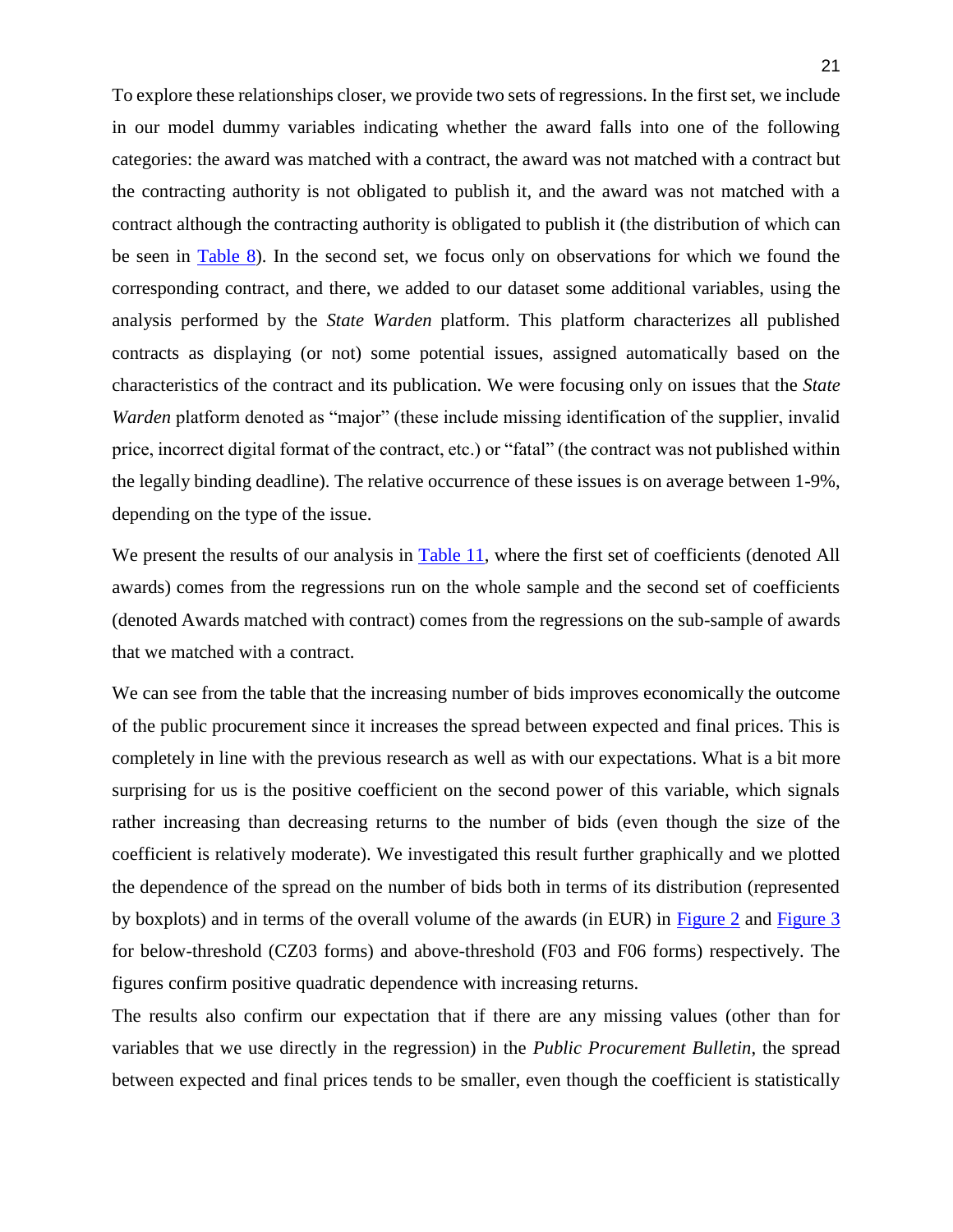significant only for the below-threshold projects in the regression run over the whole sample. We believe that this may be some proxy for a general sloppiness in the procurement process for these observations, which is likely to be connected to an economically worse outcome.

The coefficients on dummy variables representing different procurement regimes confirm quite clearly our expectations that restriction to the openness of the regime affects the economic outcome negatively - the coefficient on the restricted procedure dummy is negative across both regressions in both samples and significant except for above-threshold projects in the whole sample. What does not seem to matter for the economic success of the procurement is a simplification of the administrative procedures - at least for the whole sample, the dummy representing the simplified procedure is significantly positive. What also seems to work well is the negotiated procedure without prior publication as opposed to the negotiated procedure with prior publication (displaying positive and negative coefficients respectively), which is so far a little bit surprising finding for us. The results confirm large differences between regions, but in this respect, they are quite inconsistent when comparing below-threshold and above-threshold procurements. The geographic aspect of public procurement is interesting and it is clear that in further research, this issue should be analysed in further detail.

When we focus on the whole sample (results denoted All awards), we see probably the most important result of our analysis: we prove for both below-threshold and above-threshold projects that the fact that no matching contract is found in a case when the contracting authority is legally bound to publish it is correlated with a worse economic outcome of the procurement process - a smaller spread between the expected and final prices. This result is statistically significant. Regarding the cases in which no matching contract is found and the contracting authority is not legally bound to publish it, we find a similar and statistically significant result for below-threshold projects, whereas for the above-threshold projects, the sign if the coefficient (still statistically significant) is opposite. We plan to analyse further this rather unexpected result, so far we believe that it confirms that the below-threshold and above-threshold projects display different patterns in their characteristics. It is also known from previous research that in some cases, contracting authorities intentionally construct the procurement project so that it falls below the threshold (see Palguta & Pertold, 2017), and hence it probably is not that surprising to see a relation between non-compliance (yet here not required by law) and a worse economic result of the procurement especially in the below the threshold category.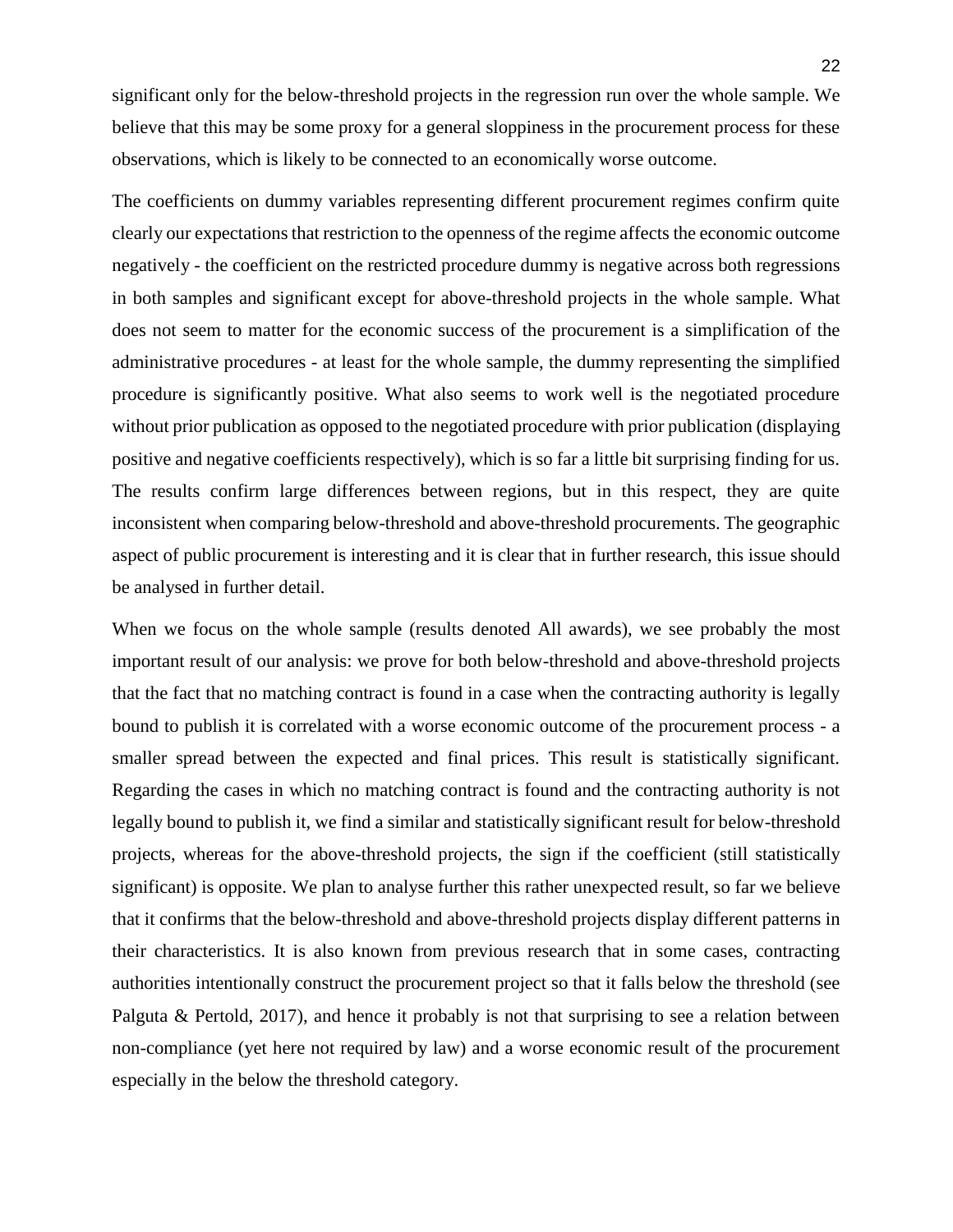When we focus on the subsample of awards that were matched with the corresponding contract, we can see that our main variable of interest here - the dummy indicating whether the State Warden assigned some issue to the contract - fails to be significant. We performed some additional crosschecks of the relation between potential flaws in the contracts and the result of the procurement process, but actually, none of them provided statistically convincing evidence. However, we suspect that this may be due to a relatively small number of observations concerning a small share of the possible contract issues, so we plan to explore the idea further in our future research.

# 6. Conclusions and further avenues for research

This paper contributes to the discussion on the public procurement process, which is believed to enhance transparency and economic efficiency of the government acquiring goods, services, or works from an external source. Our regression results confirm the expectations set by the prior research, e.g. the number of bidders and open regimes lead to more savings of public resources. However, we take the debate much further by focusing on an ex-post verification of the result of this process – the contract signed between the public institution and the winner of the procurement tender.

Under Czech law, there is a legal obligation to publish these contracts in a publicly available database, which should theoretically enable anybody to check how well public institutions govern public spending. Yet, in the context of the Czech Republic, such a check is complicated for two main reasons. First, there are a number of exceptions from the legal obligation to publish the contract, affecting around 10% of all procurement tenders in our sample. Second, the two databases (procurement projects and published contracts) are completely autonomous and there is no direct automatic way of assigning the resulting contract (when it is published) to the given procurement project. The main contribution of our research lies in overcoming the latter issue by linking the public procurement database with the data on contracts through sophisticated algorithms. We explore then the compliance to the legal obligation to publish these contracts and its relation to the economic efficiency of the procurement process.

We find that procurement projects with no matching contract found (even when the contracting authority is legally bound to publish it) are correlated with a worse economic outcome of the procurement process: this may be considered to be (at least) a possible sign of incompetence of the contracting public authority. Moreover, our results show that the current policy excludes a great part of procurement projects from associated legal obligations (some of them regardless of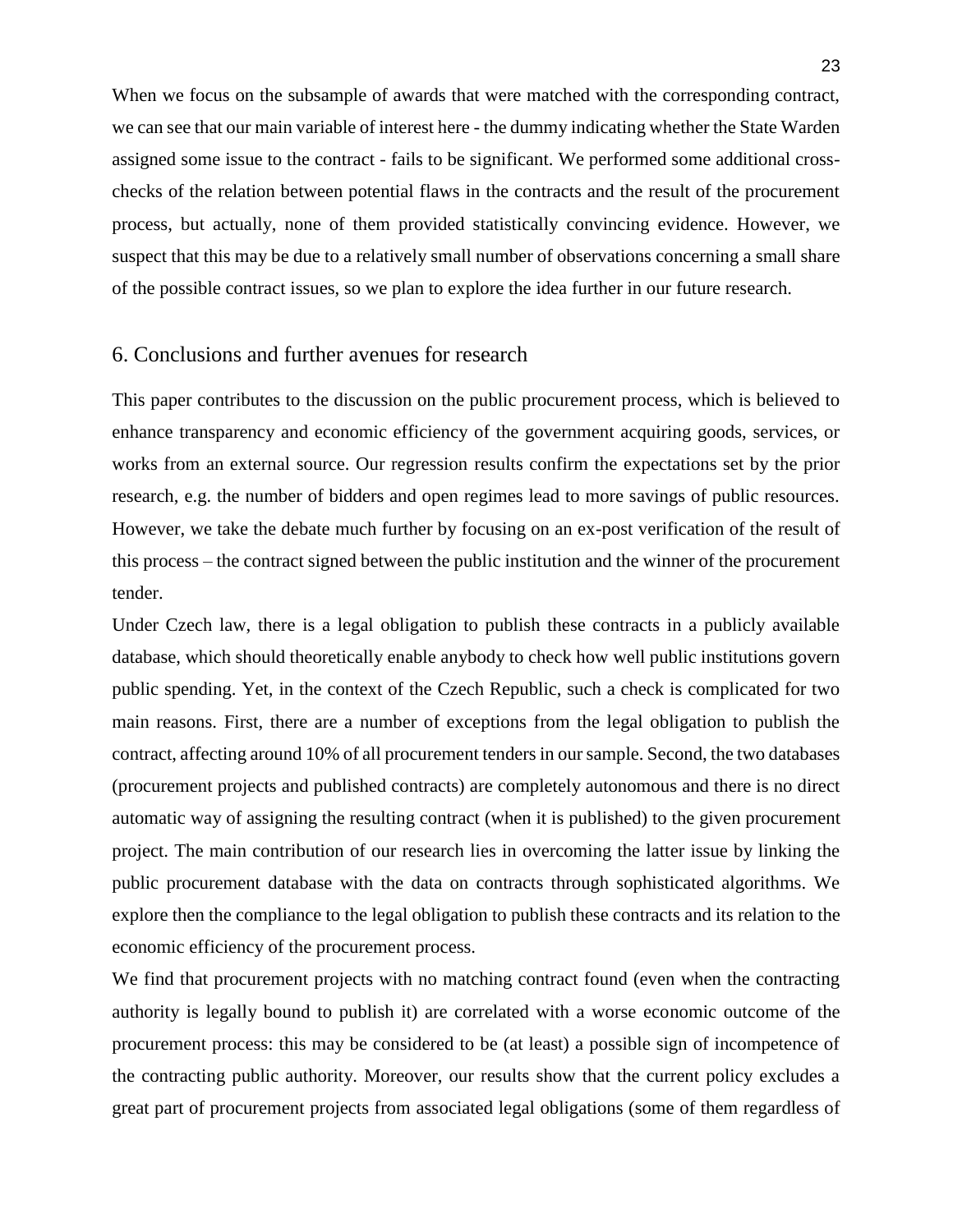their value) may not work efficiently and the principle of transparency may be neglected. Last, but not least, we observe high censorship in the text of contracts that may turn their publishing into a formal exercise.

Overall, based on our results, we see the publication of contracts as an essential tool of improving the transparency and efficiency of the procurement process and we derive from there the following policy recommendations: first, the exceptions to the legal obligation to publish the contracts should be significantly reduced, second, the censorship of prices in contracts should be revisited and, third, the public procurement projects and the resulting contracts should be linked by a unique identifier allowing better control of the procurement process and its results.

Our dataset had brought a new wealth of information that opened a number of questions. In the following, we list further avenues for research, most of them to be taken during the next development of this paper.

#### **Below-threshold and above-threshold projects vs. the spread**

One of the interesting results of our analysis was that the situation where when no matching contract is found (in cases when the contracting authority is legally bound to publish it), it is correlated with a worse economic outcome of the procurement process. This is consistent for both groups of forms in case of the legal duty to publish the contract, however for cases when the contracting authority is not legally bound to publish it, this holds only for below-threshold projects and brings opposite signs for above-threshold projects.

#### **Missing compulsory information**

As explained in the section above, estimated values of projects are missing in approximately 50% of observations for above-threshold contracts. We intend to explore this problem further in order to see whether the censoring of this variable does not have some non-random pattern that would affect the magnitude of our coefficients. We will need to combine automatic scraping from the forms (since official exports fail to work here) with hand-checking of random subsamples.

#### **Geographic patterns**

Other open questions include a more detailed analysis of the regions - so far we have used the dummy variables rather as controls in the regression, but we may look closer if the differences between regions are large enough and consistent and in the next turn to compare with a measure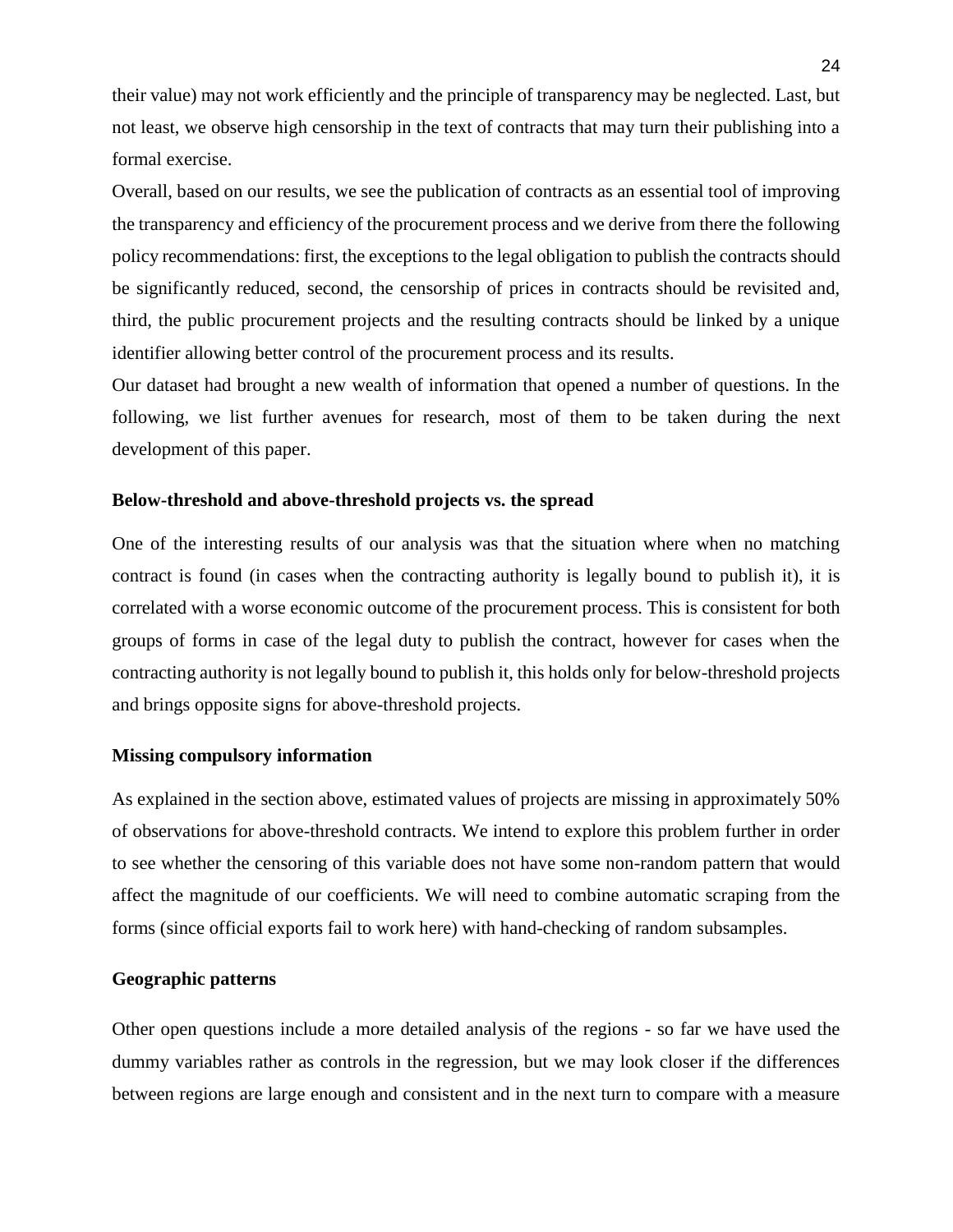that rates the overall level of governance (or inversely corruption) across the regions. This area of research could be expanded with another dimension - analysis of media articles and other outputs dealing with, for example, corrupt behaviour within the construction of transport infrastructure and the use of public financial funds. Research can then be followed by a comparison of whether any statistically significant results correspond to real and revealed corruption cases.

#### **Agencies with publishing duty, contract not found**

Within the analysis, we identified public entities with the most cases in which we weren't able to successfully pair a given public contract with its associated legal agreement. After excluding the cases where the public contractor is not obliged to publish legal agreements covered by one of the legal exceptions (especially the fact that state-owned enterprises were not obliged to publish legal agreements until 1st November 2019 and various of above-mentioned other exceptions), we identified a relatively high number of cases where these entities did not fulfil their legal obligation to publish the contract in the Register of Contracts. Subsequently, we compared our results with the evaluation of these public entities within the K-Index (evaluation tool for public contractors) and thus partially verified our thesis that some important state or state-owned entities may not be fulfilling their legal obligations. To better and more thoroughly analyse these entities and their related public contracts, our results will be consulted with Transparency International, with whom further steps will be taken. We will offer the results of this legal analysis in the later versions of this paper.

#### **Unit prices comparison**

During our analysis of the public contracts related to public infrastructure, we also identified another potential area worthy of attention and deeper research. Within the CPV codes which we identified as the most relevant in the context of transport infrastructure, several items can be considered as highly homogeneous. Identification of these very specific and homogeneous items opens up a possibility for a thorough comparison of the final unit prices of these items within various public procurement projects. For example, we took a closer look at public contracts concluded for the supply of road salt. After the analysis of a total of twenty different legal agreements between contracting authorities and tender winning suppliers, we found out that the unit price of road salt in these contracts differs from CZK 1,399/ton (EUR 53.96) to CZK 2,399/ton (EUR 92.53) with a mean value of CZK 1,817 (EUR 70). Although this price difference may be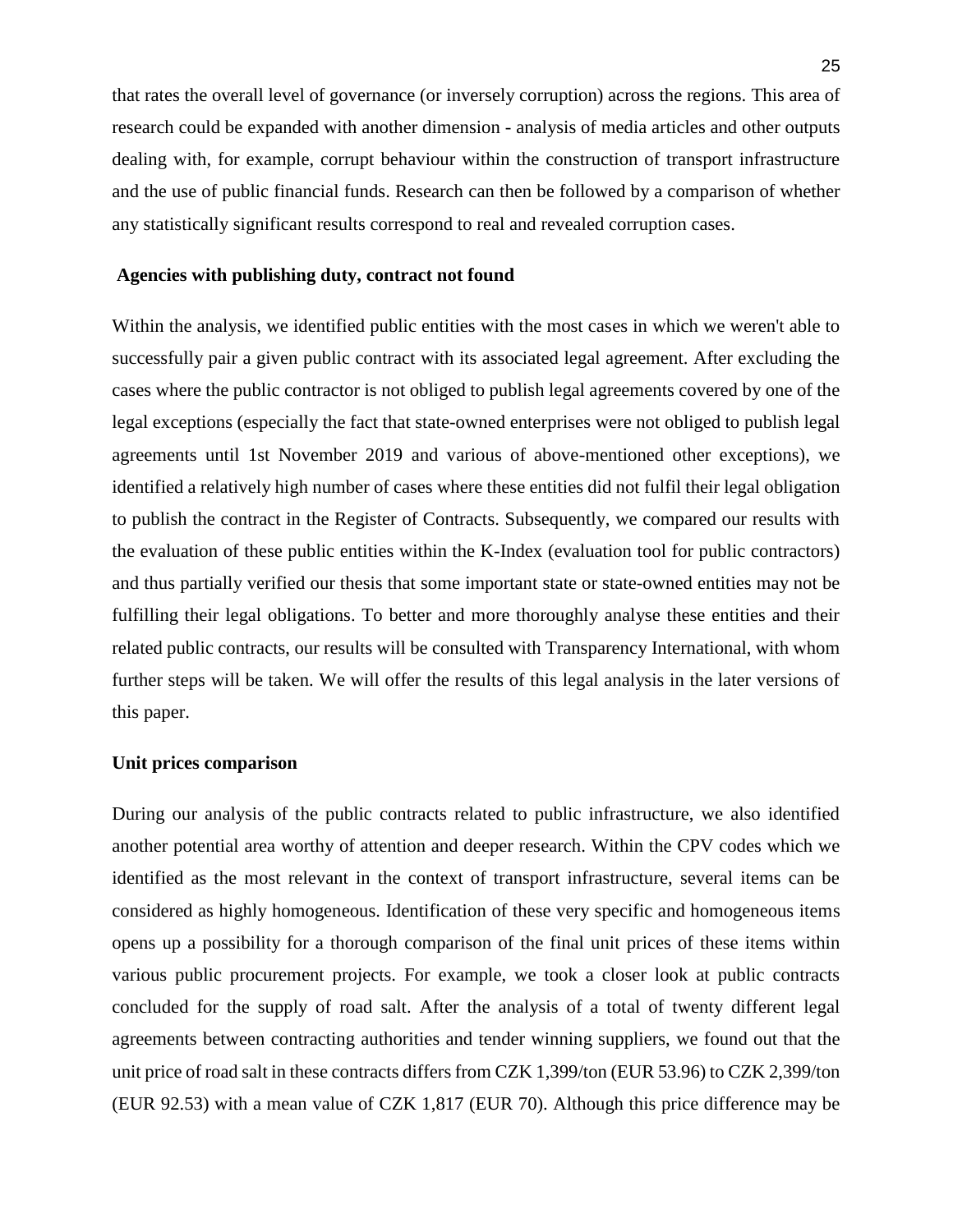caused by seasonal fluctuations or other market imbalances, such a high difference may on the other hand signal an inefficient allocation of public resources. Therefore, we consider the comparison of final unit prices related to homogenous goods and services within the public procurement market as a highly relevant research direction for the future.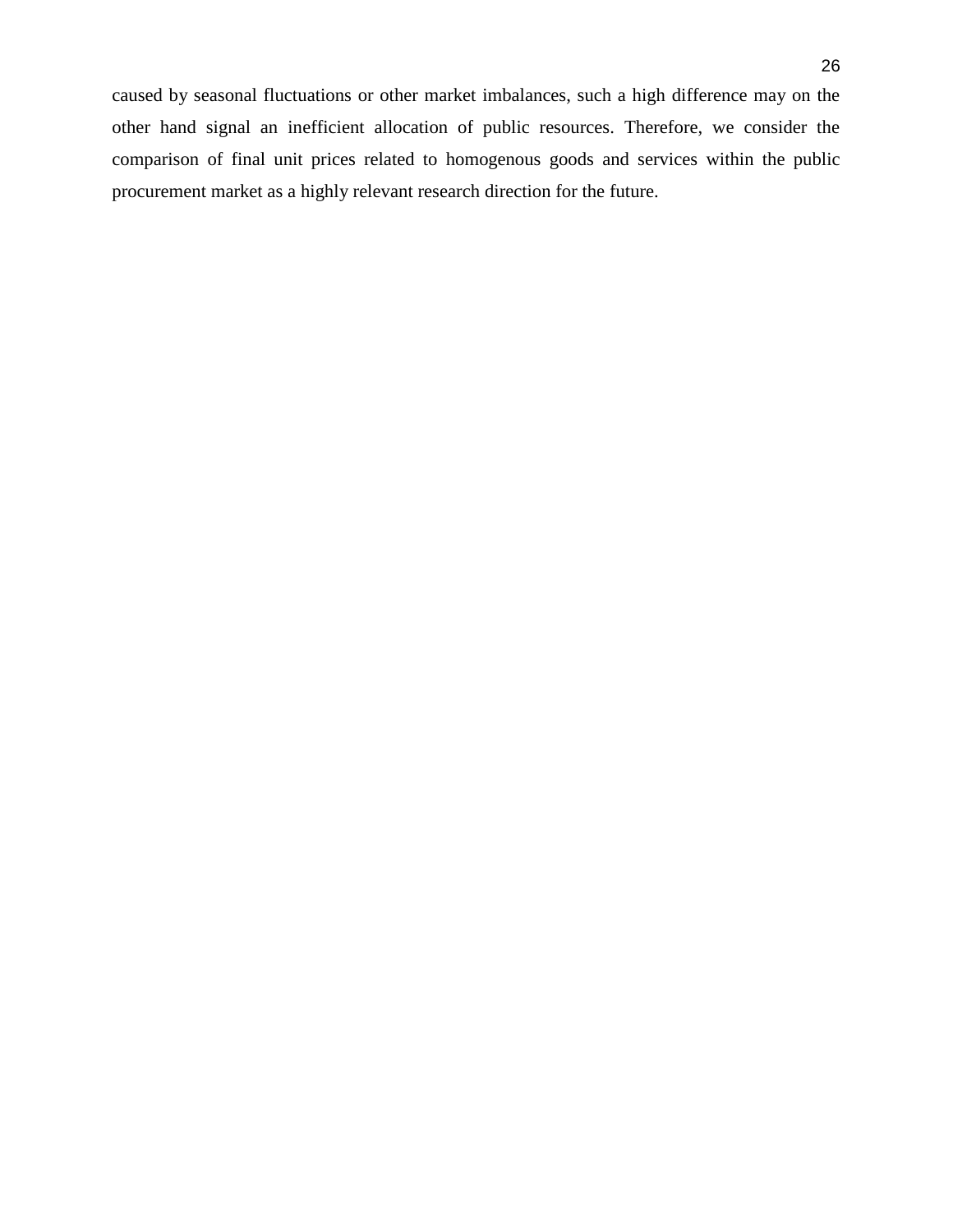# References

- Act No. 128/2000 Coll.*, Act on municipalities (municipal Establishment)* (2000). <https://www.zakonyprolidi.cz/cs/2000-128>
- Act No. 129/2000 Coll.*, Act on regions (regional establishment)* (2000). <https://www.zakonyprolidi.cz/cs/2000-129>
- Act No. 134/2016 Coll., *Public Procurement Act* (2016). [https://www.zakonyprolidi.cz/cs/2016-](https://www.zakonyprolidi.cz/cs/2016-134) [134](https://www.zakonyprolidi.cz/cs/2016-134)
- Act No. 23/2017 Coll., *Act on the rules of budgetary responsibility* (2017). <https://www.zakonyprolidi.cz/cs/2017-23>
- Act no. 340/2015 Coll., *Act on special conditions of effectiveness of certain contracts, publication of these contracts and on the register of contracts (act on the register of contracts)* (2015).<https://www.zakonyprolidi.cz/cs/2015-340>
- Amaral, M., Saussier, S., & Yvrande-Billon, A. (2009). Auction procedures and competition in public services: The case of urban public transport in France and London. *Utilities Policy*, *17*(2), 166-175. https://doi.org/10.1016/j.jup.2008.07.006
- Baltrunaite, A., Giorgiantonio, C., Mocetti, S., & Orlando, T. (2018). Discretion and Supplier Selection in Public Procurement. *Bank of Italy Temi di Discussione (Working Paper) No. 1178*. Available at SSRN: https://ssrn.com/abstract=3210748 or http://dx.doi.org/10.2139/ssrn.3210748
- Bauhr, M., Czibik, Á., de Fine Licht, J., & Fazekas, M. (2019). Lights on the shadows of public procurement: Transparency as an antidote to corruption. *Governance*, *33*(3), 495-523. https://doi.org/10.1111/gove.12432
- Brown, T., & Potoski, M. (2003). Managing contract performance: A transaction costs approach. *Journal Of Policy Analysis And Management*, *22*(2), 275-297. https://doi.org/10.1002/pam.10117
- Charron, N., Dahlström, C., Fazekas, M., & Lapuente, V. (2017). Careers, Connections, and Corruption Risks: Investigating the Impact of Bureaucratic Meritocracy on Public Procurement Processes. The Journal Of Politics, 79(1), 89-104. https://doi.org/10.1086/687209
- Chever, L., Saussier, S., & Yvrande-Billon, A. (2017). The law of small numbers: investigating the benefits of restricted auctions for public procurement. *Applied Economics*, *49*(42), 4241- 4260. https://doi.org/10.1080/00036846.2017.1279270
- Czech Statistical Office (2020). Small Lexicon of Municipalities of the Czech Republic 2020. Retrieved from: [https://www.czso.cz/csu/czso/small-lexicon-of-municipalities-of-the-czech](https://www.czso.cz/csu/czso/small-lexicon-of-municipalities-of-the-czech-republic-2020)[republic-2020](https://www.czso.cz/csu/czso/small-lexicon-of-municipalities-of-the-czech-republic-2020)
- Decree No. 168/2016 Coll., *Decree on the publication of forms for the purposes of the Public Procurement Act and the requirements of the contracting authority's profile* (2016). <https://www.zakonyprolidi.cz/cs/2016-168>
- Dufek, L. (2013). Measuring private transaction costs of public procurement: Case of the Czech Republic. *Acta Universitatis Agriculturae Et Silviculturae Mendelianae Brunensis*, *61*(2), 317-325. https://doi.org/10.11118/actaun201361020317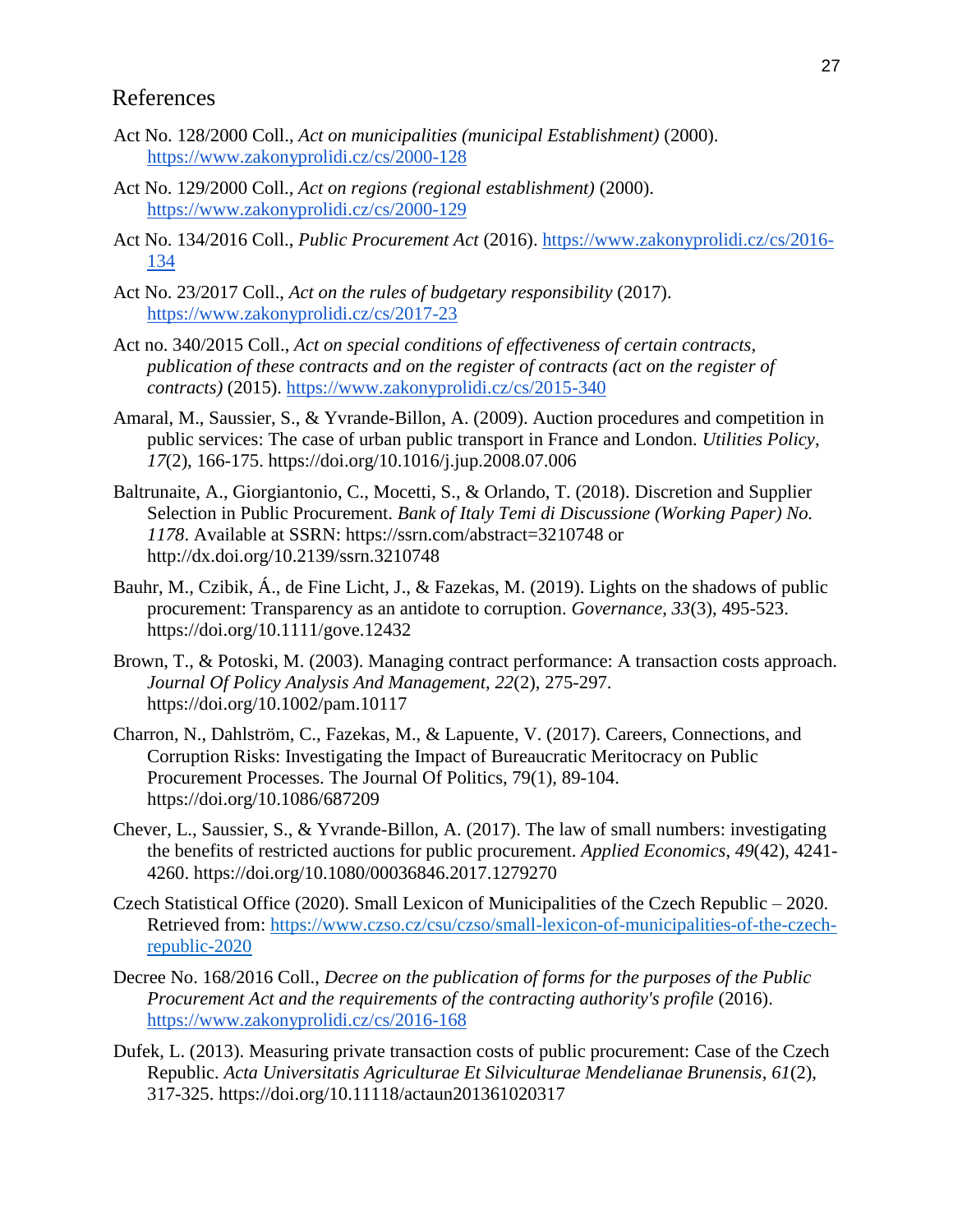European Commission (2019). Performance per policy area – Public Procurement. Retrieved from[:](https://ec.europa.eu/internal_market/scoreboard/performance_per_policy_area/public_procurement/index_en.htm)

[https://ec.europa.eu/internal\\_market/scoreboard/performance\\_per\\_policy\\_area/public\\_procu](https://ec.europa.eu/internal_market/scoreboard/performance_per_policy_area/public_procurement/index_en.htm) [rement/index\\_en.htm](https://ec.europa.eu/internal_market/scoreboard/performance_per_policy_area/public_procurement/index_en.htm)

Eurostat (2021). Government revenue and expenditure. Retrieved from: [https://ec.europa.eu/eurostat/statistics](https://ec.europa.eu/eurostat/statistics-explained/index.php?title=Government_finance_statistics#Government_revenue_and_expenditure)[explained/index.php?title=Government\\_finance\\_statistics#Government\\_revenue\\_and\\_expen](https://ec.europa.eu/eurostat/statistics-explained/index.php?title=Government_finance_statistics#Government_revenue_and_expenditure) [diture](https://ec.europa.eu/eurostat/statistics-explained/index.php?title=Government_finance_statistics#Government_revenue_and_expenditure)

- Fazekas, M., & Tóth, B. (2018). The extent and cost of corruption in transport infrastructure. New evidence from Europe. Transportation Research Part A: Policy And Practice, 113, 35- 54. https://doi.org/10.1016/j.tra.2018.03.021
- Flynn, A., & Davis, P. (2014). Theory in public procurement research. *Journal Of Public Procurement*, *14*(2), 139-180. https://doi.org/10.1108/jopp-14-02-2014-b001
- Golden, M., & Picci, L. (2005). PROPOSAL FOR A NEW MEASURE OF CORRUPTION, ILLUSTRATED WITH ITALIAN DATA. *Economics And Politics*, *17*(1), 37-75. https://doi.org/10.1111/j.1468-0343.2005.00146.x
- Grandia, J., & Meehan, J. (2017). Public procurement as a policy tool: using procurement to reach desired outcomes in society. *International Journal Of Public Sector Management*, *30*(4), 302-309. https://doi.org/10.1108/ijpsm-03-2017-0066
- Haruvy, E., & Katok, E. (2012). Increasing Revenue by Decreasing Information in Procurement Auctions. *Production And Operations Management*, *22*(1), 19-35. https://doi.org/10.1111/j.1937-5956.2012.01356.x
- Hessami, Z. (2014). Political corruption, public procurement, and budget composition: Theory and evidence from OECD countries. *European Journal Of Political Economy*, *34*, 372-389. https://doi.org/10.1016/j.ejpoleco.2014.02.005
- Hospodářské Noviny (2013). České dálnice jsou předražené. Kilometr stojí 416 milionů, mohl by být o pětinu levnější [Czech highways are overpriced. Kilometer costs CZK 416 million, could be less by one fifth]. Retrieved from: [https://domaci.hn.cz/c1-60372380-nku-ceske](https://domaci.hn.cz/c1-60372380-nku-ceske-dalnice-jsou-predrazene)[dalnice-jsou-predrazene](https://domaci.hn.cz/c1-60372380-nku-ceske-dalnice-jsou-predrazene)
- iRozhlas (2019). V Česku chybí na tisíc kilometrů základní dálniční sítě, říká nový šéf silničářů Mátl [Thousands of kilometers of basic roads infrastructure are missing in the Czech Republic, says Mátl, the new head of road construction]. Retrieved from[:](https://www.irozhlas.cz/zpravy-domov/dalnice-reditelstvi-silnic-a-dalnic-stavba-vladimir-kremlik-radek-matl-ano_1908071950_gak) [https://www.irozhlas.cz/zpravy-domov/dalnice-reditelstvi-silnic-a-dalnic-stavba-vladimir](https://www.irozhlas.cz/zpravy-domov/dalnice-reditelstvi-silnic-a-dalnic-stavba-vladimir-kremlik-radek-matl-ano_1908071950_gak)[kremlik-radek-matl-ano\\_1908071950\\_gak](https://www.irozhlas.cz/zpravy-domov/dalnice-reditelstvi-silnic-a-dalnic-stavba-vladimir-kremlik-radek-matl-ano_1908071950_gak)
- K-Index (2021). Index klíčových rizik [Index of key risks]. Retrieved from[:](https://www.hlidacstatu.cz/kindex) <https://www.hlidacstatu.cz/kindex>
- Karjalainen, K. (2011). Estimating the cost effects of purchasing centralization—Empirical evidence from framework agreements in the public sector. *Journal Of Purchasing And Supply Management*, *17*(2), 87-97. https://doi.org/10.1016/j.pursup.2010.09.001
- Kelman, S. (1990). *Procurement and Public Management: The Fear of Discretion and the Quality of Government Performance*. AEI Press.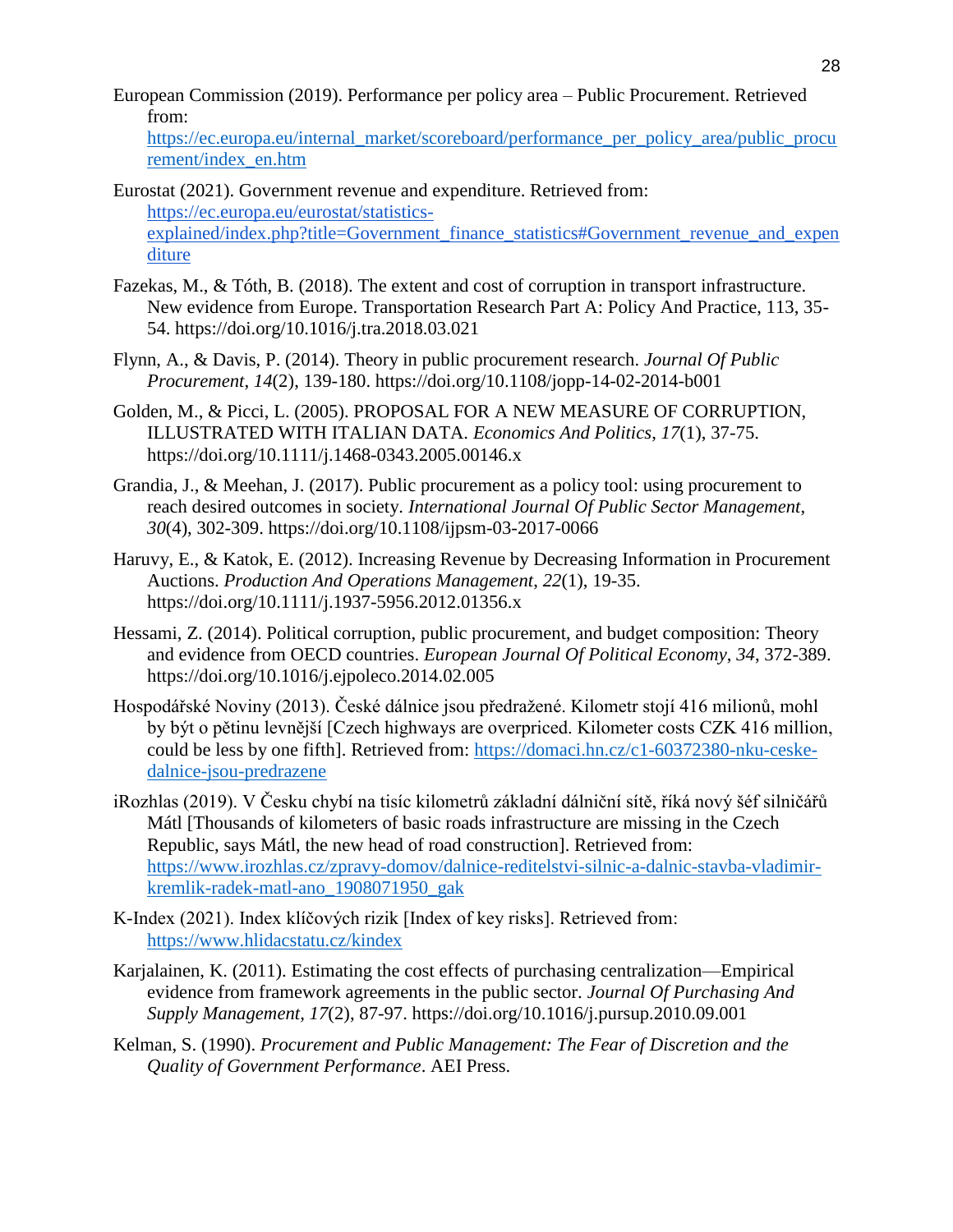- Kenny, C. (2009). Transport Construction, Corruption and Developing Countries. Transport Reviews, 29(1), 21-41. https://doi.org/10.1080/01441640802075760
- Le, Y., Shan, M., Chan, A., & Hu, Y. (2014). Overview of Corruption Research in Construction. *Journal Of Management In Engineering*, *30*(4), 02514001-025140017. https://doi.org/10.1061/(asce)me.1943-5479.0000300
- Lewis-Faupel, S., Neggers, Y., Olken, B., & Pande, R. (2016). Can Electronic Procurement Improve Infrastructure Provision? Evidence from Public Works in India and Indonesia. American Economic Journal: Economic Policy, 8(3), 258-283. https://doi.org/10.1257/pol.20140258
- Locatelli, G., Mariani, G., Sainati, T., & Greco, M. (2017). Corruption in public projects and megaprojects: There is an elephant in the room!. *International Journal Of Project Management*, *35*(3), 252-268. https://doi.org/10.1016/j.ijproman.2016.09.010
- Man, P., Matějková, J., Jurčík, R., & Heidu, R. (2014). The Key Factors of Transparency of the Public Procurement in the Czech Republic. *Procedia Economics And Finance*, *12*, 379-386. https://doi.org/10.1016/s2212-5671(14)00358-x
- Matějová, L., Nemec, J., Křápek, M., & Klimovský, D. (2017). Economies of Scale on the Municipal Level: Fact or Fiction in the Czech Republic?. *Nispacee Journal Of Public Administration And Policy*, *10*(1), 39-59. https://doi.org/10.1515/nispa-2017-0002
- McCue, C., Prier, E., & Swanson, D. (2015). Five dilemmas in public procurement. *Journal Of Public Procurement*, *15*(2), 177-207. https://doi.org/10.1108/jopp-15-02-2015-b003
- Ministry of Regional Development (2020). Výroční zpráva o stavu veřejných zakázek v České republice za rok 2019 [Annual report about public procurement for year 2019]. Retrieved from[:](https://portal-vz.cz/wp-content/uploads/2013/07/V%C3%BDro%C4%8Dn%C3%AD-zpr%C3%A1va-za-rok-2019-f-1.pdf) [https://portal-vz.cz/wp-content/uploads/2013/07/Výročn%C3%AD-zpráva-za-rok-](https://portal-vz.cz/wp-content/uploads/2013/07/V%C3%BDro%C4%8Dn%C3%AD-zpr%C3%A1va-za-rok-2019-f-1.pdf)[2019-f-1.pdf](https://portal-vz.cz/wp-content/uploads/2013/07/V%C3%BDro%C4%8Dn%C3%AD-zpr%C3%A1va-za-rok-2019-f-1.pdf)
- Nemec, J., & Soukopová, J. (2016). Mixed system: Transformation and current trends in the provision of local public services in the Czech and Slovak Republics. In H. Wollmann, I. Koprić, & G. Marcou (Eds.), *Public and social services in Europe: Governance and public management* (pp. 151-168). London, England: Palgrave Macmillan.
- Nemec, J., Kubák, M., Donin, G., & Kotherová, Z. (2021). Efficiency of Public Procurement in the Czech and Slovak Health Care Sectors. *Transylvanian Review Of Administrative Sciences*, *17*(62), 115-133. https://doi.org/10.24193/tras.62e.7
- Nemec, J., Šumpíková, M., Orviska, M., Bušina, F., & Grega, M. (2016). Transaction Costs in the Public Procurement: Selected Findings in Czech and Slovak Conditions. In Tomas Loster and Tomas Pavelka (Eds)*. The 10th International Days of Statistics and Economics*. Praha: Melandrium, 2016, pp. 1749-1758. ISBN 978-80-87990-10-0.
- Ochrana, F., & Pavel, J. (2013). Analysis of the Impact of Transparency, Corruption, Openness in Competition and Tender Procedures on Public Procurement in the Czech Republic. *Central European Journal Of Public Policy*, *7*(2), 114-135.
- Ohashi, H. (2009). Effects of Transparency in Procurement Practices on Government Expenditure: A Case Study of Municipal Public Works. *Review Of Industrial Organization*, *34*(3), 267-285. https://doi.org/10.1007/s11151-009-9208-1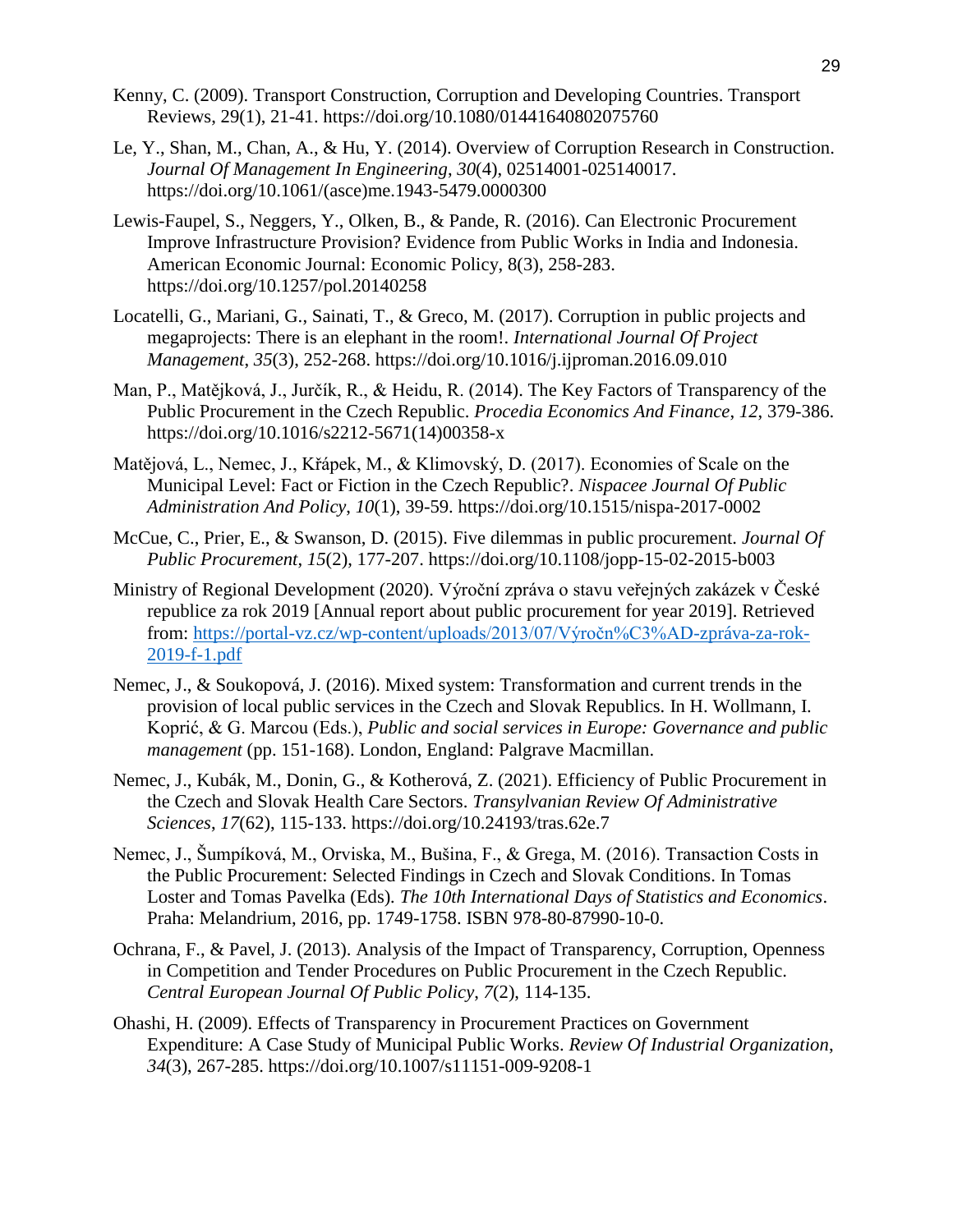- Owusu, E., Chan, A., & Darko, A. (2019). Thematic Overview of Corruption in Infrastructure Procurement Process. *Journal Of Infrastructure Systems*, *25*(2), 02519001. https://doi.org/10.1061/(asce)is.1943-555x.0000484
- Oživení (2010). Cena dálnic [Price of Highways]. Retrieved from: [https://www.oziveni.cz/wp](https://www.oziveni.cz/wp-content/uploads/2010/01/cenadalnic_cast1_predrazenedalnice.pdf)[content/uploads/2010/01/cenadalnic\\_cast1\\_predrazenedalnice.pdf](https://www.oziveni.cz/wp-content/uploads/2010/01/cenadalnic_cast1_predrazenedalnice.pdf)
- Palguta, J. (2019). Political representation and public contracting: Evidence from municipal legislatures. European Economic Review, 118, 411-431. https://doi.org/10.1016/j.euroecorev.2019.06.003
- Palguta, J., & Pertold, F. (2017). Manipulation of Procurement Contracts: Evidence from the Introduction of Discretionary Thresholds. American Economic Journal: Economic Policy, 9(2), 293-315. https://doi.org/10.1257/pol.20150511
- Parlamentní listy (2017). Spolek chce projektovat železnice. Využil mezeru v zákoně o zadávání veřejných zakázek [An association wants to design railways. It exploited a loophole in the public procurement legislation]. Retrieved from[:](https://www.parlamentnilisty.cz/arena/monitor/Spolek-chce-projektovat-zeleznice-Vyuzil-mezeru-v-zakone-o-zadavani-verejnych-zakazek-505012) [https://www.parlamentnilisty.cz/arena/monitor/Spolek-chce-projektovat-zeleznice-Vyuzil](https://www.parlamentnilisty.cz/arena/monitor/Spolek-chce-projektovat-zeleznice-Vyuzil-mezeru-v-zakone-o-zadavani-verejnych-zakazek-505012)[mezeru-v-zakone-o-zadavani-verejnych-zakazek-505012](https://www.parlamentnilisty.cz/arena/monitor/Spolek-chce-projektovat-zeleznice-Vyuzil-mezeru-v-zakone-o-zadavani-verejnych-zakazek-505012)
- Patrucco, A., Luzzini, D., & Ronchi, S. (2017). Research perspectives on public procurement: Content analysis of 14 years of publications in the journal of public procurement. *Journal Of Public Procurement*, *17*(2), 229-269. https://doi.org/10.1108/jopp-17-02-2017-b003
- Plaček, M. (2017). The Effects of Decentralization on Efficiency in Public Procurement: Empirical Evidence for the Czech Republic. *Lex Localis - Journal Of Local Self-Government*, *15*(1), 67-92. https://doi.org/10.4335/15.1.67-92(2017)
- Plaček, M., Nemec, J., Ochrana, F., Schmidt, M., & Půček, M. (2019a). Analysis of Factors of Overpricing in Public Procurement: A Study for Low-performing EU Countries. International Journal Of Public Administration, 43(4), 350-360. https://doi.org/10.1080/01900692.2019.1636393
- Plaček, M., Ochrana, F., Schmidt, M., Nemec, J., & Půček, M. (2019b). The factors causing delays in public procurement: the Czech Republic versus the UK. *Public Money & Management*, *40*(2), 131-139. https://doi.org/10.1080/09540962.2019.1651034
- Plaček, M., Schmidt, M., Ochrana, F., & Pucek, M. (2016). Impact of Selected Factors Regarding the Efficiency of public procurement (the Case of the Czech Republic) with an Emphasis on Decentralization. *Ekonomicky casopis*, *64*(1), 22.
- Plaček, M., Soukopová, J., Vaceková, G., Ochrana, F., & Schmidt, M. (2019c). Another One Bites the Dust: Recurrent Procurement Contracts in the Czech Republic. *Public Works Management & Policy*, *25*(4), 365-385. https://doi.org/10.1177/1087724x19876647
- Rozpočet (2019). Rozpočet Státního fondu dopravní infrastruktury [The budget of the State Transport Infrastructure Fund]. Retrieved from: [https://www.sfdi.cz/soubory/obrazky](https://www.sfdi.cz/soubory/obrazky-clanky/rozpocet/2019_rozpocet2019.pdf)[clanky/rozpocet/2019\\_rozpocet2019.pdf](https://www.sfdi.cz/soubory/obrazky-clanky/rozpocet/2019_rozpocet2019.pdf)
- Schneiderova Heralova, R. (2015). Highway Projects: Prices in Public Bids. *Procedia Engineering*, *123*, 496-503. https://doi.org/10.1016/j.proeng.2015.10.101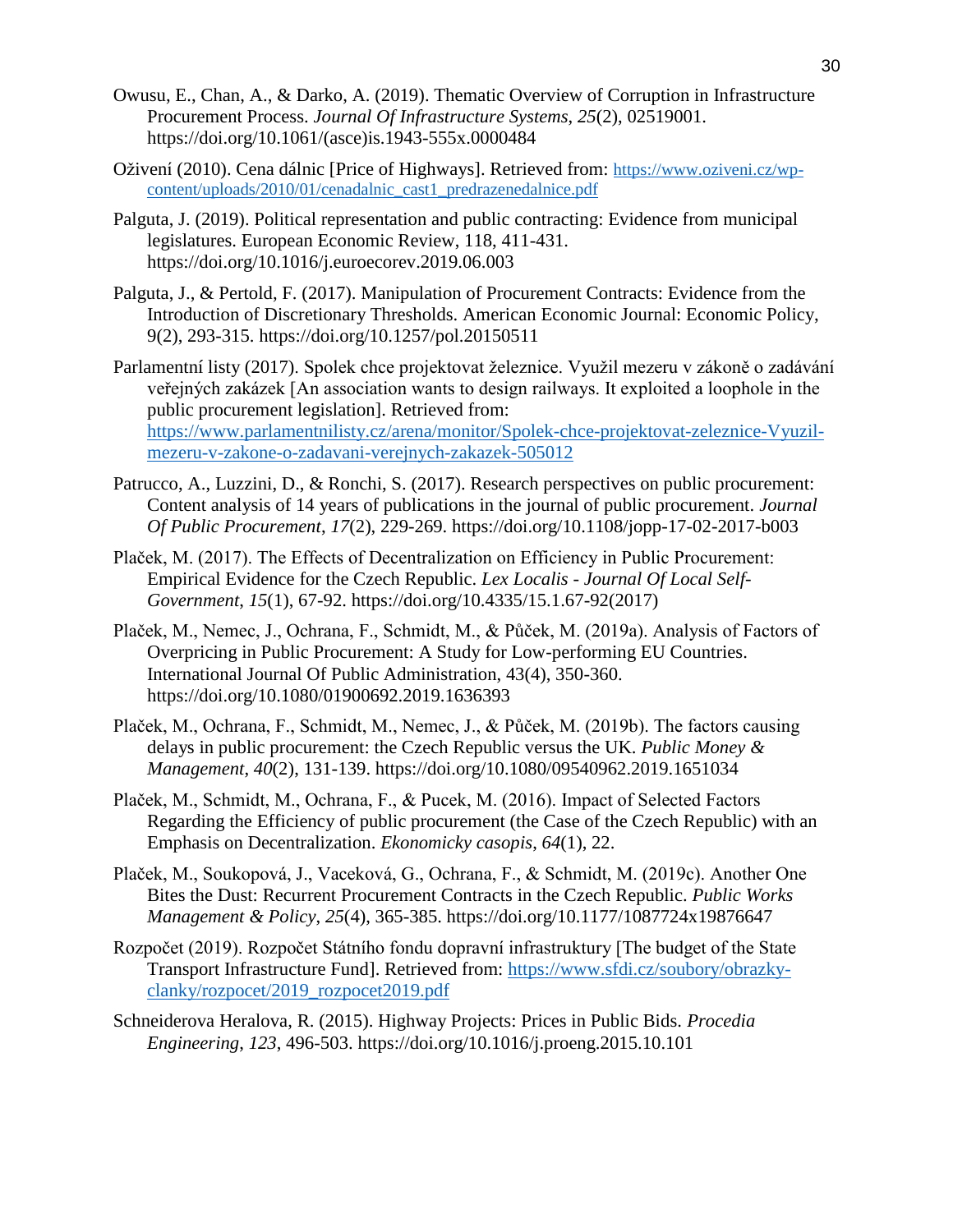- Schneiderova Heralova, R., Hromada, E., & Johnston, H. (2014). Cost Structure of the Highway Projects in the Czech Republic. *Procedia Engineering*, *85*, 222-230. https://doi.org/10.1016/j.proeng.2014.10.547
- Soliño, A., & Gago de Santos, P. (2010). Transaction Costs in Transport Public–Private Partnerships: Comparing Procurement Procedures. *Transport Reviews*, *30*(3), 389-406. https://doi.org/10.1080/01441640903037941
- Soukopová, J., Vaceková, G., & Klimovský, D. (2017). Local waste management in the Czech Republic: Limits and merits of public-private partnership and contracting out. *Utilities Policy*, *48*, 201-209. https://doi.org/10.1016/j.jup.2017.09.005
- Titl, V., & Geys, B. (2019). Political donations and the allocation of public procurement contracts. European Economic Review, 111, 443-458. https://doi.org/10.1016/j.euroecorev.2018.11.004
- Uyarra, E., Edler, J., Garcia-Estevez, J., Georghiou, L., & Yeow, J. (2014). Barriers to innovation through public procurement: A supplier perspective. *Technovation*, *34*(10), 631- 645. https://doi.org/10.1016/j.technovation.2014.04.003
- Z-Index (2021). Hodnocení zadavatelů veřejných zakázek [Evaluation of public contracting authorities]. Retrieved from[:](https://www.zindex.cz/) [https://www.zindex.cz](https://www.zindex.cz/)
- Zhai, Z., Shan, M., Darko, A., & Chan, A. (2021). Corruption in Construction Projects: Bibliometric Analysis of Global Research. *Sustainability*, *13*(8), 4400. https://doi.org/10.3390/su13084400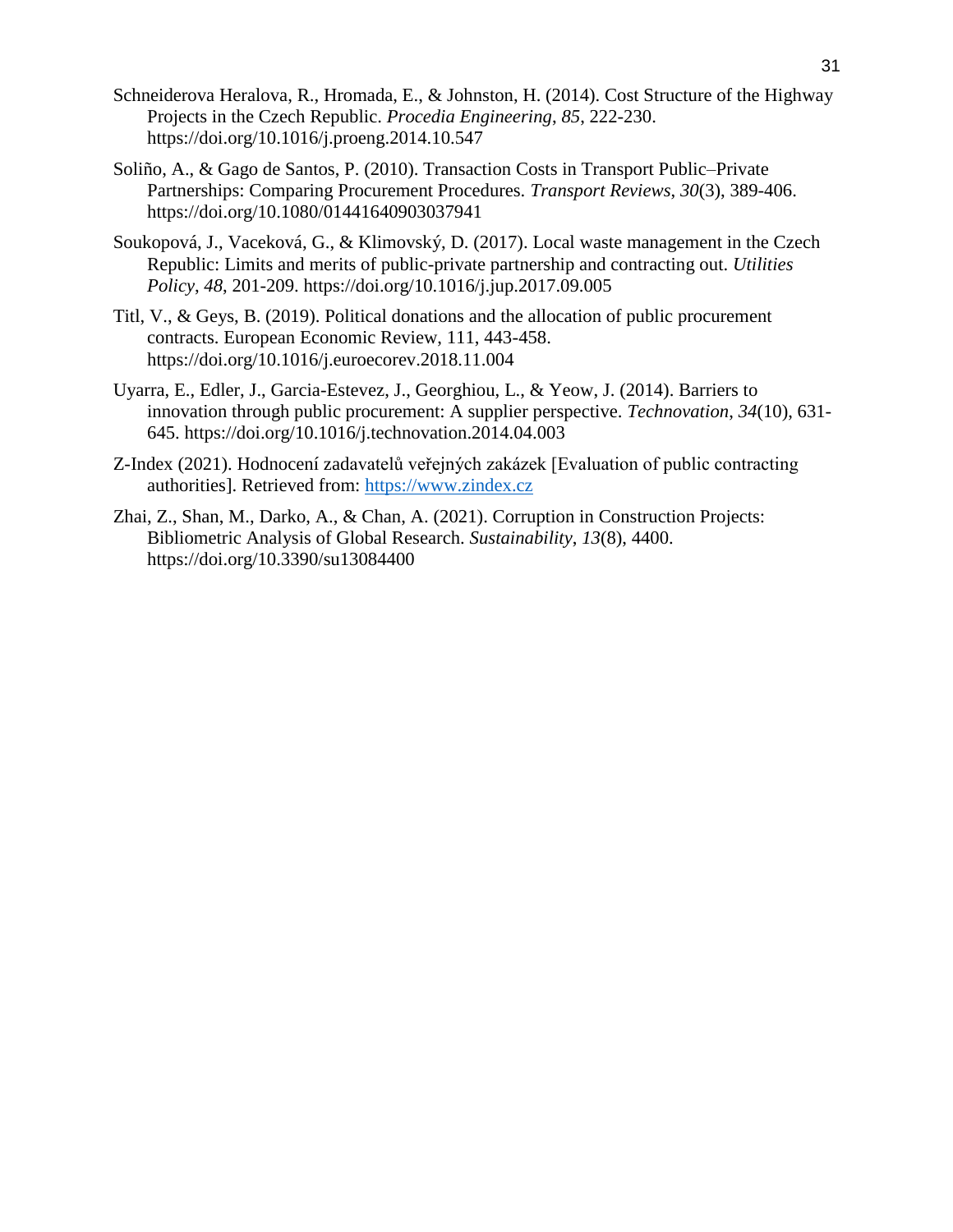# APPENDIX - TABLES AND FIGURES

# **Table 1. Definition of public procurement regimes**

|                                         | <b>Estimated value of the contract</b><br>(Excluding VAT)                                                                                                                                                                                                                                                                                                                                                                                                                                                                                                                                                                          |  |  |  |  |
|-----------------------------------------|------------------------------------------------------------------------------------------------------------------------------------------------------------------------------------------------------------------------------------------------------------------------------------------------------------------------------------------------------------------------------------------------------------------------------------------------------------------------------------------------------------------------------------------------------------------------------------------------------------------------------------|--|--|--|--|
| <b>Small-scale public contracts</b>     | Equal to or lower than:<br>CZK 2,000,000/EUR 77,143 for supplies and services<br>CZK 6,000,000/EUR 231,428 for construction works                                                                                                                                                                                                                                                                                                                                                                                                                                                                                                  |  |  |  |  |
| <b>Below-threshold public contracts</b> | Exceeding the values of small-scale public contracts and below the threshold of above-threshold public<br>contracts.                                                                                                                                                                                                                                                                                                                                                                                                                                                                                                               |  |  |  |  |
| Above-threshold public contracts        | Exceeding the following values:<br>CZK 3,568,000/EUR for supplies and services for contracting authorities at the state level (i.e.,<br>government institutions, state-subsidized organizations)<br>CZK 5,494,000/EUR 137,622 for supplies and services for contracting authorities at a lower state<br>level (i.e., self-governing units, organizations controlled by self-governing units, subsidized<br>contracting authority)<br>CZK 10,989,000/ EUR 422,653 for supplies and services for the sector contracting authorities<br>CZK 137,366,000/EUR 5,298,388 for construction works for all types of contracting authorities |  |  |  |  |

<span id="page-32-0"></span>*Source: Act No. 134/2016 Coll, Ministry of regional development (2020)*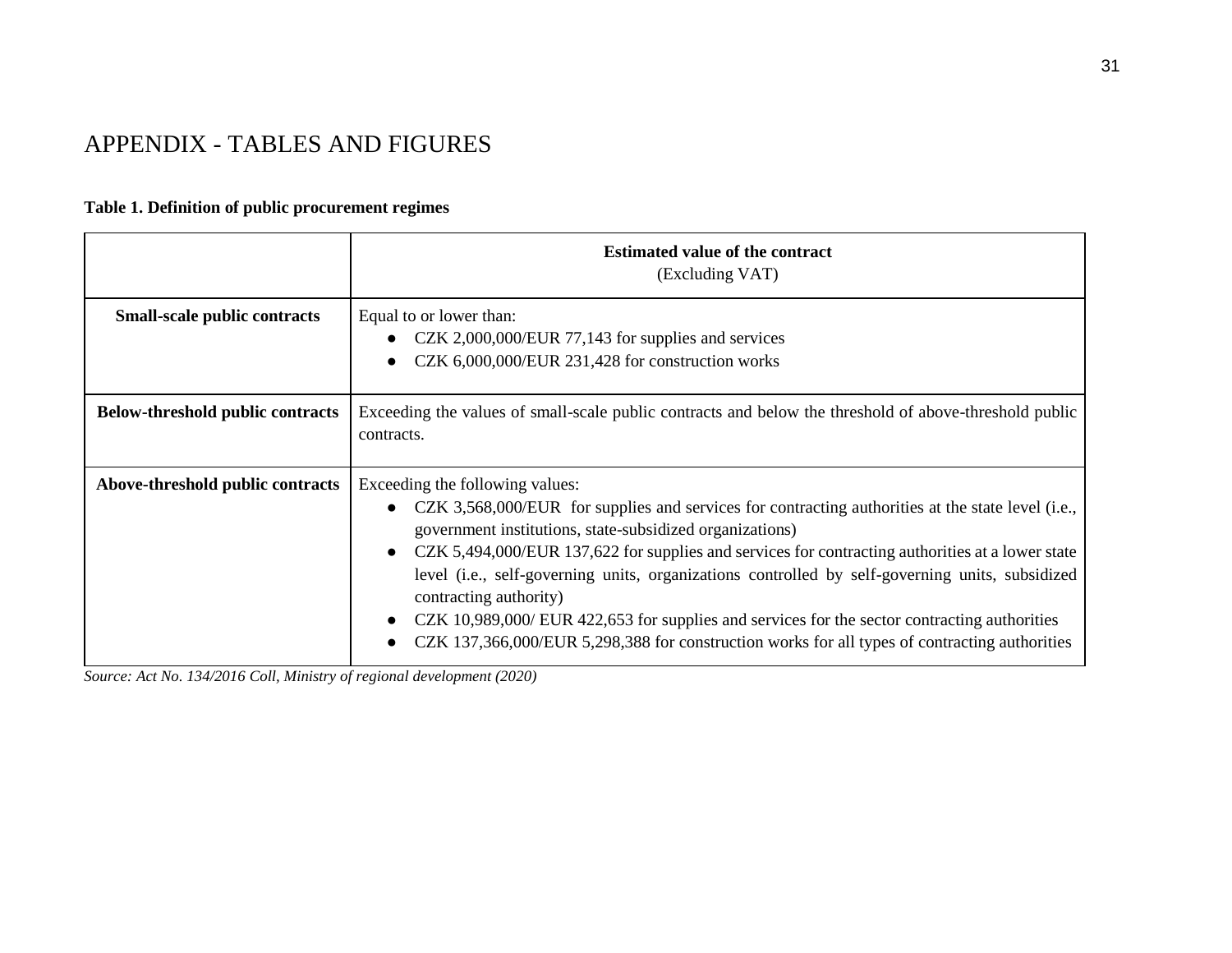# **Table 2. Types of procurement procedures**

<span id="page-33-0"></span>

| <b>Public</b><br>procurement<br>regime | <b>Public</b><br>procurement<br>procedure         | <b>Comments</b>                                                                                                                                                                                                                                                                                                                                                                                                                                                                                                            |  |  |  |  |
|----------------------------------------|---------------------------------------------------|----------------------------------------------------------------------------------------------------------------------------------------------------------------------------------------------------------------------------------------------------------------------------------------------------------------------------------------------------------------------------------------------------------------------------------------------------------------------------------------------------------------------------|--|--|--|--|
| Small-scale public<br>contracts        |                                                   | The contracting authority is not obliged to award small-scale public contracts through a<br>procurement procedure, the only obligation is to follow the basic principles of the procurement<br>process (publish the contract on the contracting authority's profile/official board).                                                                                                                                                                                                                                       |  |  |  |  |
| Below-threshold<br>public contracts    | Simplified below-<br>threshold<br>procedure       | This type of procedure can be used for all below-threshold public contracts except for the case of<br>construction works whose estimated value (price) exceeds CZK 50 million/EUR 1,928,566<br>For the below-threshold public contracts, procurement procedures for above-threshold contracts can<br>also be used, with certain simplified conditions (these are related to the negotiated procedure with<br>prior publication and the negotiated procedure without prior publication).                                    |  |  |  |  |
|                                        | Open procedure                                    | The most common type of procurement procedure - an invitation to an unspecified number of<br>suppliers to submit a procurement project for the performance of a given public contract.                                                                                                                                                                                                                                                                                                                                     |  |  |  |  |
|                                        | Restricted<br>procedure                           | Similar to the open procedure, but the contracting authority is entitled to limit the number of<br>suppliers invited for submitting a procurement project.                                                                                                                                                                                                                                                                                                                                                                 |  |  |  |  |
| Above-threshold<br>public contracts    | Negotiated<br>procedure with<br>prior publication | This type of procedure is only admissible where the contracting authority has unsuccessfully<br>attempted to award a public contract through the open, restricted, simplified below-threshold<br>procedure or a competitive dialogue.<br>Based on this notice, tenderers submit a request to participate and demonstrate that they meet the<br>qualifications (preliminary procurement project).<br>The contracting authority negotiates with the tenderers on the improvement of the preliminary<br>procurement projects. |  |  |  |  |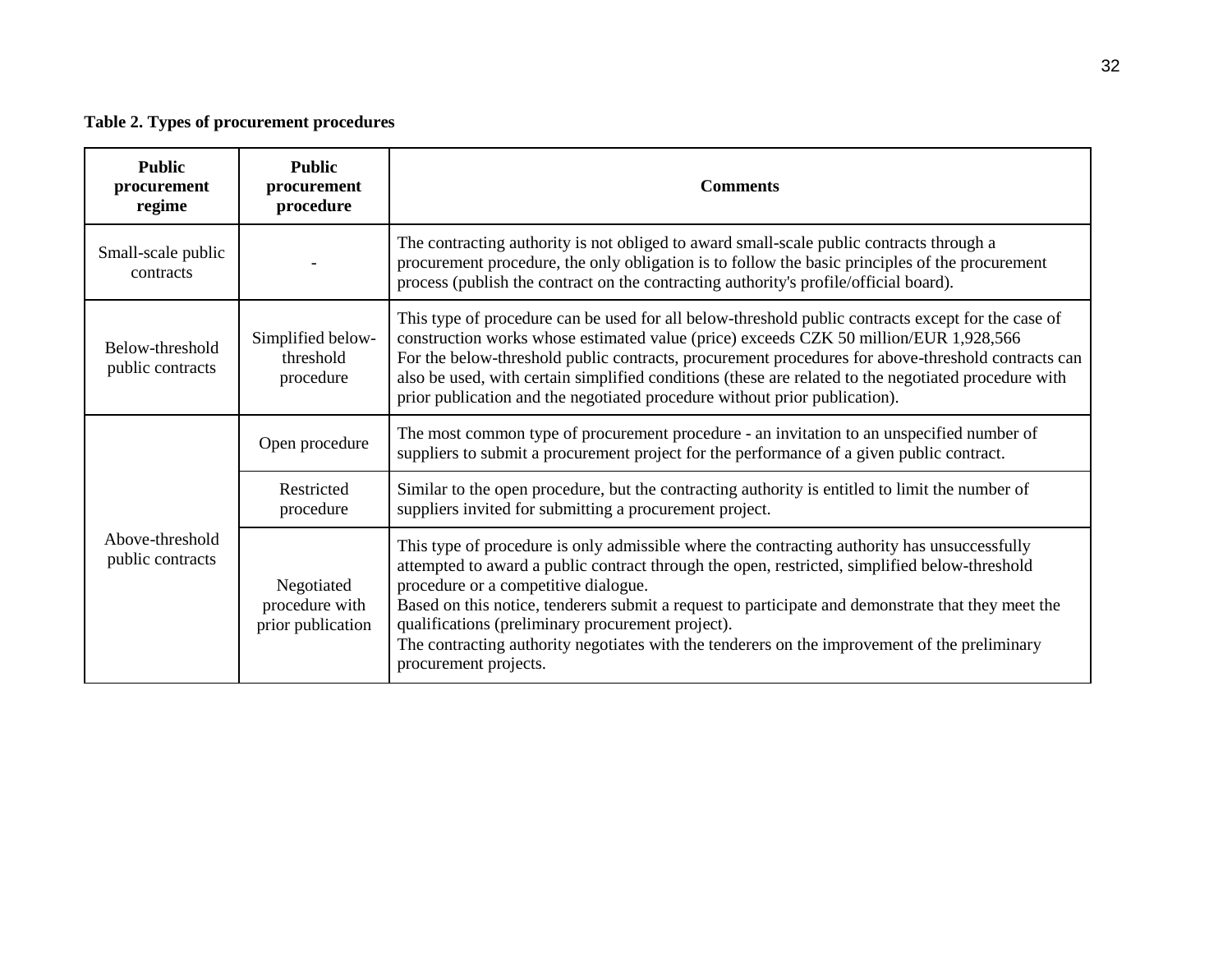|  | Negotiated<br>procedure without<br>prior publication | This type of procedure is in principle procedurally similar to the negotiated procedure with a<br>publication, with the difference that the negotiation of the conditions of performance takes place<br>before the actual submission of procurement projects.<br>The use of the negotiated procedure without publication may occur in several situations: (a) the<br>public contract has already been put out to procurement project in an open, restricted, or simplified<br>sub-limit procedure, but no procurement projects or requests to participate have been submitted, or<br>the procurement projects submitted did not meet the conditions; (b) the contract can only be<br>performed by a specific supplier - if the subject of performance is a unique work or performance, or<br>where competition is not present for technical reasons or for the protection of exclusive rights<br>(intellectual property), (c) an urgent circumstance which the contracting authority could not have<br>foreseen and was not caused by the contracting authority and the situation requires the contract to<br>be performed as quickly as possible and the time limits for the open procedure, the restricted<br>procedure and the negotiated procedure with publication cannot be met. |
|--|------------------------------------------------------|----------------------------------------------------------------------------------------------------------------------------------------------------------------------------------------------------------------------------------------------------------------------------------------------------------------------------------------------------------------------------------------------------------------------------------------------------------------------------------------------------------------------------------------------------------------------------------------------------------------------------------------------------------------------------------------------------------------------------------------------------------------------------------------------------------------------------------------------------------------------------------------------------------------------------------------------------------------------------------------------------------------------------------------------------------------------------------------------------------------------------------------------------------------------------------------------------------------------------------------------------------------------------------------|
|  | Competitive<br>dialogue                              | This type of procurement procedure is intended for the award of a particularly complex public<br>contract<br>The essence of the competitive dialogue is to enable the award of a public contract for which the<br>contracting authority has no clear idea of how it will be carried out and seeks a suitable solution<br>together with the supplier(s). Once a suitable solution has been found, interested parties are invited<br>to submit procurement projects and the contracting authority then selects the most suitable<br>procurement project.                                                                                                                                                                                                                                                                                                                                                                                                                                                                                                                                                                                                                                                                                                                                 |
|  | Innovation<br>partnership<br>procedure               | The contracting authority may award a public contract in the innovation partnership procedure<br>where the need for the development of an innovative supply or service or innovative works and the<br>subsequent purchase of the resulting supplies, services, or works cannot be met by solutions already<br>available on the market.                                                                                                                                                                                                                                                                                                                                                                                                                                                                                                                                                                                                                                                                                                                                                                                                                                                                                                                                                 |

*Source: Act No. 134/2016 Coll*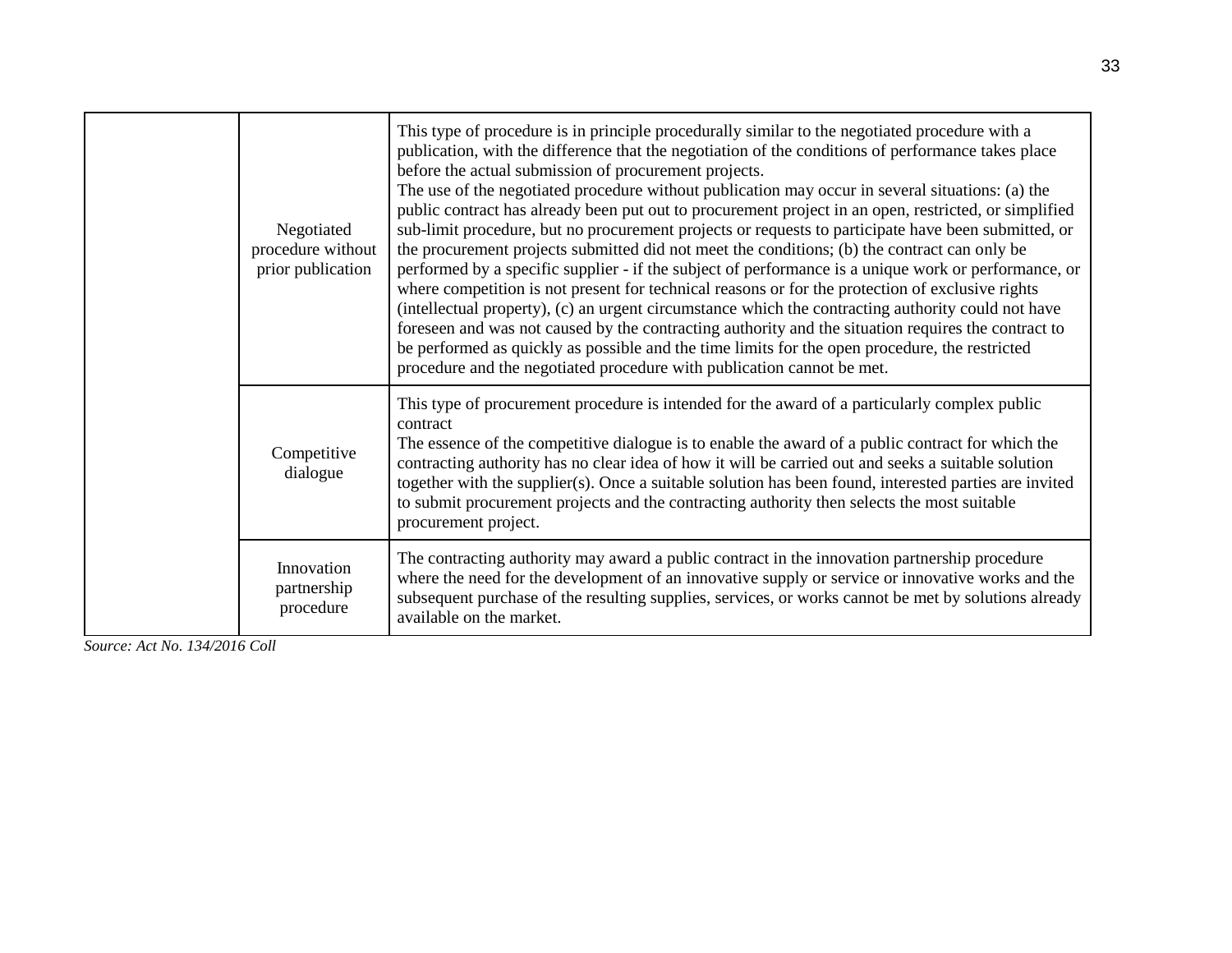#### **Table 3. Selected exceptions as set by the Act No. 134/2016 Coll**

| <b>General exceptions</b>                                                                                                                                                                                                                                                                                                                                                                                                                                                                                                                      | <b>Exceptions for below-threshold public contracts</b>                                                                                                                                                                                                                                                                                                                                                                                                                                                                                                                                                                                        |
|------------------------------------------------------------------------------------------------------------------------------------------------------------------------------------------------------------------------------------------------------------------------------------------------------------------------------------------------------------------------------------------------------------------------------------------------------------------------------------------------------------------------------------------------|-----------------------------------------------------------------------------------------------------------------------------------------------------------------------------------------------------------------------------------------------------------------------------------------------------------------------------------------------------------------------------------------------------------------------------------------------------------------------------------------------------------------------------------------------------------------------------------------------------------------------------------------------|
| where the conduct of the procurement procedure would threaten<br>protection of the basic security interests of the Czech Republic;<br>where confidential information would be disclosed;<br>where its main purpose is to enable the contracting authority to<br>provide or operate a public communications network or to<br>provide to the public one or more electronic communications<br>services;<br>where it is awarded according to the binding rules of an<br>international organization;<br>and with regard to specific legal services. | for supplies, services, and works provided by the Prison<br>$\bullet$<br>Service of the Czech Republic to the Czech Republic;<br>for supplies or services relating to provision of humanitarian<br>aid:<br>being awarded by intelligence service pursuant to the Act on<br>$\bullet$<br>Intelligence Services;<br>having as its subject-matter acquisition of things or a set of<br>$\bullet$<br>things intended for a museum collection, cultural heritage or<br>another object having cultural significance;<br>having as its subject-matter production, purchase or repairs of<br>military material for armed units of the Czech Republic. |

*Source: Act No. 134/2016 Coll*

# **Table 4. All awards s related to transport infrastructure 2018-2020 according to procurement regimes and procedures**

| Regime / Procedure<br>Count<br>Value (EUR) | Negotiated procedure<br>without prior<br>publication | Negotiated procedure<br>with prior publication | Open procedure | Restricted<br>procedure | Simplified below-<br>threshold<br>procedure | Competitive<br>dialogue |
|--------------------------------------------|------------------------------------------------------|------------------------------------------------|----------------|-------------------------|---------------------------------------------|-------------------------|
| Small-scale public                         | 491                                                  |                                                | 62             | ⌒                       | 43                                          |                         |
| contracts                                  | 59,352,838                                           | 82,372                                         | 5,793,142      | 498,610                 | 5,634,536                                   |                         |
| Above-threshold public                     | 329                                                  | 70                                             | 3417           | 2702                    |                                             | 3                       |
| contracts                                  | 538,248,390                                          | 900, 221, 772                                  | 11,298,015,782 | 5,799,003,592           |                                             | 98,472,529              |
| Below-threshold public                     | 280                                                  | 16                                             | 1720           | 744                     | 7896                                        |                         |
| contracts                                  | 120,631,855                                          | 12,088,279                                     | ,883,543,800   | 966,886,610             | 3,268,688,799                               |                         |

<span id="page-35-0"></span>*Source: data from Public Procurement Bulletin and the Register of Contracts; our processing*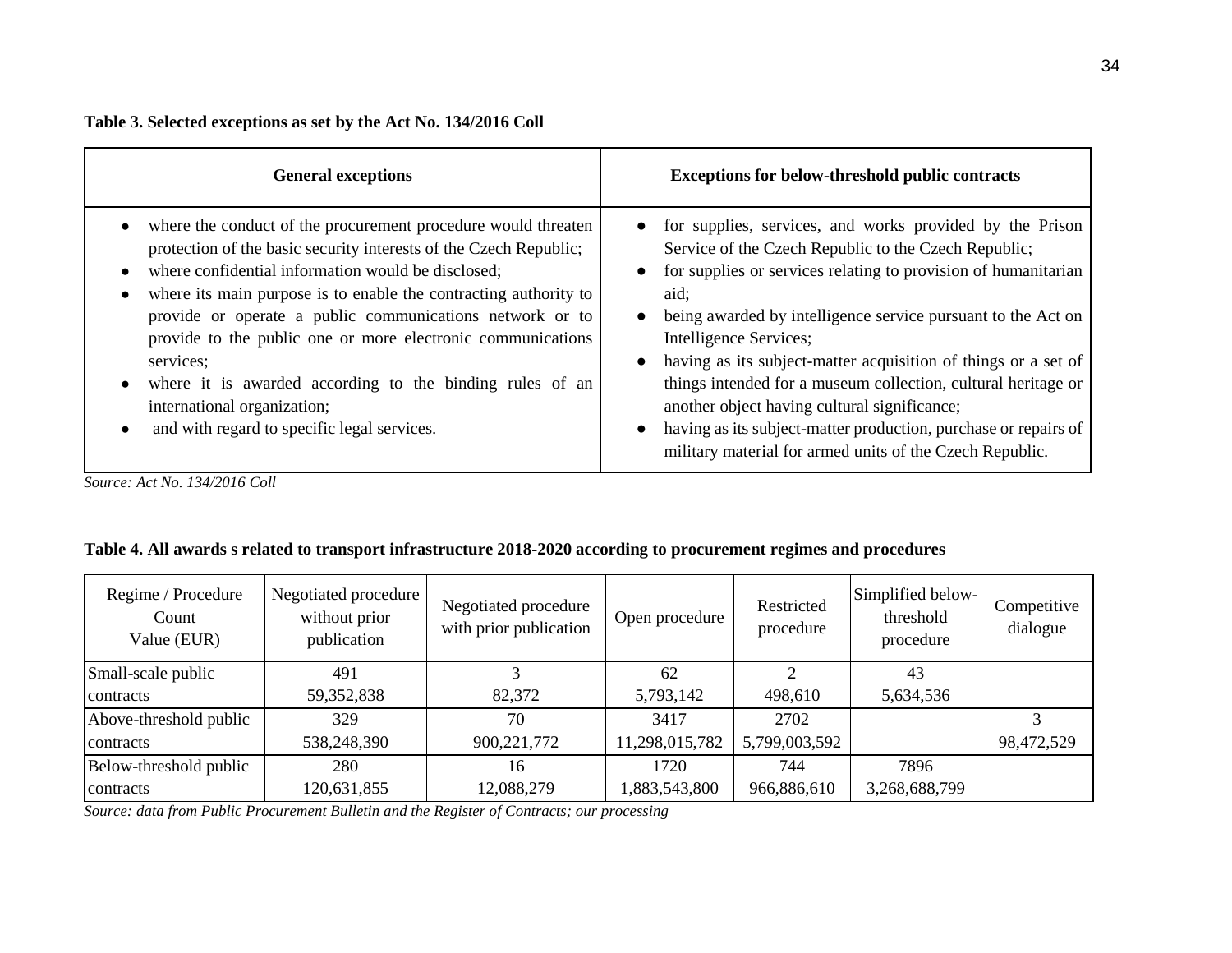| Type of<br>form | Year | Small-scale procurement<br>projects | Below-threshold procurement<br>projects | Above-threshold procurement<br>projects |
|-----------------|------|-------------------------------------|-----------------------------------------|-----------------------------------------|
| CZ03            | 2018 | 58                                  | 3743                                    |                                         |
| CZ03            | 2019 | 26                                  | 3205                                    |                                         |
| CZ03            | 2020 | 19                                  | 3081                                    |                                         |
| F <sub>03</sub> | 2018 | 451                                 | 392                                     | 2404                                    |
| F <sub>03</sub> | 2019 | 16                                  | 133                                     | 2403                                    |
| F <sub>03</sub> | 2020 | 16                                  | 92                                      | 1095                                    |
| F <sub>06</sub> | 2018 |                                     | 3                                       | 182                                     |
| F <sub>06</sub> | 2019 | 14                                  | 4                                       | 282                                     |
| F <sub>06</sub> | 2020 |                                     | 3                                       | 154                                     |

**Table 5. All awards s related to transport infrastructure 2018-2020: forms used for announcement**

#### <span id="page-36-0"></span>**Table 6a. All awards related to transport infrastructure 2018-2020 - selected quantitative variables Form CZ03**

<span id="page-36-1"></span>

| Variable name | Estimated price of the<br>procurement project<br>(EUR) | Final price of<br>procurement project<br>(EUR) | Final price of the award<br>(EUR) | Value of contract<br>corresponding to award Number of bids<br>(EUR) |                |
|---------------|--------------------------------------------------------|------------------------------------------------|-----------------------------------|---------------------------------------------------------------------|----------------|
| count         | 9,212                                                  | 9,442                                          | 10,783                            | 6,981                                                               | 9,715          |
| Mean (EUR)    | 725,006                                                | 638,176                                        | 592,390                           | 986,641                                                             | 4.16           |
| Std           | 2,571,387                                              | 2,335,216                                      | 2,193,358                         | 20,356,693                                                          | 2.81           |
| $Min$ (EUR)   |                                                        |                                                |                                   | $-465,493*$                                                         |                |
| 25% quartile  | 256,642                                                | 215,999                                        | 178,943                           | 113,747                                                             | $\overline{2}$ |
| 50% quartile  | 424,285                                                | 372,350                                        | 344,832                           | 306,218                                                             |                |
| 75% quartile  | 807,204                                                | 713,494                                        | 674,287                           | 634,498                                                             | 6              |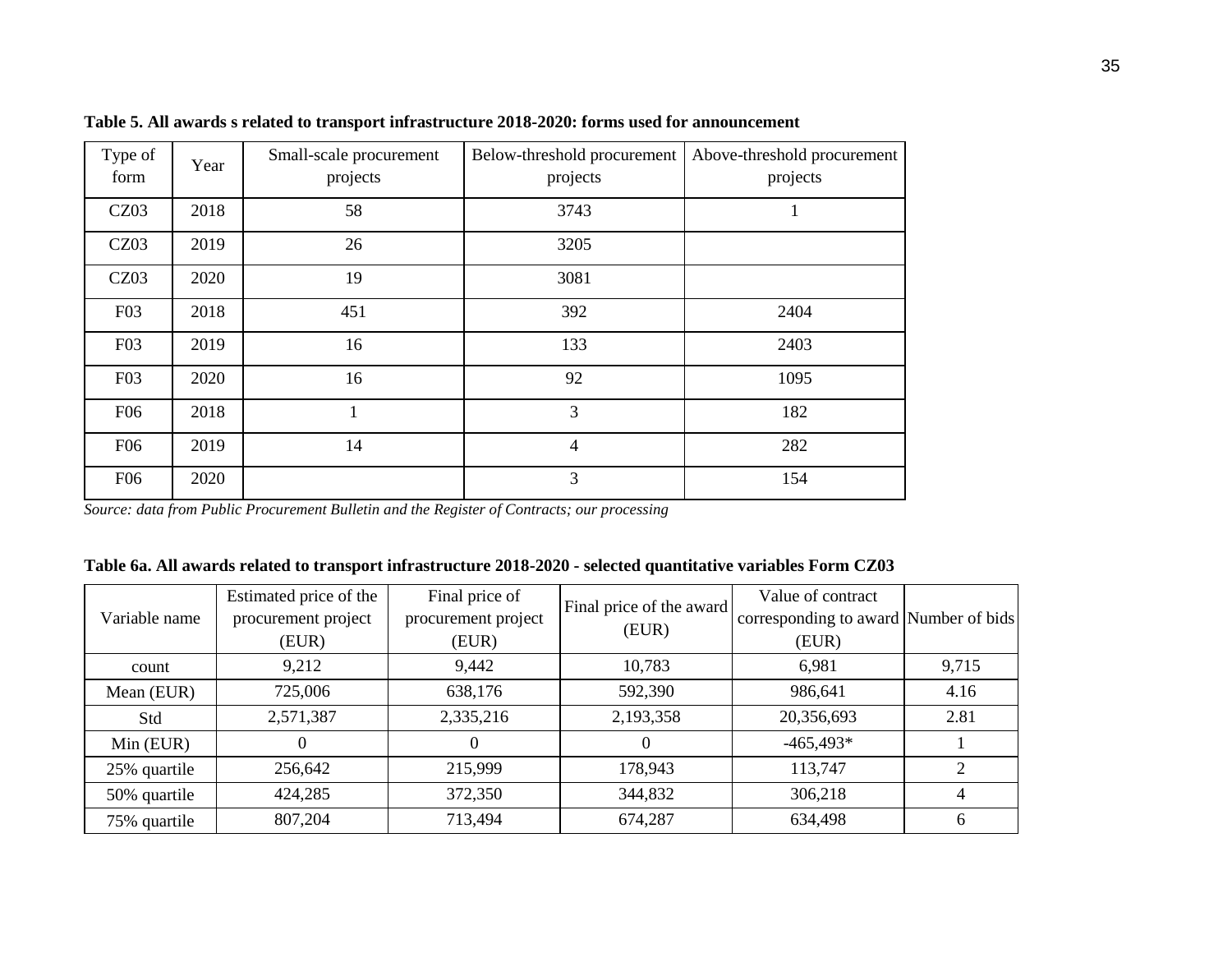#### **Table 6b. All awards related to transport infrastructure 2018-2020 - selected quantitative variables Form F03 and F06**

|              | Estimated price of the | Final price of      | Final price of the | Value of contract      |                |
|--------------|------------------------|---------------------|--------------------|------------------------|----------------|
|              | award (EUR)            | procurement project | award              | corresponding to award | Number of bids |
|              |                        | (EUR)               | (EUR)              | (EUR)                  |                |
|              |                        |                     |                    |                        |                |
| count        | 4,074                  | 8,349               | 8,349              | 6,057                  | 8,349          |
| Mean         | 4,371,513              | 22,752,379          | 2,389,185          | 1,856,967              | 3.90           |
| Std          | 29,620,498             | 37, 573, 534        | 17,637,143         | 10,581,581             | 3.21           |
| Min          | $\Omega$               | $\Omega$            |                    | $-329,597*$            |                |
| 25% quartile | 63,755                 | 232,932             | 24,035             | 14,381                 |                |
| 50% quartile | 303,276                | 1,861,486           | 87,118             | 74,720                 | 3              |
| 75% quartile | 1,542,853              | 73,285,505          | 545,791            | 385,713                | 6              |
| Max          | 1,112,396,822          | 817,915,368         | 817,915,368        | 252,856,551            | 31             |

<span id="page-37-0"></span>*Source: data from Public Procurement Bulletin and the Register of Contracts; our processing*

#### **Table 7. All awards related to transport infrastructure 2018-2020 as matched to Register of Contracts**

<span id="page-37-1"></span>

| Year                           |       | 2018          |       | 2019          | 2020  |               | All years |                |  |
|--------------------------------|-------|---------------|-------|---------------|-------|---------------|-----------|----------------|--|
|                                | Count | Value (EUR)   | Count | Value (EUR)   | Count | Value (EUR)   | Count     | Value (EUR)    |  |
| Contract found                 | 6,599 | 9,767,258,241 | 5,403 | 7,102,474,007 | 3,420 | 5,288,506,067 | 15,371    | 22,158,238,315 |  |
| Without publishing duty,       |       |               |       |               |       |               |           |                |  |
| contract not found             | 1,036 | 932,905,993   | 910   | 766,617,952   | 1,226 | 886, 805, 371 | 3,169     | 2,586,329,316  |  |
| With publishing duty, contract |       |               |       |               |       |               |           |                |  |
| not found                      | 186   | 977,692,804   | 172   | 267,984,578   | 234   | 344,801,477   | 592       | ,590,478,859   |  |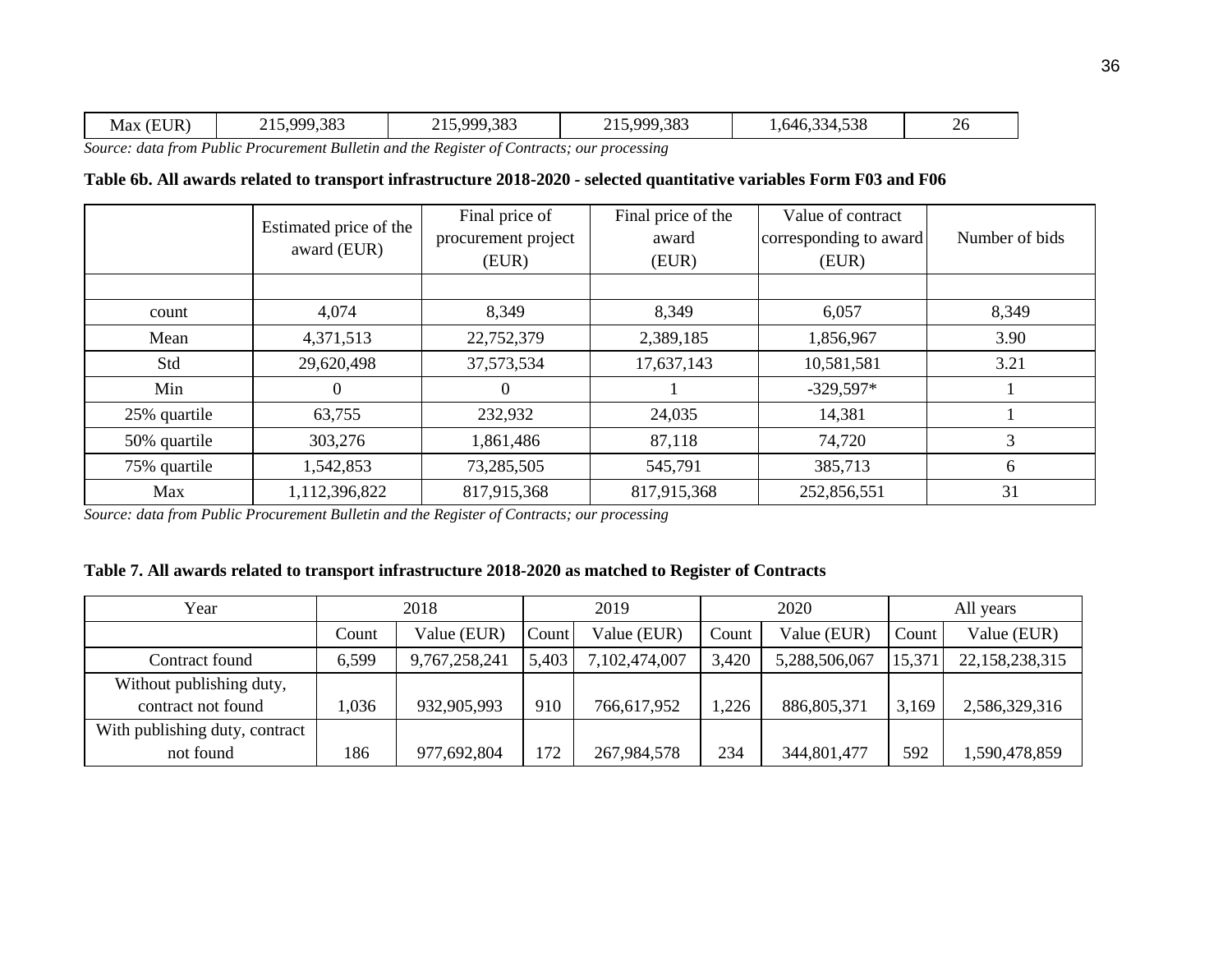| With publishing duty, contract |       |                          | 2.66          |               |       |               |        |                |
|--------------------------------|-------|--------------------------|---------------|---------------|-------|---------------|--------|----------------|
| not found - missing rate       | 2.39% | 8.37%                    | $\frac{0}{0}$ | 3.29%         | 4.81% | 5.29%         | 3.09%  | 6.04%          |
| All public procurements        | 7,786 | $11,677,857,038$   6,477 |               | 8,137,076,537 | 4,869 | 6,520,112,916 | 19,132 | 26,335,046,490 |

**Table 8. All awards related to transport infrastructure 2018-2020 - summary of matched contracts**

|              | Contract found | Without publishing duty, | With publishing duty, contract |  |
|--------------|----------------|--------------------------|--------------------------------|--|
|              |                | contract not found       | not found                      |  |
| count        | 15,371         | 3,169                    | 592                            |  |
| mean $(EUR)$ | 1,441,561      | 816,134                  | 2,686,620                      |  |
| std (EUR)    | 12,478,407     | 3,264,302                | 19,930,451                     |  |
| $min$ (EUR)  | 0              | 6                        | 24                             |  |
| 25% (EUR)    | 43,353         | 222,809                  | 23,517                         |  |
| 50% (EUR)    | 231,318        | 369,892                  | 154,181                        |  |
| 75% (EUR)    | 619,438        | 685,712                  | 757,757                        |  |
| $max$ (EUR)  | 817,915,368    | 102,956,724              | 414,599,320                    |  |

<span id="page-38-0"></span>*Source: data from Public Procurement Bulletin and the Register of Contracts; our processing*

#### **Table 9. All awards related to transport infrastructure 2018-2020 - Missing values in the public procurement forms**

<span id="page-38-1"></span>

| Form (determined by the regime of the project)    | CZ03  | F <sub>03</sub> | F06 |
|---------------------------------------------------|-------|-----------------|-----|
| Procurement procedure                             | 704   | 646             | 58  |
| Type of project (construction, service, supply)   |       |                 |     |
| Contracting authority - Tax identification number | 16    | q               |     |
| Contracting authority - name                      |       |                 |     |
| Contracting authority - district                  | 3,184 | 855             | 78  |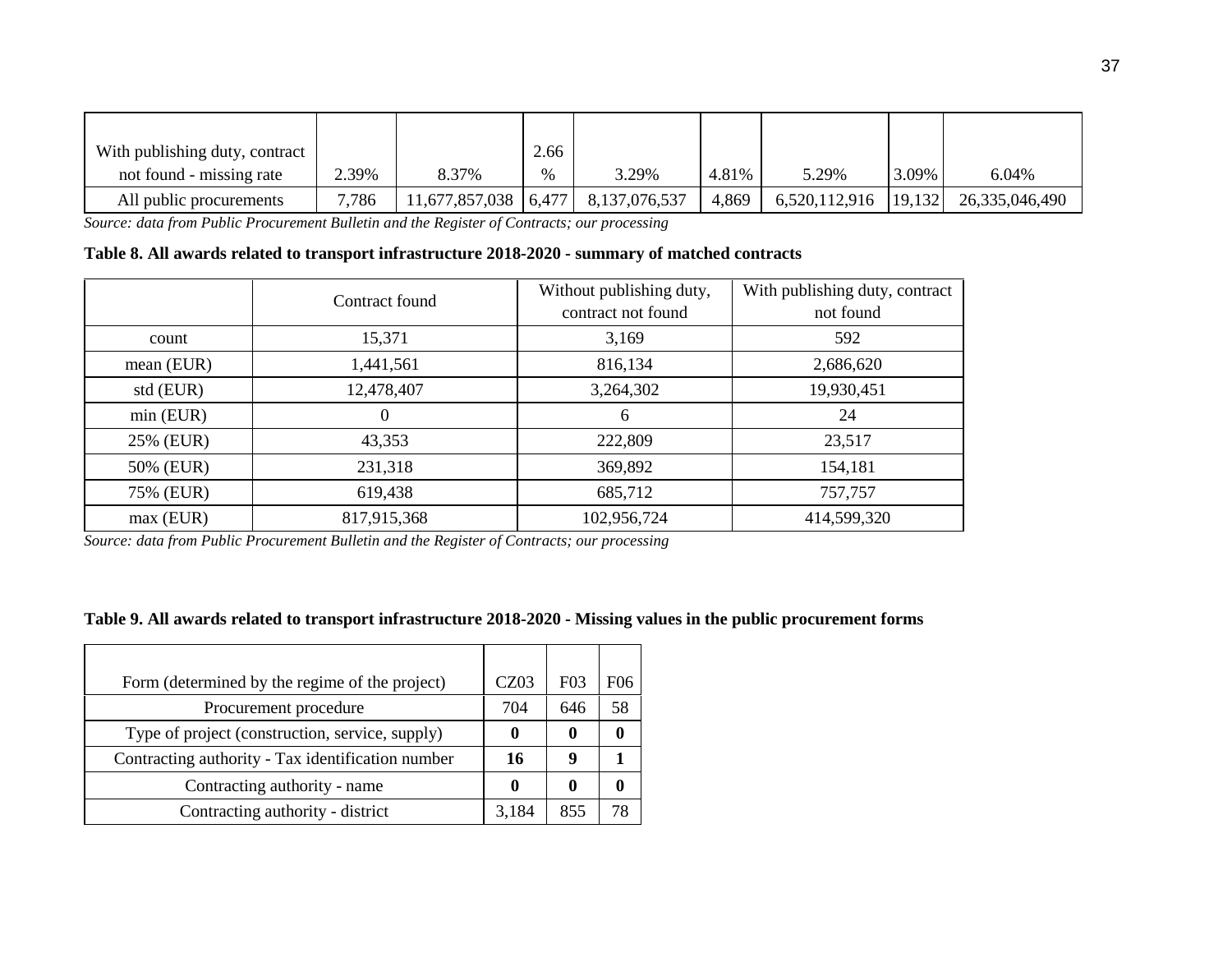| Contracting authority - region             |        | 855   | 78       |
|--------------------------------------------|--------|-------|----------|
| Procurement regime                         | 0      | 0     | $\bf{0}$ |
| Number of bids                             | 1,122  | 0     | 0        |
| Supplier - Tax identification number       | 9      | 67    | 1        |
| Supplier - name                            | 0      | 0     | $\bf{0}$ |
| Supplier - city                            | 0      | 0     | 0        |
| Supplier - state                           | 0      | 0     | 0        |
| Supplier - district                        | 78     | 406   | 109      |
| Supplier - region                          | 78     | 406   | 109      |
| Final price of the procurement project     | 1,395  | 0     | 0        |
| Estimated price of the procurement project | 1,625  | 7,648 | 701      |
| Final price of the award                   | 54     | 0     | $\bf{0}$ |
| Estimated price of the award               | 10,837 | 3,933 | 342      |
| Total forms                                | 10,837 | 7,648 | 701      |

# **Table 10. Descriptive statistics of the outcome variable (spread between expected and final price)**

<span id="page-39-0"></span>

|       | Below-threshold projects (CZ03 | Above-threshold projects<br>(F03 and F06 forms) |
|-------|--------------------------------|-------------------------------------------------|
|       | forms)                         |                                                 |
| count | 8,502                          | 3,995                                           |
| mean  | 0.107987                       | 0.094751                                        |
| std   | 0.211151                       | 0.258393                                        |
| min   | $-0.985651$                    | $-0.842478$                                     |
| 25%   | 0.001858                       | 0                                               |
| 50%   | 0.070616                       | 0.000012                                        |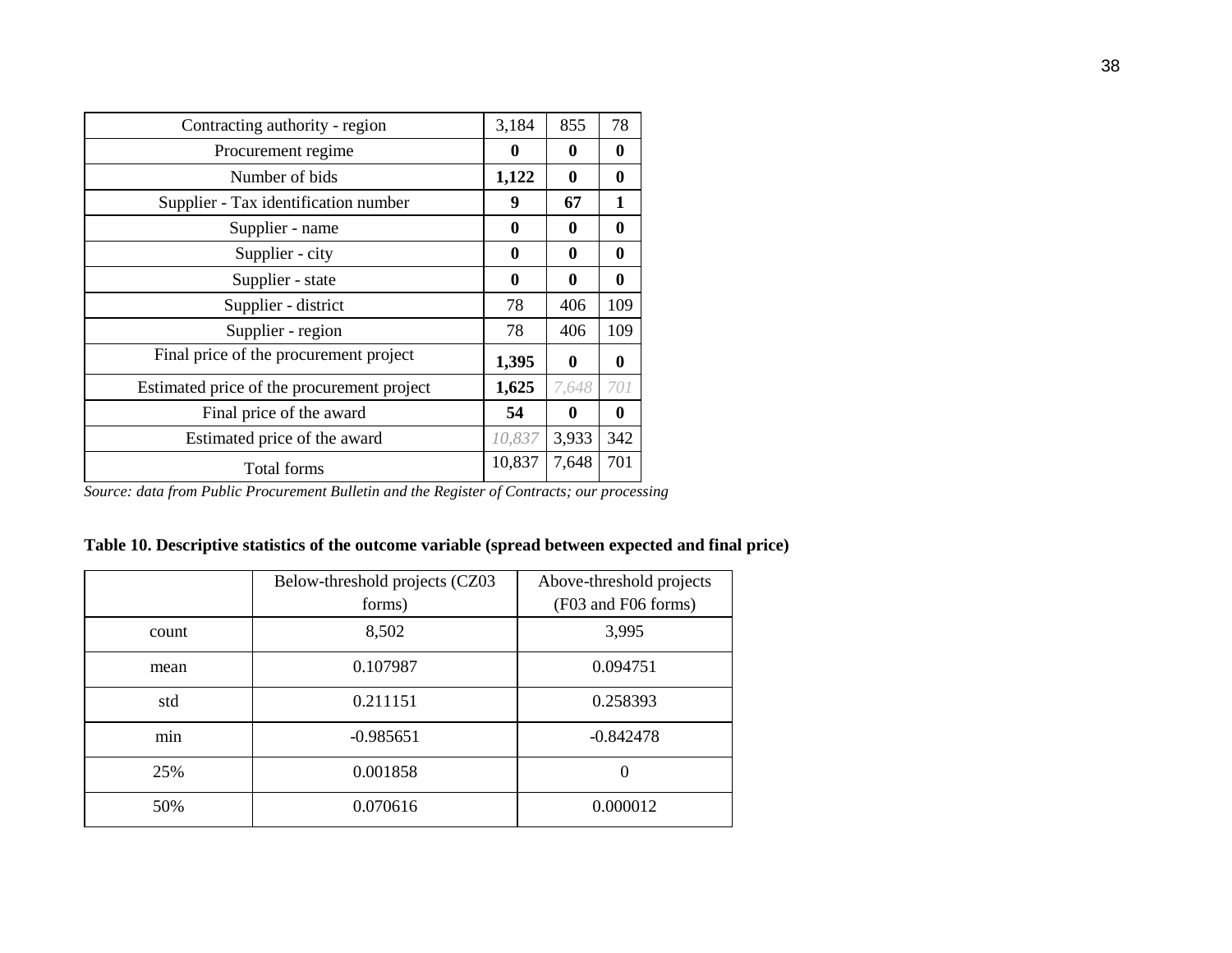| 75% | 0.196132 | 0.133889 |
|-----|----------|----------|
| max |          |          |

# **Table 11. Regression results - All awards related to transport infrastructure 2018-2020**

<span id="page-40-0"></span>

| Dependent variable: standardized spread between expected and final prices           |                                                                       | All awards   | Awards matched with<br>contract |             |                     |
|-------------------------------------------------------------------------------------|-----------------------------------------------------------------------|--------------|---------------------------------|-------------|---------------------|
|                                                                                     |                                                                       | Form CZ03    | Form F03<br>and F06             | Form CZ03   | Form F03<br>and F06 |
|                                                                                     |                                                                       |              |                                 |             |                     |
|                                                                                     | Contract not matched, obligation to publish (dummy, ==1 if True)      | $-0.0459**$  | $-0.0399*$                      |             |                     |
|                                                                                     |                                                                       | 0.0182       | 0.0238                          |             |                     |
|                                                                                     | Contract not matched, no obligation to publish (dummy, $==1$ if True) | $-0.0392***$ | $0.0789***$                     |             |                     |
|                                                                                     |                                                                       | 0.0129       | 0.0268                          |             |                     |
|                                                                                     | Contract is having some issues on State Warden (dummy, ==1 if True)   |              |                                 | $-0.0084$   | 0.0475              |
|                                                                                     |                                                                       |              |                                 | 0.0203      | 0.0353              |
|                                                                                     | Number of missing values on PPB                                       | $-0.0199*$   | $-0.0168$                       | $-0.0187$   | $-0.0606$           |
|                                                                                     |                                                                       | 0.0105       | 0.0126                          | 0.0303      | 0.0478              |
|                                                                                     | Number of bids                                                        | $0.0155***$  | $0.0059*$                       | $0.0179***$ | $0.0245***$         |
|                                                                                     |                                                                       | 0.0021       | 0.003                           | 0.0026      | 0.0055              |
|                                                                                     | Number of bids squared                                                | $0.0006***$  | $0.0007***$                     | $0.0007***$ | $-0.0001$           |
|                                                                                     |                                                                       | 0.0002       | 0.0002                          | 0.0002      | 0.0005              |
|                                                                                     | Negotiated procedure with prior publication                           | $-0.1283$    | $-0.0268$                       | 0.1072      | $-0.1282*$          |
| Regime dummies $(==1)$ for given regime,<br>baseline regime is "Tender has no prior |                                                                       | 0.0944       | 0.0756                          | 0.1827      | 0.07                |
| publication")                                                                       | Open procedure                                                        | 0.0105       | 0.0655                          | $-0.0064$   | 0.0078              |
|                                                                                     |                                                                       | 0.018        | 0.0456                          | 0.0254      | 0.0462              |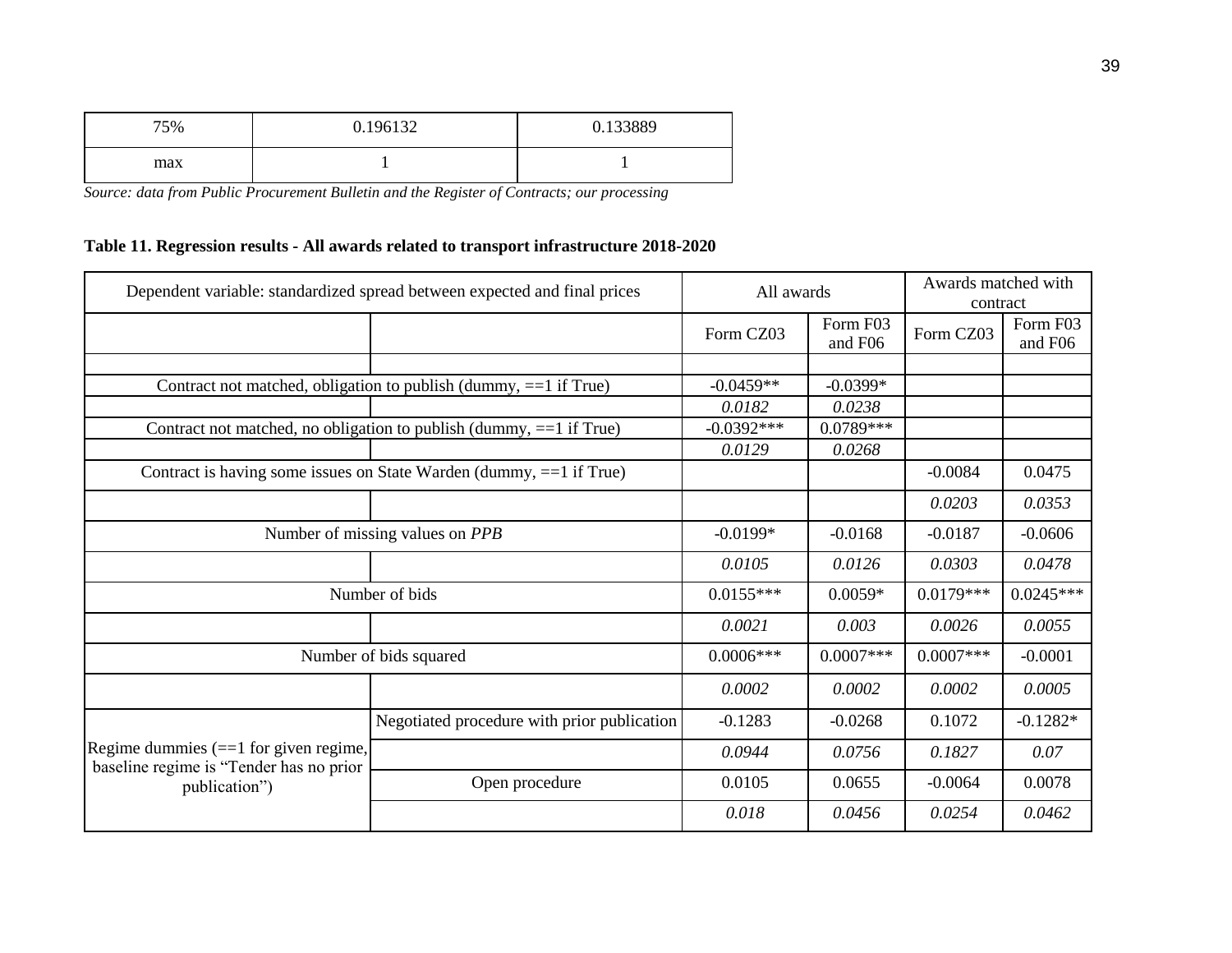|                                                                                    | Restricted procedure                              | $-0.0882***$ | $-0.0485$    | $-0.1032**$  | $-0.0858*$  |
|------------------------------------------------------------------------------------|---------------------------------------------------|--------------|--------------|--------------|-------------|
|                                                                                    |                                                   | 0.0196       | 0.0468       | 0.0284       | 0.0473      |
|                                                                                    | Negotiated procedure without prior<br>publication |              | $0.0969**$   |              | $-0.0177$   |
|                                                                                    |                                                   |              | 0.0471       |              | 0.0505      |
|                                                                                    | Simplified below-threshold procedure              | $0.0403**$   |              | 0.0264       |             |
|                                                                                    |                                                   | 0.017        |              | 0.0243       |             |
|                                                                                    | Competitive dialogue                              |              | 0.0278       |              |             |
|                                                                                    |                                                   |              | 0.1424       |              |             |
|                                                                                    | South Moravian                                    | $-0.0076$    | $0.0567**$   | $-0.0052$    | $0.0813***$ |
|                                                                                    |                                                   | 0.0095       | 0.0253       | 0.0101       | 0.024       |
|                                                                                    | South Bohemian                                    | $-0.0195*$   | $-0.0990***$ | $-0.0191$    | 0.008       |
|                                                                                    |                                                   | 0.0115       | 0.0171       | 0.0118       | 0.0235      |
|                                                                                    | Karlovy Vary                                      | $-0.0404***$ | $-0.0296$    | $-0.0407***$ | 0.0034      |
|                                                                                    |                                                   | 0.0144       | 0.0411       | 0.0142       | 0.0336      |
|                                                                                    | Hradec Králové                                    | 0.0066       | 0.0009       | 0.0083       | 0.0234      |
| Region dummies $(==1$ for given region,<br>baseline region is capital city Prague) |                                                   | 0.0125       | 0.0138       | 0.0133       | 0.0144      |
|                                                                                    | Liberec                                           | 0.0063       | $0.1574***$  | 0.01         | $0.1432***$ |
|                                                                                    |                                                   | 0.0136       | 0.0228       | 0.0137       | 0.0239      |
|                                                                                    | Moravian-Silesian                                 | $0.0358***$  | $0.2385***$  | $0.0227**$   | $0.1798***$ |
|                                                                                    |                                                   | 0.0107       | 0.0215       | 0.0111       | 0.0253      |
|                                                                                    | unknown                                           | $0.0542***$  | $-0.0430*$   | 0.0275       | 0.0036      |
|                                                                                    |                                                   | 0.0131       | 0.0229       | 0.0184       | 0.0325      |
|                                                                                    | Olomouc                                           | $-0.0343***$ | $-0.016$     | $-0.0059$    | 0.0242      |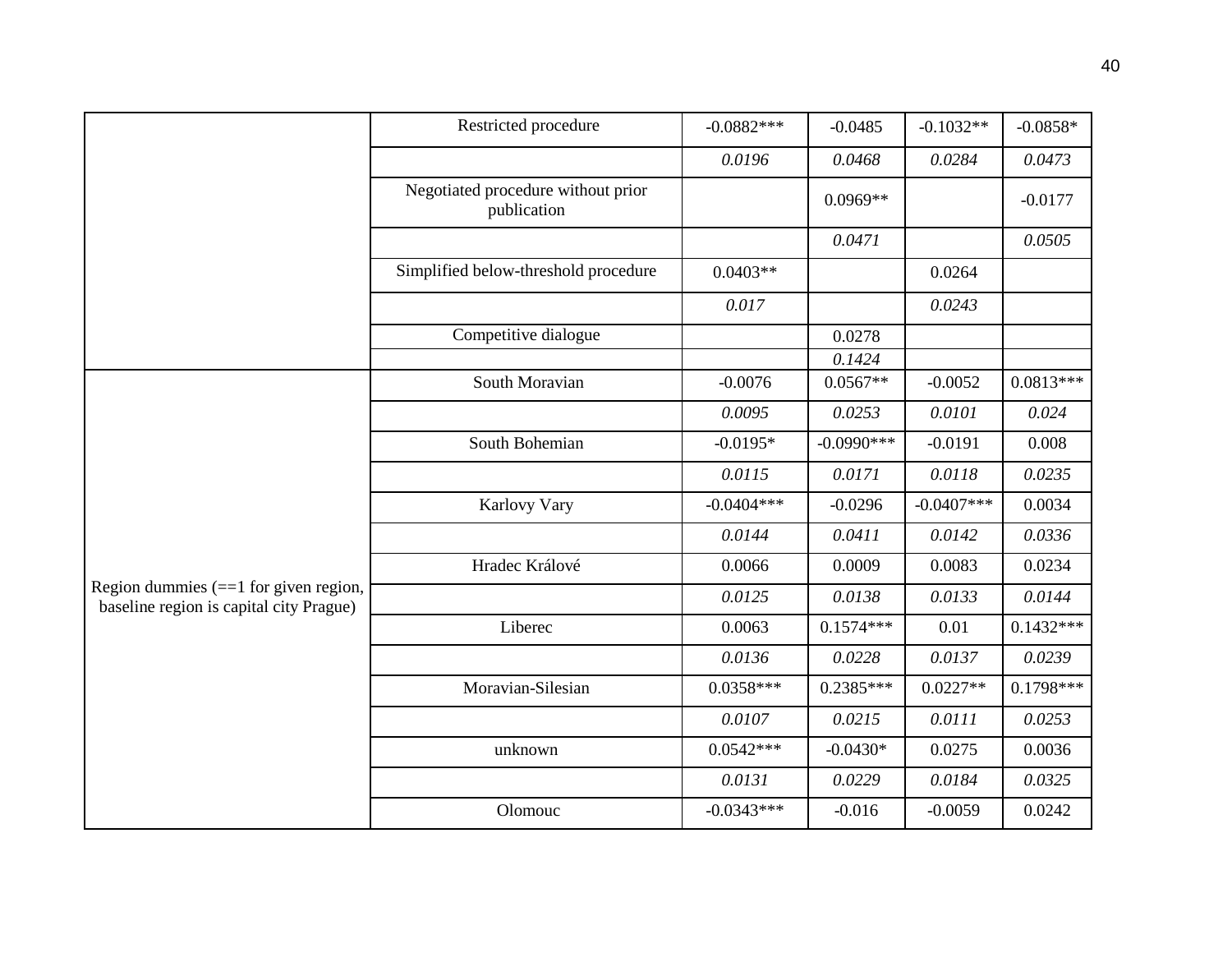|                                                                              |                    | 0.0114       | 0.0291       | 0.012        | 0.0297      |
|------------------------------------------------------------------------------|--------------------|--------------|--------------|--------------|-------------|
|                                                                              | Pardubice          | $-0.0205$    | 0.0014       | $-0.0145$    | 0.036       |
|                                                                              |                    | 0.0143       | 0.0332       | 0.015        | 0.0298      |
|                                                                              | Plzeň              | $0.1295***$  | 0.0045       | $0.1242***$  | $0.0368*$   |
|                                                                              |                    | 0.0114       | 0.0209       | 0.0117       | 0.0204      |
|                                                                              | Central Bohemian   | $-0.0024$    | 0.0347       | 0.0043       | 0.046       |
|                                                                              |                    | 0.0127       | 0.0338       | 0.0127       | 0.0326      |
|                                                                              | Vysočina           | $-0.0413***$ | $0.2664***$  | $-0.0651***$ | $0.0748***$ |
|                                                                              |                    | 0.0123       | 0.0197       | 0.0134       | 0.0227      |
|                                                                              | Zlín               | 0.0006       | $-0.032$     | 0.0032       | 0.0193      |
|                                                                              |                    | 0.0157       | 0.0431       | 0.0163       | 0.0446      |
|                                                                              | Ústí nad Labem     | $0.0572***$  | $-0.1048***$ | $0.0608***$  | 0.0211      |
|                                                                              |                    | 0.0132       | 0.0177       | 0.0137       | 0.0248      |
| Type of project dummies $(==1$ for given<br>type, baseline type is Supplies) | Services           | $0.0769***$  | $0.1561***$  | $0.1458***$  | $0.1671***$ |
|                                                                              |                    | 0.0166       | 0.0125       | 0.02         | 0.0135      |
|                                                                              | Construction works | $-0.0537***$ | 0.0136       | 0.0203       | 0.0101      |
|                                                                              |                    | 0.0112       | 0.0111       | 0.0131       | 0.0117      |
| Intercept                                                                    |                    | $0.0535**$   | $-0.0199$    | $-0.0187$    | $-0.0606$   |
|                                                                              |                    | 0.0222       | 0.0473       | 0.0303       | 0.0478      |
| $\mathbf N$                                                                  | $\mathbf N$        | 7,768        | 3,995        | 4784         | 1960        |
| R2                                                                           | R2                 | 0.15         | 0.2          | 0.19         | 0.23        |
| Adjusted R2                                                                  |                    | 0.1483       | 0.1919       | 0.1871       | 0.2249      |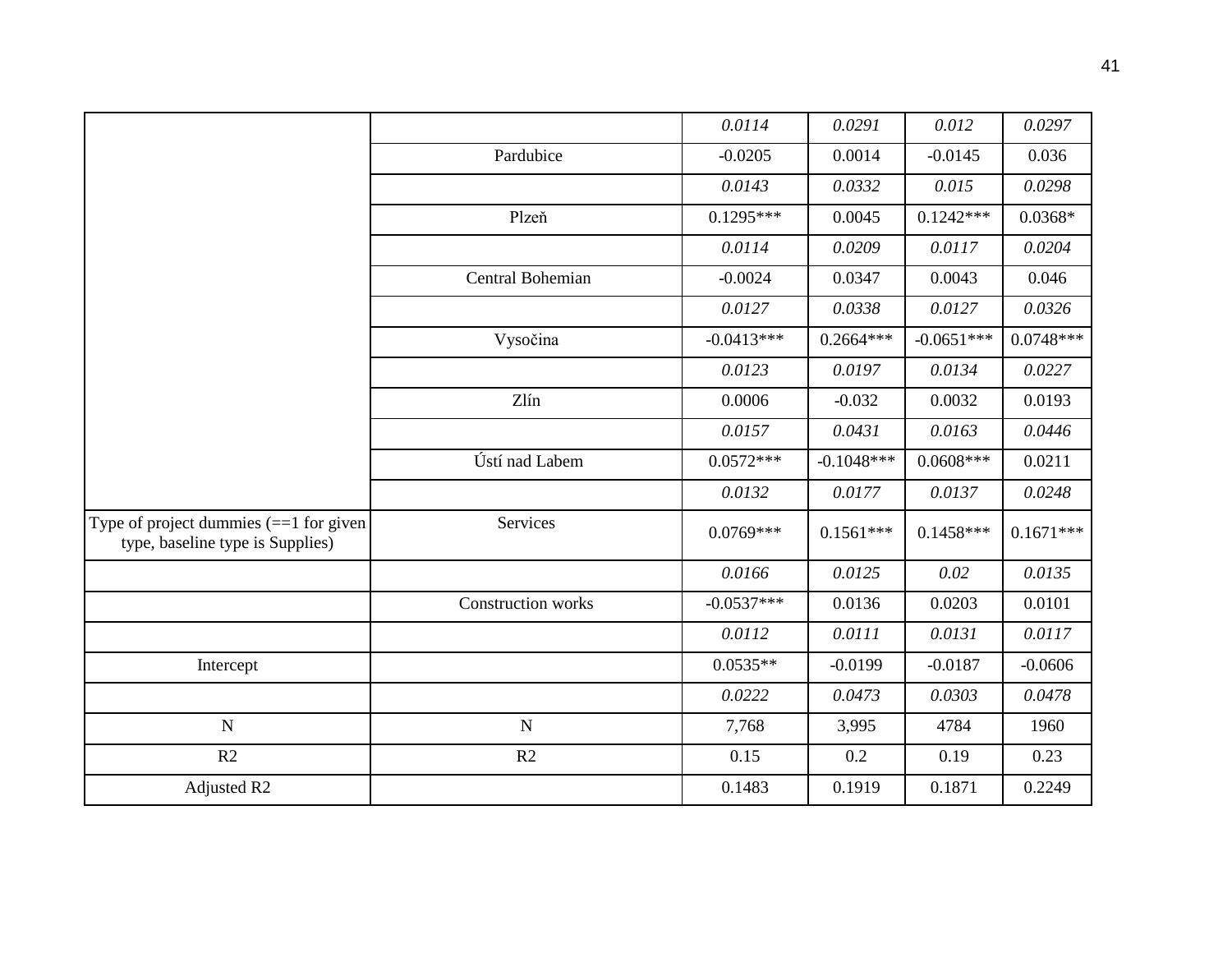Standard errors in italics. Statistical significance: \* p<.1 \*\* p<.05 \*\*\* p<.01

# **Figure 1. Types of public projects with respect to publishing duty**

<span id="page-43-0"></span>

|                   | Projects to be announced in PPB                      |                                      |
|-------------------|------------------------------------------------------|--------------------------------------|
| Not announced (B) | Contracts to be published in RC                      |                                      |
|                   | Missing contracts<br>announced projects (D)          | Other<br>missing (F)                 |
| Announced (C)     | <b>Published contracts</b><br>announced projects (E) | Other<br>published<br>contracts<br>G |